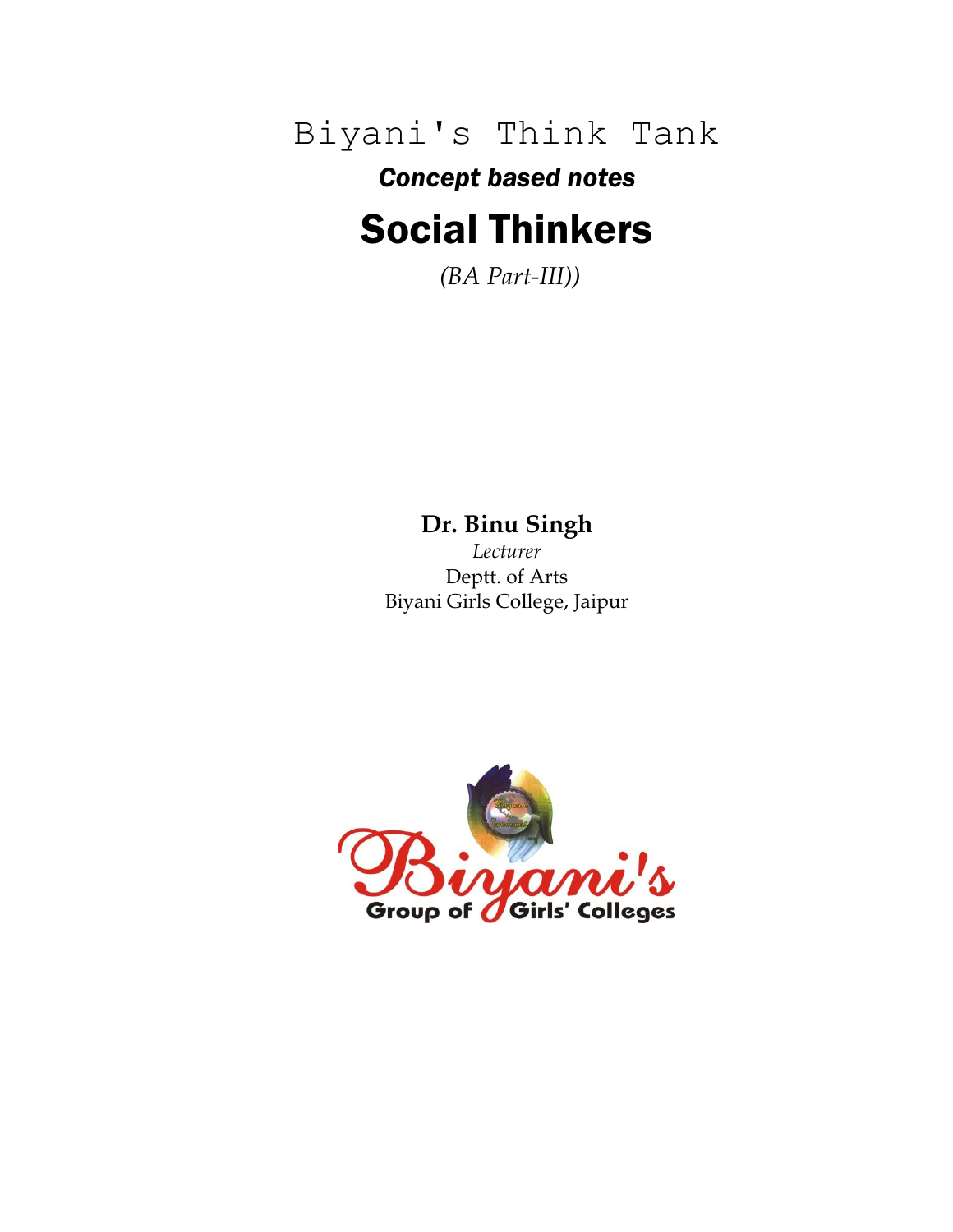*Published by :* **Think Tanks Biyani Group of Colleges**

*Concept & Copyright :* **Biyani Shikshan Samiti** Sector-3, Vidhyadhar Nagar, Jaipur-302 023 (Rajasthan) Ph : 0141-2338371, 2338591-95 • Fax : 0141-2338007<br>
E-mail : acad@biyanicolleges.org<br>Website :www.gurukpo.com; www.biyanicolleges.org<br>
Edition : 2011<br>
Fution : 2011 E-mail : acad@biyanicolleges.org Website :www.gurukpo.com; www.biyanicolleges.org

**Edition : 2011**

While every effort is taken to avoid errors or omissions in this Publication, any mistake or omission that may have crept in is not intentional. It may be taken note of that neither the publisher nor the author will be responsible for any damage or loss of any kind arising to anyone in any manner on account of such errors and omissions.

*Laser Type Set by :* **Biyani College Printing Departmen**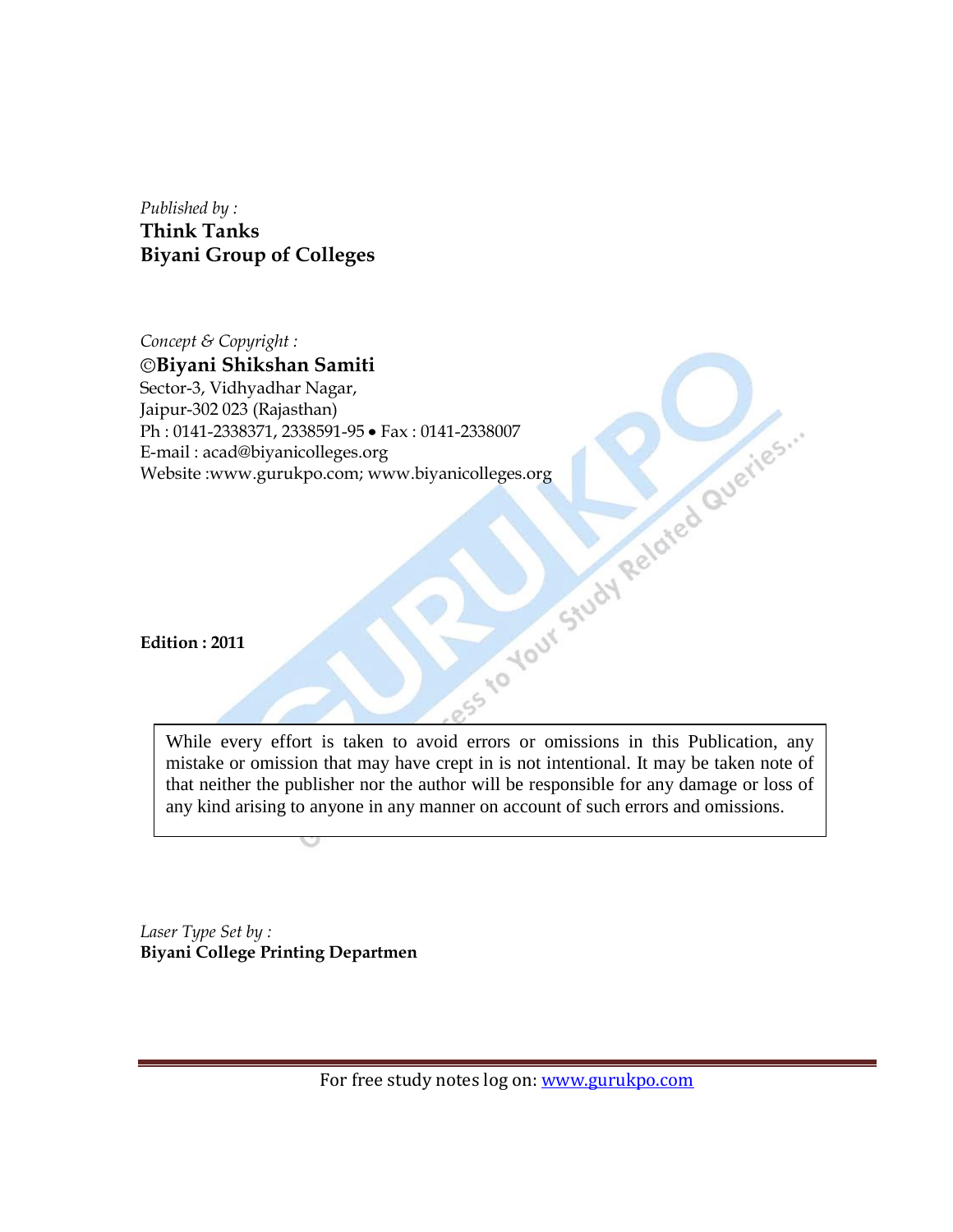# Preface

am glad to present this book, especially designed to serve the needs of the students. The book has been written keeping in mind the general weakness in understanding the fundamental concept of the topic. The book is self-explanatory and adopts the "Teach Yourself" style. It is based on question-answer pattern. The language of book is quite easy and understandable based on scientific approach. I

In this book I have tried to cover all the topics of introduction to Sociology like society, social structure, family, social status.

Any further improvement in the contents of the book by making corrections, omission and inclusion is keen to be achieved based on suggestions from the reader for which the author shall be obliged.

I acknowledge special thanks to Mr. Rajeev Biyani, *Chairman* & Dr. Sanjay Biyani, *Director (Acad.)* Biyani Group of Colleges, who is the backbone and main concept provider and also have been constant source of motivation throughout this endeavour. We also extend our thanks to M/s. Biyani Shikshan Samiti, Jaipur, who played an active role in co-ordinating the various stages of this endeavour and spearheaded the publishing work.

I look forward to receiving valuable suggestions from professors of various educational institutions, other faculty members and the students for improvement of the quality of the book. The reader may feel free to send in their comments and suggestions to the under mentioned address.

Author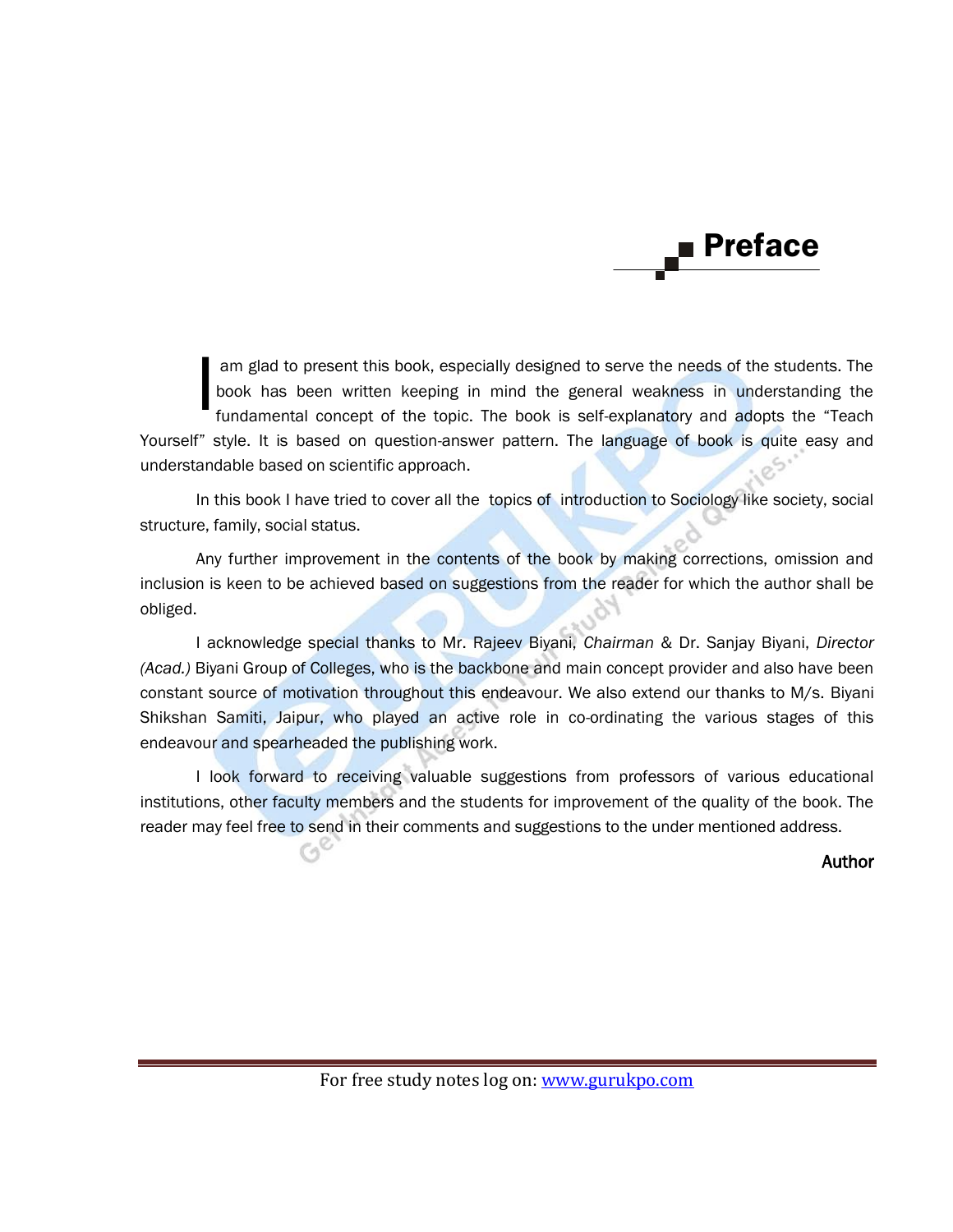# **Syllabus**

## **Paper-I : SOCIAL THINKERS Section-A**

- a. Durkheim : Social Fact, Division of Labour.
- b. Max. Weber : Social Action, Bureaucracy.

## **Section-B**

c. Karl Max : Class struggle, Alienation, Dialectric Materialism.

# **Section-C**

- d. Radha Kamal Mukherjee : Social Values, Theory of Social Science.
- e. D.P. Mukherjee : Dialectic of Tradition and Development, Art and Literature.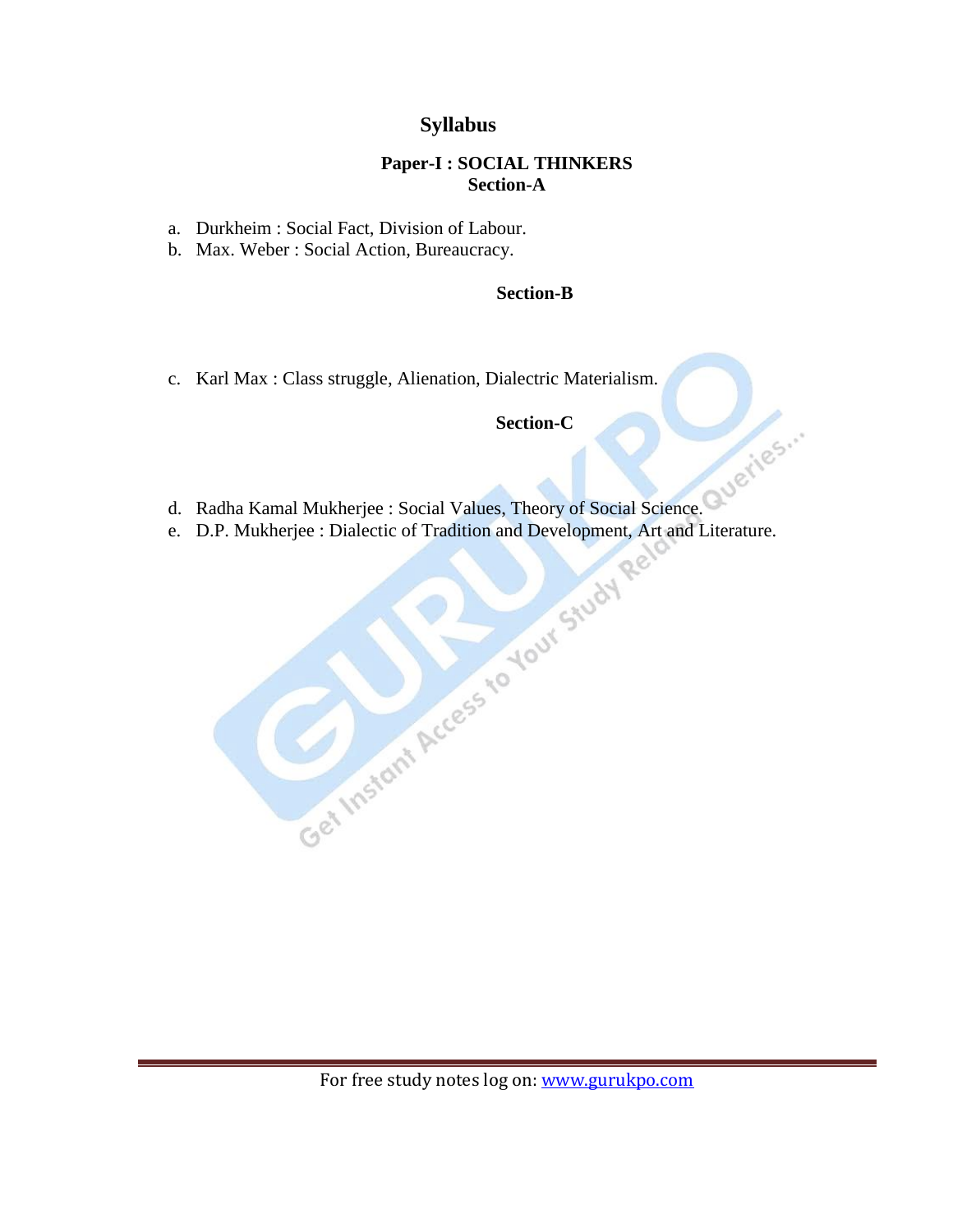# **Chapter 1**

# **Max Weber**

# **Q.1. Give the life sketch of Max Weber?**

**Ans.**

- Born in Thuringia, Germany (1864)
- Was the eldest of eight children
- Weber was a sickly child
	- suffer from physical and mental torment
- His father was a prominent liberal politician and civil servant,
- His Mother was a moderate Calvinist and very religious.
- Parents were refugees from catholic persecution
- Parents had marriage problems because of different beliefs.
- Example 1983.<br>
Parents were refugees from catholic persecution<br>
Parents had marriage problems because of different beliefs.<br>
Both Weber and his brother Alfred became a sociologists and economists.  $\bullet$

## **Q.2. What is bureaucracy?**

**Ans.**

The word bureaucracy is derived from French word 'Bureaucracy' which means a bench or a desk.

# **Q.3. What do you mean by Bureaucracy in Weber"s word?**

**Ans**.

Max Weber believed that bureaucratic organizations are the dominant institutions of industrial society. A bureaucracy is concerned with the business of administration, with controlling, managing and coordinating a complex series of tasks. Bureaucratic organizations are increasingly dominating the institutional landscape. Department of state, political parties, business enterprises, the military, education and churches are all organized are all organized on bureaucratic lines. To appreciate the nature of modern society, Weber maintained that an understanding of the process of bureaucratization is essential.

Weber's view of bureaucracy must be seen in the context of his general theory of social action. He argued that all human action is directed by meanings. Thus, in order to understand and explain action, the meanings and motives which lie behind it must be appreciated.

For free study notes log on: www.gurukpo.com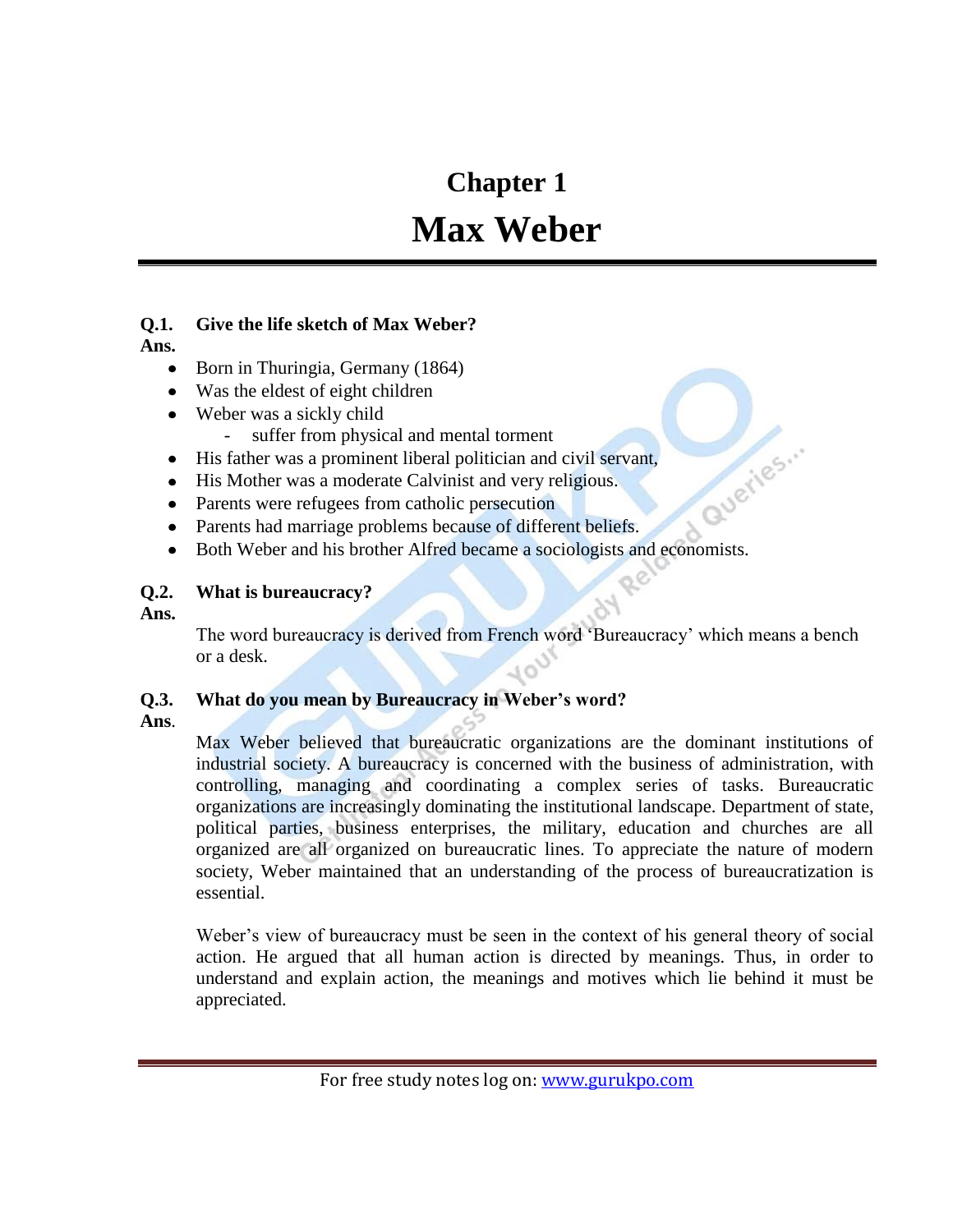Weber identified various types of action which are distinguished by the meaning on which they are based. These include ‗affective' or ‗emotional action', ‗traditional action' and ‗rational action'.

Affective action stems from an individual's emotional state at a particular time. Loss of temper which results in verbal abuse is based on established custom. An individual acts in a certain way because of ingrained habit, because things have been done that way. He has no real awareness of why he does something; his actions are simply second nature. By comparison, rational action involves a clear awareness of a goal. It is the action of a manager who wishes to increase productivity, of a builder contracted to erect a block of flats. In both cases the goal is clearly defined.

Rational action also involves a systematic assessment of various means. Thus if a capitalist in the building trade aimed to maximize profit he would carefully evaluate factors such as alternative sites, raw materials, building techniques, labour costs and potential market in order to realize the goal. This would entail precise calculation of costs and careful weighing of the advantages and disadvantages of various factors involved. His action is rational since, in Weber's word, rational action is 'the methodical attainment of a definitely given and practical end by means of increasingly precise calculations of means'.

Weber believed that rational action had become the dominant mode of action in modern industrial society. He saw it expressed in a wide variety of areas; in state administration, business, education, science and even in western classical music. He referred to the increasing dominance of rational action as the process of rationalization. Bureaucratization is the prime example of this process. A bureaucratic organization has a clearly defined goal. It involves precise calculation of the means to attain this goal and systematically eliminates those factors which stand in the way of the achievement of its objectives. Bureaucracy is therefore rational action in an intuitional form.

## **Q.4. How bureaucracy is a system of control?**

#### **Ans.**

Bureaucracy is also a system of control. It is a hierarchical organization in which superiors strictly controls and discipline the activities of subordinates. Weber argued that in any large-scale task, some must coordinate and control the activities of others. He states that, ‗the imperative coordination of action of a considerable number of men requires control of a staff of persons'. In order for this to be effective, it must be regarded as legitimate. There must be a 'minimum of voluntary submission' to higher authority. Legitimacy can be based on various types of meanings. For example it can derive from traditional or rational meanings. Thus legitimacy can take the forms of traditional authority or rational authority. The form of organizational structure derives from the type of legitimacy on which it is based.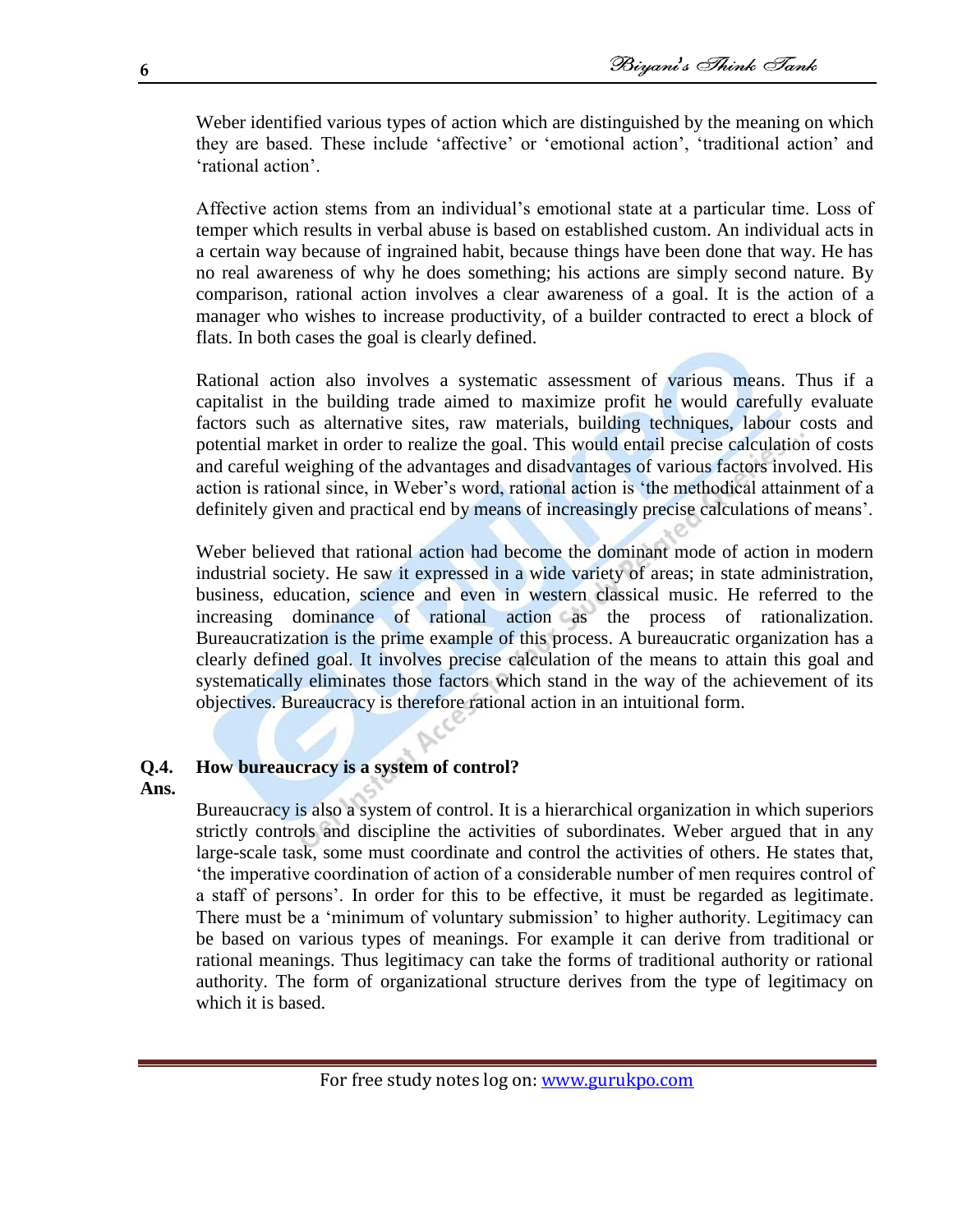Weber identified three forms of legitimacy which derive from three types of social action. Affective, traditional and rational action each provides a particular motive for obedience, a motive based respectively on emotion, custom and rationality. These types a legitimate control are charismatic authority, traditional authority and rational –legal authority. Each results in particular forms of organizational structure. Weber constructed models to represent each of authority. They are known as 'ideal types' and represents 'pure' forms which is not expected to exist in historical reality. In practice types of authority, they are closer to one ideal type than to others.

In a system of control based on charismatic authority, obedience derives from the devotion felt by subordinates to what they see as the exceptional qualities of their leader. These qualities are seen as super natural, superhuman or at least exceptional compared to lesser mortals. Charismatic leaders are able to sway and control their followers by direct emotional appeals which excite devotion and strong loyalties. Historical examples which approximate charismatic authority are fluid and ill-defined. An organizational structure which derives which derives from charismatic authority either share the charisma of the leader or possess a charisma of their own. They are not selected on the basis of family ties to the leader or on the basis of technical qualifications. There is no fixed hierarchy of officials and no legal rules governing the organization of leaders and followers.

Traditional authority rests on a belief in the rightness and established customs and traditions. Those in authority command obedience on the basis of their traditional status which is usually inherited. Their subordinates are directed by feelings of loyalty and obligations are directed by feelings of loyalty and obligation to long established positions of power. The feudal system of medieval Europe provides an example of traditional authority. Kings and nobles owned their position to inherited status and the personal loyalty of their subjects.

# **Q.5. What are the ideal types that bureaucracy contains?**

## **Ans.**

Firstly, 'the regular activities required for the purpose of organization are distributed in a fixed way as official duties'. Each administrative official has a clearly defined area of responsibility. Complex tasks are broken down into manageable parts with each official specializing in a particular area. For example, state administration is divided into various departments such as education, defense and the environment. Within each department, every official has a clearly defined sphere of competence and responsibility.

Secondly, ‗The organization of offices follows the principles of hierarchy; that is every office is under the control and supervision of higher one'. A chain of command and responsibility is established whereby every officials is accountable to his immediate superior both for the conduct of his own official duties and those of everybody below him.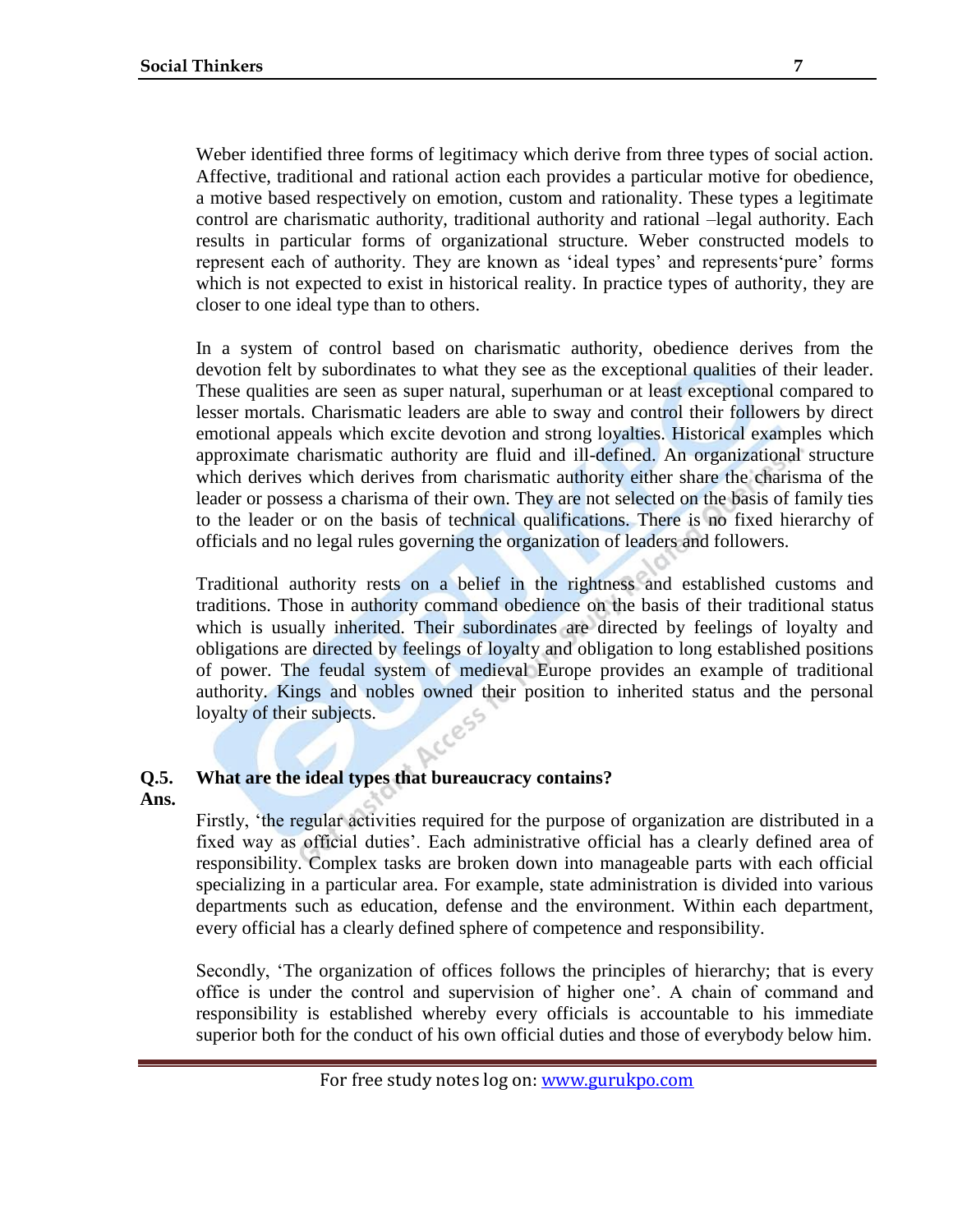Thirdly, the operations of the bureaucracy are governed by a 'a consistent system of abstract rules clearly defines the limits of the authority held by various officials in the hierarchy. Obedience to superiors derives from a belief in the correctness of the rules. The rules also lay down fixed procedures for the performance of each task. They impose strict discipline and control leaving little room for personal initiative or discretion.

Fourthly, the 'ideal official' performs his duties in 'a spirit of formalistic impersonality.... Without hatred or passion'. The activities of the bureaucrat are governed by personal considerations such as his feelings toward colleagues or clients. His actions are therefore rational rather than personal.

Fifthly, officials are appointed on the basis of technical knowledge and expertise. Weber states that, 'Bureaucratic administration means fundamentally the exercise of control on the basis of knowledge. This is the feature of it which makes it specifically rational'. Thus officials are selected in terms of the contribution their particular knowledge and skills can make to the realization of organizational goals. Once appointed, the official is full-time paid employee and his occupation constitutes a career.

Promotion is based on seniority or achievement or combination of both.

Finally, bureaucratic administration involves a strict separation of private and official income. The official does not own any part of the organization for which he works nor can he use his position for private gain. In Weber's words, Bureaucracy segregates official activity as something distinct from the sphere of private life'.

# **Q.6. What are the two dangers on control of state bureaucratic administration? Ans.**

- 1. In times of crisis, bureaucratic leadership would be ineffective. Bureaucrats are trained to follow orders and conduct routine operations rather than to make policy decisions and take initiatives in response to crisis.
- 2. In capitalist society, top bureaucrats may be swayed by the pressure of capitalist interest and tailor their administrative practices to fit the demand of capital.

# **Q.7. What are the ways through which the dangers of state bureaucratic administration can be reduced?**

#### **Ans.**

Weber believed that state bureaucratic administration can be avoided by strong parliamentary control of the state bureaucracy.

1. In particular, professional politicians must hold the top positions in the various departments of state. This will encourage strong and effective leadership since politicians are trained to take decisions.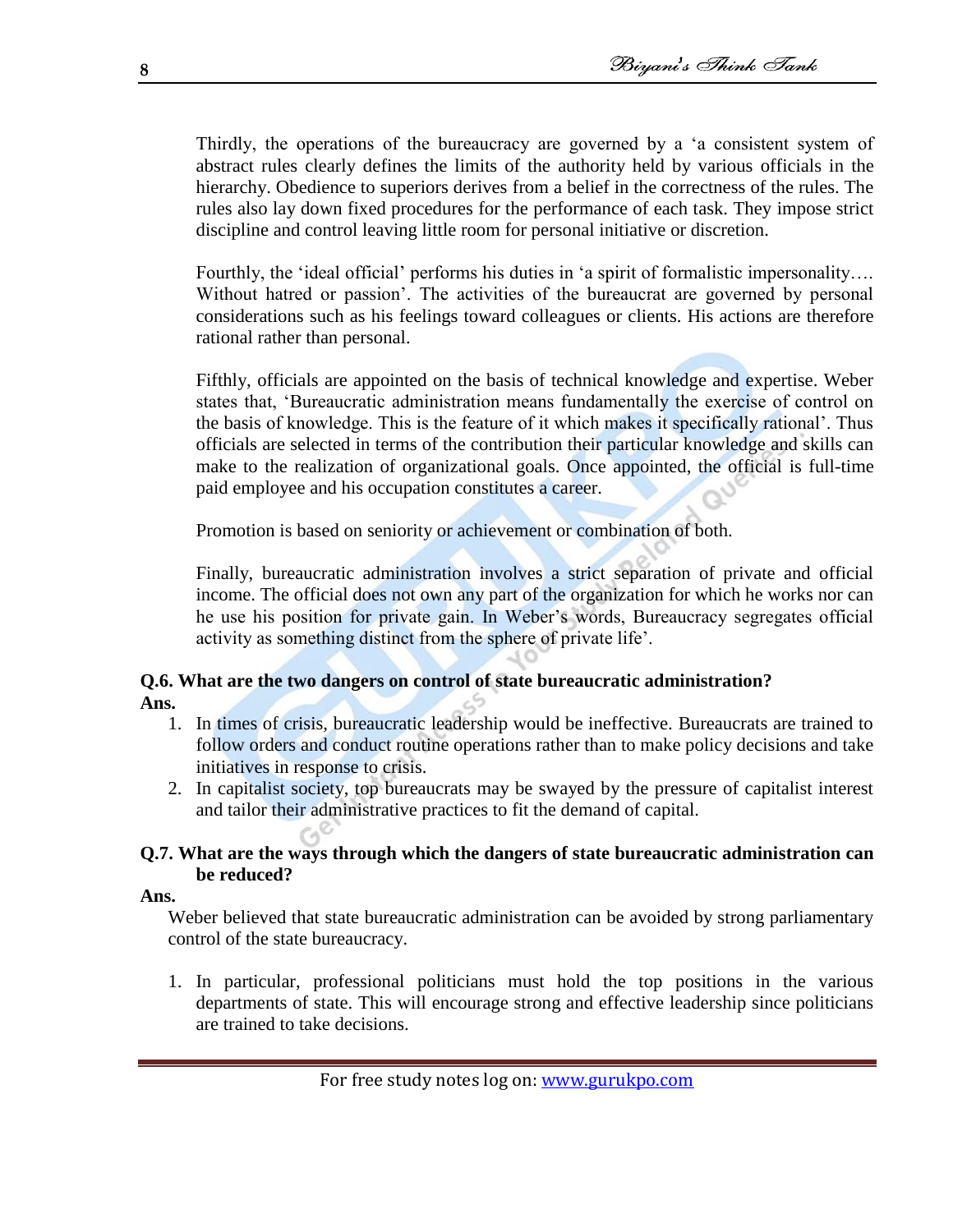2. It will help to open the bureaucracy to public view and reveal any behind the scenes wheeling and dealing between the bureaucrats and powerful interests. Politicians are public figures, open to public scrutiny and the criticism of opposition parties. They are therefore accountable for their actions.

## **Q.8. Is it possible for government bureaucracy to exercise considerable control over its "political masters"?**

**Ans.**

Yes, it is possible for government bureaucracy to exercise considerable control over political masters. This was given by M. Lipset in his study of socialist government in Canadian province of Saskatchewan.

- 1. The Cooperative Commonwealth Federation (CCF) came to power in 1944 with a programme of socialist government. In order to implement this programme the CCF had to operate through the local government bureaucracy.
- 2. Many top civil servants were opposed to its reforms and succeeded in either modifying or preventing them. They persuaded the new government that parts of its programme were not administratively feasible. At times the bureaucrats actually reversed the directives of the politicians. A cabinet minister decided that government work should be done by government employees rather than by private concerns. Despite this civil servants continued to give contracts to private industry. The CCF was particularly concerned to grant government aid to less wealthy farmers and provide leases for landless veterans, yet the bureaucrats continued the policy of the previous administration and supported the wealthy farmers. Although they didn't have it all their own way, some top civil servants boasted of "running my department completely" and of "stopping harebrained radical".
- 3. Lipet's study illustrates Weber's fears of the powers of bureaucrats to act independently from their 'political master'. Weber believed that only strong parliamentary government could control state bureaucracy. He suggested that state bureaucrats should be made directly and regularly accountable to parliament fro their actions. The procedure for doing this is the parliamentary committee which would systematically cross-examine top civil servants.

## **Q.9. What are the characteristics of bureaucracy?**

- **Ans.**
- 1. The principle of fixed jurisdictional area.
- 2. The principle of office hierarchy.
- 3. Division of labour based on specialized functions.
- 4. A system of written documents
- 5. Office management -based on thorough and expert training.
- 6. Selection for employee based on technical competence.
- 7. Office holding as a vocation.
- 8. Provision for pecuniary compensation as fixed salary.
- 9. The system of tenure for life.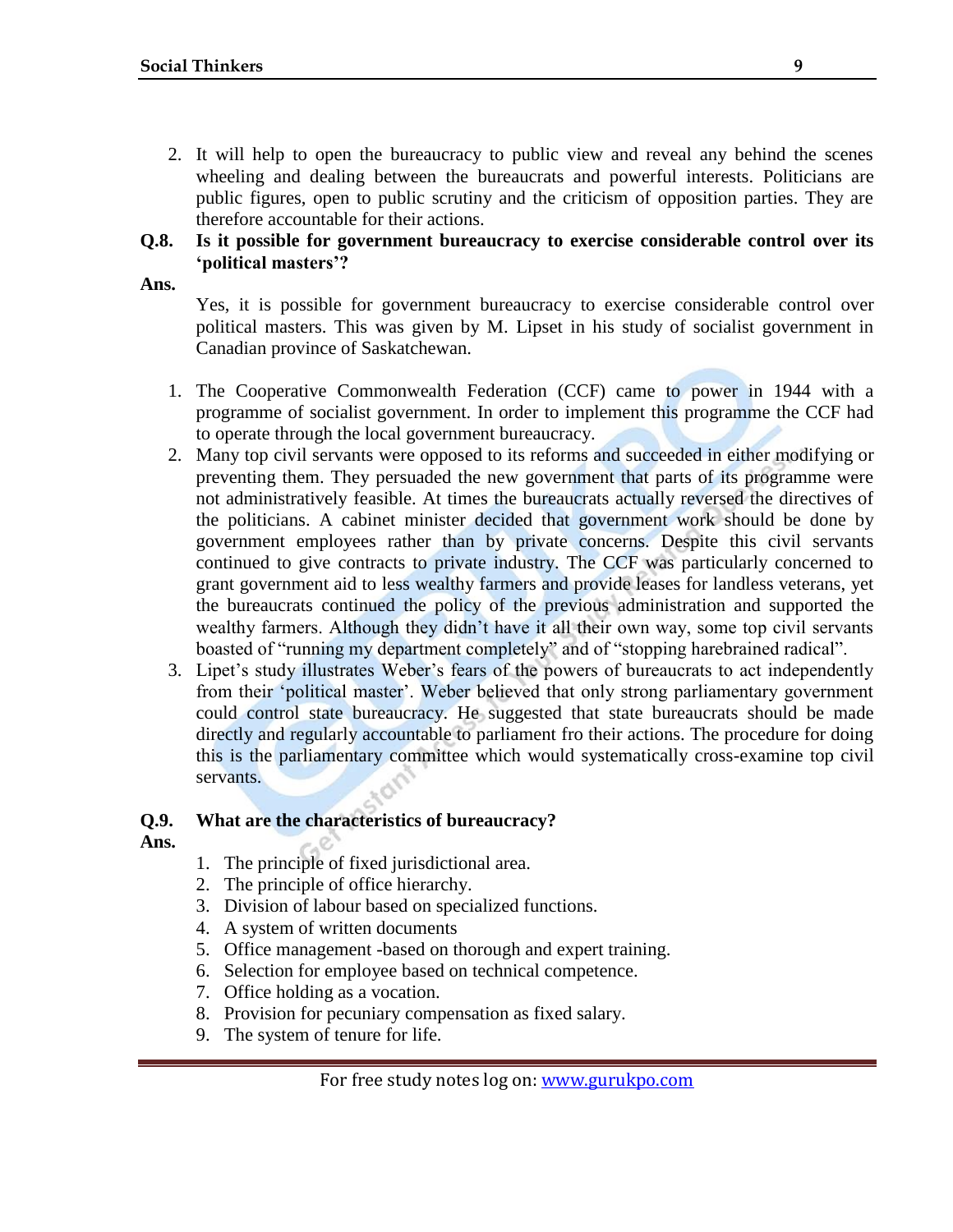- 10. A clear distinction between sphere of office and private affair of the individuals.
- 11. The practice of performing specialized administration function.

#### **Q. 10. What are the factors for development of bureaucracy? Ans.**

- 1. The development of money economy.
- 2. The quantitative development administrative tasks.
- 3. Qualitative changes of administrative tasks.
- 4. Technical superiority of bureaucracy.

# **Q.11. How many types of Bureaucracy are there?**

# **Ans.**

- **1. Guardian Bureaucracy**: Max defines Guardian Bureaucracy dedicated to general welfare and acts as a champion of justice and custodian of communities welfare.
- **2. Caste Bureaucracy**: is identified with British civil services which was drawn from Oxford and Cambridge graduates who mostly belonged to aristocratic families affording high fees.
- **3. Patronage Bureaucracy**: If public appointments are made on the basis of personal favour or as political rewards, it is termed as Patronage Bureaucracy.

The spoil system prevalent in U.S.A is the example of Bureaucracy.

**4. Merit Bureaucracy:** if the civil servants are appointed on the basis of merit through competitive examinations, it is known as Merit Bureaucracy.

# **Q.12. What are the features of Bureaucracy.**

## **Ans.**

- **1. Belief in rules:** Bureaucracy believes in rules and laws. The Bureaucrats are trained that all functions are performed according to laws and rules.
- **2. Authority:** In Bureaucracy every post has a definite authority. The bureaucrats cannot performs the function which are outside their jurisdiction. He can perform only those function which are concerned with his departments.
- **3. Specialization:** The bureaucrats perform its functions in a specific manner. The bureaucrats become used by doing one kind of functions for a long period. So they become specialized in particular functions.
- **4. Laws of State as basis of authority:** The bureaucracy performs all the function in accordance with laws of the state.
- **5. Salary:** Bureaucrats are given salary for the functions they perform.
- **6. Paper work:** In bureaucracy, the activities are conducted on the basis of written documents and files. Every decision and act is written and records maintained.

# **Q.13. What are the evils of bureaucracy?**

# **Ans.**

**1. Circum locution:** The greatest criticism of bureaucracy is circum locution which is due to its lengthy and round about way of doing work. Bureaucrats care very much for formal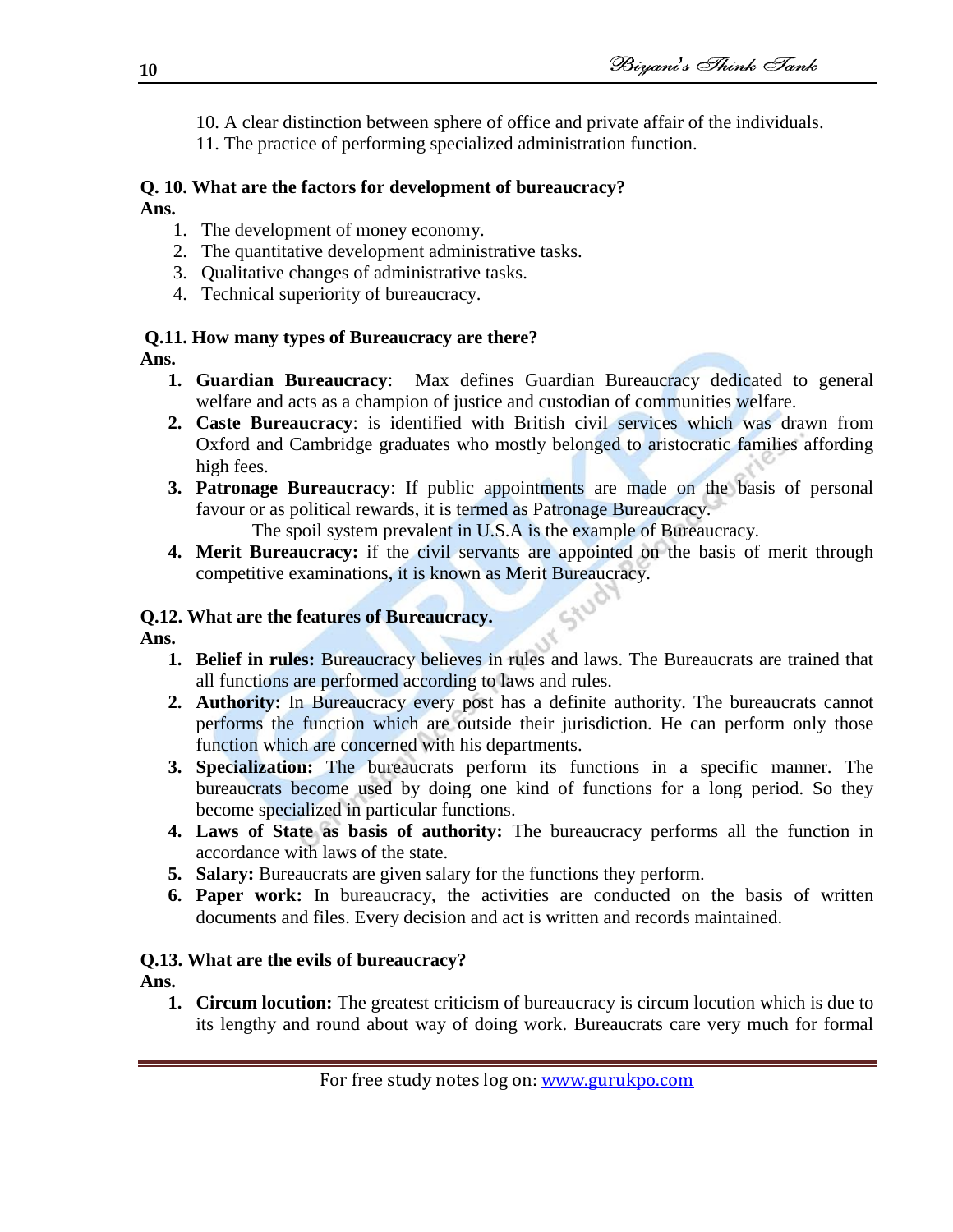rules and regulation. The minutest thing is to be written down in an official way and proper procedure is followed.

- **2. Red Tapism:** Bureaucracy is characterized by red tapism. Red tapism is also related with circum location. Red Tapism means blind following of formal rules and regulations through prescribed rules is not it self bad but the blind attachment to them certainly impairs the efficiency of work because the case is not decided on the merit but an old and out dated records.
- **3. Formalism:** Another great defect of bureaucracy is its excessive adherence to formalism too much use of forms and formalities makes the officials lose his sense of judgment and initiative.
- **4. Unresponsiveness:** Bureaucracy is not usually responsive to the needs of the people. It considers it self as the self appointed guardian and interpreted of public interest. The bureaucrats think themselves as a separate and superior class to all other people whom they are destined to govern.
- **5. Empire building:** Bureaucrats perpetuates the evils of dividing the work of government into many isolated and self dependent sections, each pursuing its own ends. These units develop the tendency of being independent units.
- **6. Yes menship:** The top bureaucrats who are political favorites become perfect yesman of their political bosses. They in turn expect yes menship from their subordinate officers. Thus a vicious circle is build up and whether right or wrong it is their thinking that the boss must be supported.
- **7. Officiousness and traility:** Each man loves his own belief moments of authority. A public servants attempts to make his public office yield private gains or uses his power to confer unfair advantage on some special group.

## **Q.14. What are the safeguards of bureaucracy?**

## **Ans.**

- **1.** The ministers should possess a dynamic personality and not play a tool in the hand of public services.
- **2.** The maximum decentralization of power and authority should be granted so that the sub leaders realize their respect and the top leaders on account of excess of work do not sign the dotted lines.
- **3.** A sound system of education should be developed so that the people are intellectually advance and the service may not be able to indulge in corruption.
- **4.** Public servants should be selected and promoted on the basis of merit.
- **5.** An impartial and unbiased press should be developed
- **6.** A research should be made on advance methods.
- **7.** A system of pooling should be there.

# **Q.15. What are the advantages of Bureaucratic system.**

**Ans.**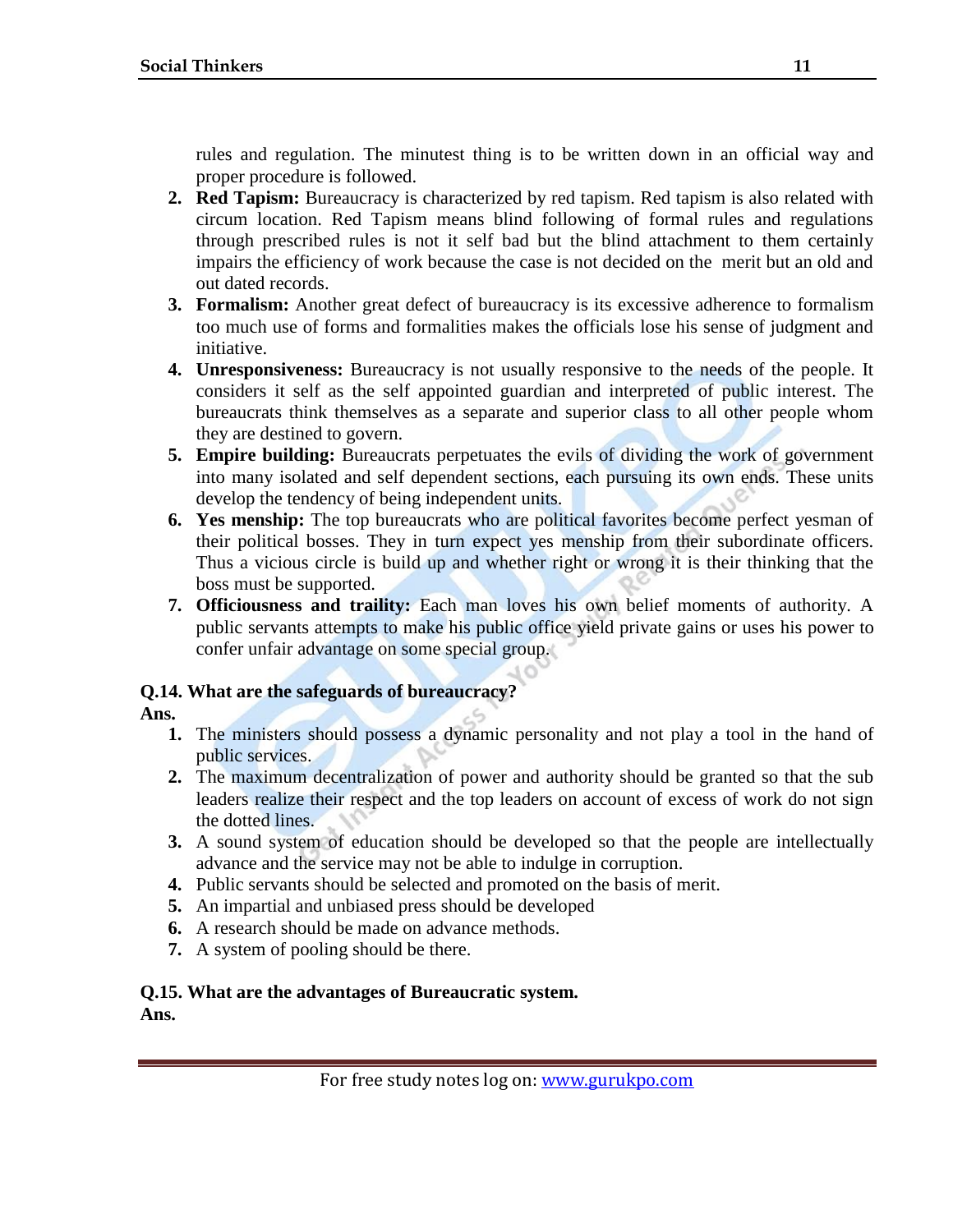- **1.** Precision, speed, un-ambiguity, knowledge of files, continuity, discretion, unity, strict sub-ordination, reduction of friction and of material and personal costs- these are raised to the optimum point in the strictly bureaucratic administration, and especially in its monocratic form. As compared with all collegiate and a vocational forms of administration, trained bureaucracy work is not only more precise but, in the last analysis, it is often cheaper than even formally unremunerated honorific services.
- **2.** Bureaucratization often above all the optimum possibly for carrying through the principle of specializing administrative functions according to purely objective consideration. Individual performances are allocated to functionaries who have specialized training and who by constant practice learn more and more. The 'objective' discharge of business primarily means a discharge of business according to calculable rules and without regard for persons.
- **3.** It is suitable to the present day complex culture system. The more complicated and specialized modern culture becomes, the more its external supporting apparatus demands the personality detached and strictly objective expert.

# **Q.16. According to Max weber, how many types of authority are there?**

**Ans.** 

- **1.** Traditional authority
- **2.** charismatic authority
- **3.** Rational legal authority

## **Q.17. How many types of rationality are there?**

**Ans.**

- 4. **Practical rationality** Characterized by acceptance of given realities or constraints in society, and simply calculating the best way to deal with them (opposed to threatening to alter the daily routine) ಬ
- 5. **Theoretical rationality** Attempt to master reality, characterized by transcending daily realities in pursuit of enlightenment such as the "meaning of life"
- 6. **Substantive rationality** Courses of action are determined by a value system in which behaviours are limited
- 7. **Formal rationality C**ourses of action are determined by "universally applied rules, laws, and regulation"
	- a. Weber saw formal rationality as leading to the "Iron Cage"- rational and established rules prevent individuals from deviating

# **Q.18. What do you understand by rationality?**

**Ans.**

Rationality are those ideas and behaviour coherent, consistent and amenable to explicable knowledge. According to Weber due to rationality, calculations, qualification, predictability and regularity becomes important in a individual life. The contemporary world is characterized by rationality, to understand modern world, it is important to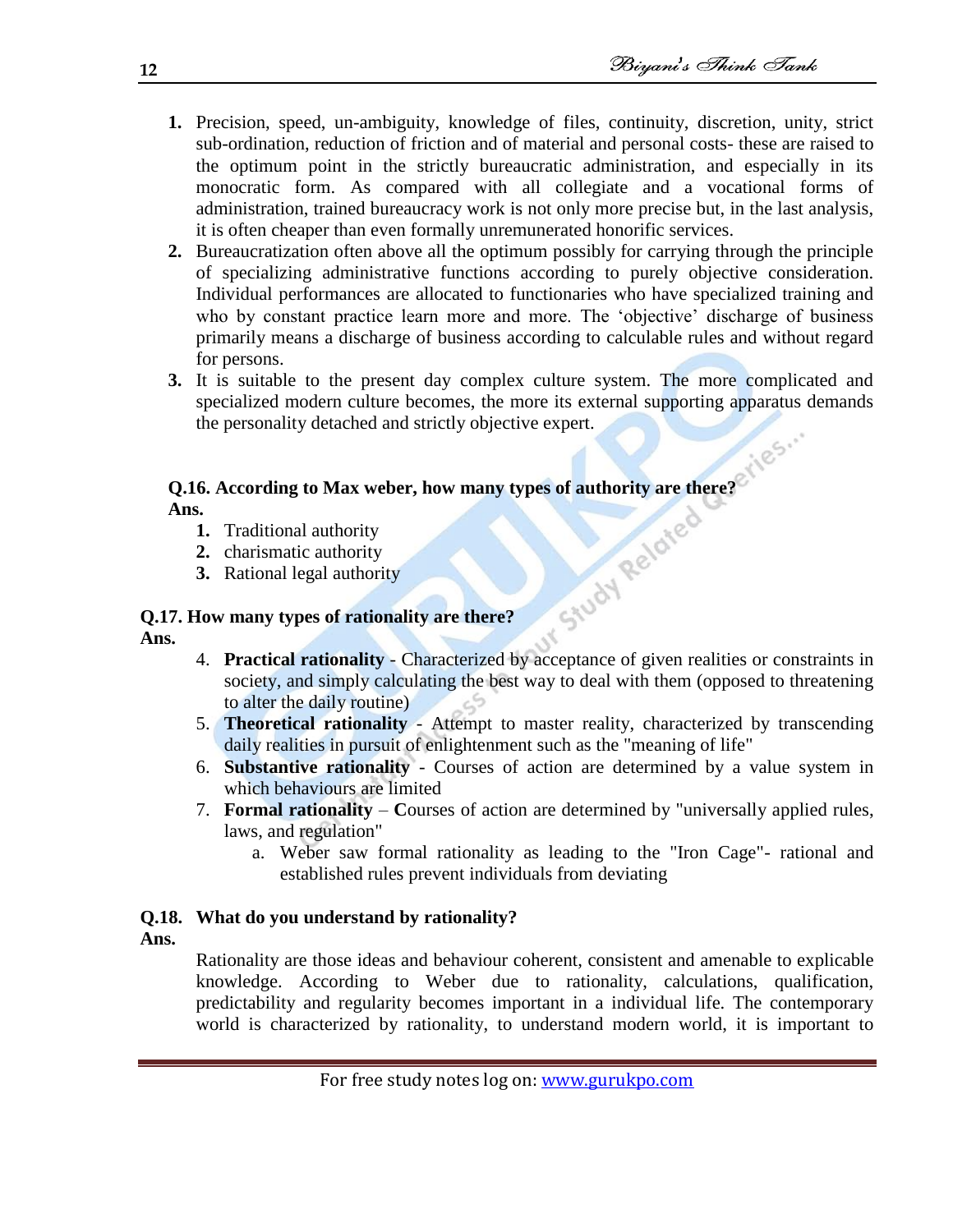understand its rational features and rationalizing forces individuals rely more on logic, reason, calculation other beliefs, norms and customs.

Rationalization comes by scientific special technological differentiation. Through rationalization they strive for perfection, refinement and mastery on external world. It establishes itself through rational organization and institution rationalization also exists in human values, beliefs and actions.

## **Q. 19. How many types of actions are there according to Max Weber?**

**Ans.**

In the field of sociology, Weber's point of departure is the distinction between four types of actions, which are as follows:

- $\bullet$ Zweck rational action
- Wert rational action
- Affective action
- Traditional action

**Zweck rational action:** This is a rational action which is performed in relation to a goal. It corresponds to Paretos's logical action. For example, action of the engineer, who is building a bridge or army general who wants to win a war. In such actions an actor clearly knows his goals and selects specific means to attain these goals. However, Weber defines rationality in terms of knowledge of the actor.

Wert rational action: This type of action is also rational action but in relation to values. For example, a brave captain goes down with his sinking ship. His action is rational not because of his bad behaviour. In this case, the action is not oriented to a goal or a system of value. In this case, the action is not oriented to a goal or a system of value, rather it is determined by an emotional reaction of the actor in a given set of circumstances.

**Affective action:** This type of action is emotional and is dictated primarily by the state of mind of the actor, for example, the slap which the mother gives her child because of his bad behaviour. In this

**Traditional action:** This type of action is dictated by belief and customs which becomes habitual. In this case, the individual performs the action according to the custom or traditional which have becomes a part of his personality because of conditioning.

According to Weber, the subject matter of sociology is social action. In sociology, an effort has to be made to understand the meaning which an individual attaches to his conduct. The classification of action into various types by weber is governed to a certain extent by interpretation of contemporary period of history. According to him, the major characteristics of the modern world are rationalization, which is expressed in the sphere of Zweck rational actions.

185.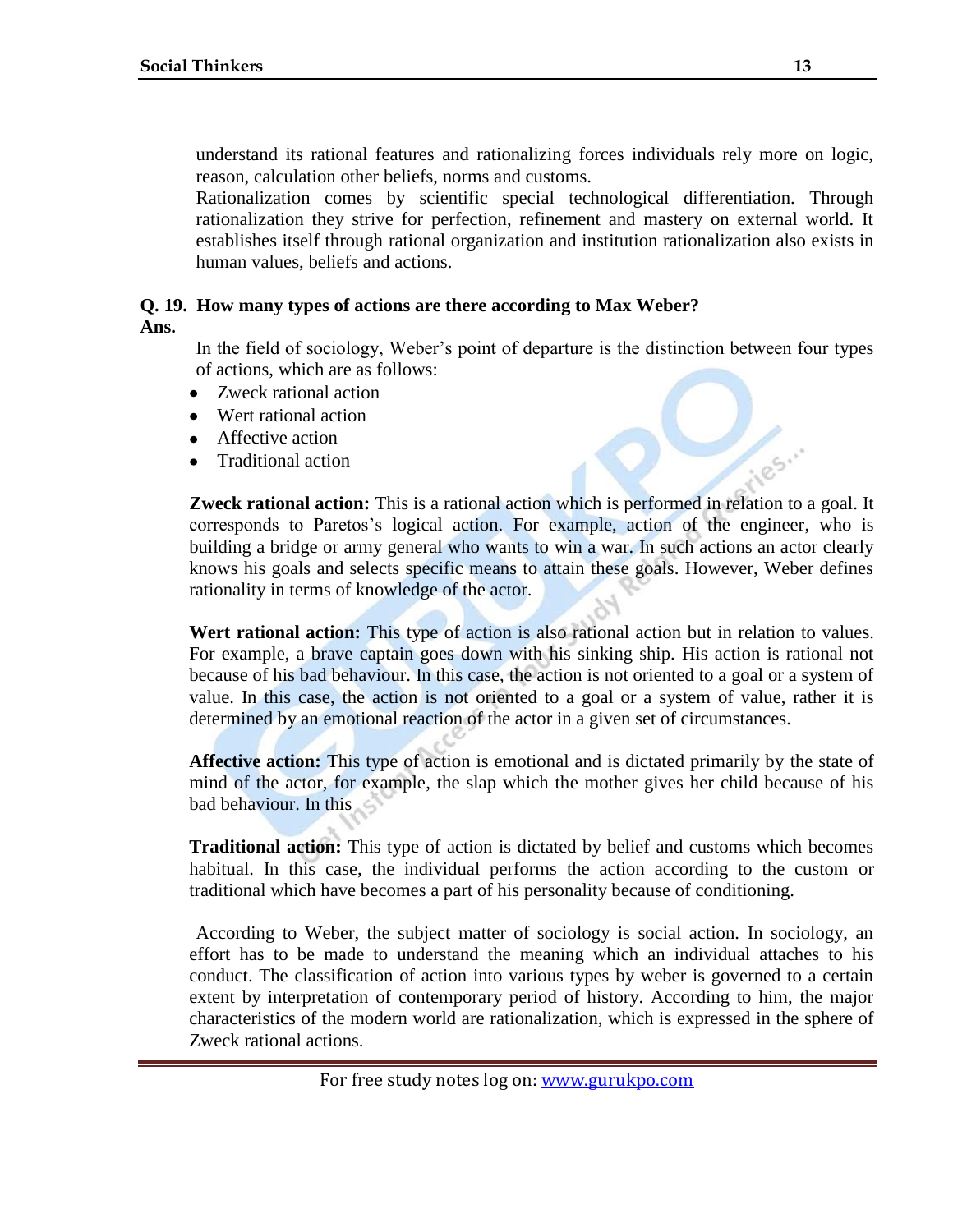# **Multiple Choice questions Max Weber**

- Q.1. Where was Max Weber born?
	- a. Germany
	- b. France
	- c. England
	- d. Italy
- Q.2. ‗The Protestant Ethics and Spirit of Capitalism' book is written by:
	- a. Karl Marx
	- b. Max Weber
	- c. Emile Durkheim
	- d. Auguste Comte
	- - a. Saint Simon
		- b. Auguste Comte
		- c. Karl Marx
		- d. Max Weber
- Q.4. Who coined the term 'Bureaucracy'.
	- a. Max Weber
	- b. Emile Durkheim
	- c. Vincent De Gourney
	- d. Herbert Spencer
- Comparison Contract Contract Contract Contract Contract Contract Contract Contract Contract Contract Contract Contract Contract Contract Contract Contract Contract Contract Contract Contract Contract Contract Contract Con Q.5. The French word 'Bureaucracy' means:<br>
a. Administration<br>
b. Bench or desk<br>
c. Rules
	- a. Administration
	- b. Bench or desk
	- c. Rules
	- d. None of of the above
- Q.6. ‗The sociology of Religion' book is written by:
	- a. Karl Marx
	- b. Max Weber
	- c. Emile Durkheim
	- d. Saint Simon
- Q.7. "Sociology is study of social action between individuals." This definition is given by:
	- a. Max Weber
	- b. Saint Simon
	- c. Auguste Comte
	- d. Karl Marx
- Q.8. Zweckrational Action means:
	- a. to attain a particular goal are rationally chosen
	- b. striving for a goal which may not be rational, but is pursued by rational means

For free study notes log on: www.gurukpo.com

**Part-A**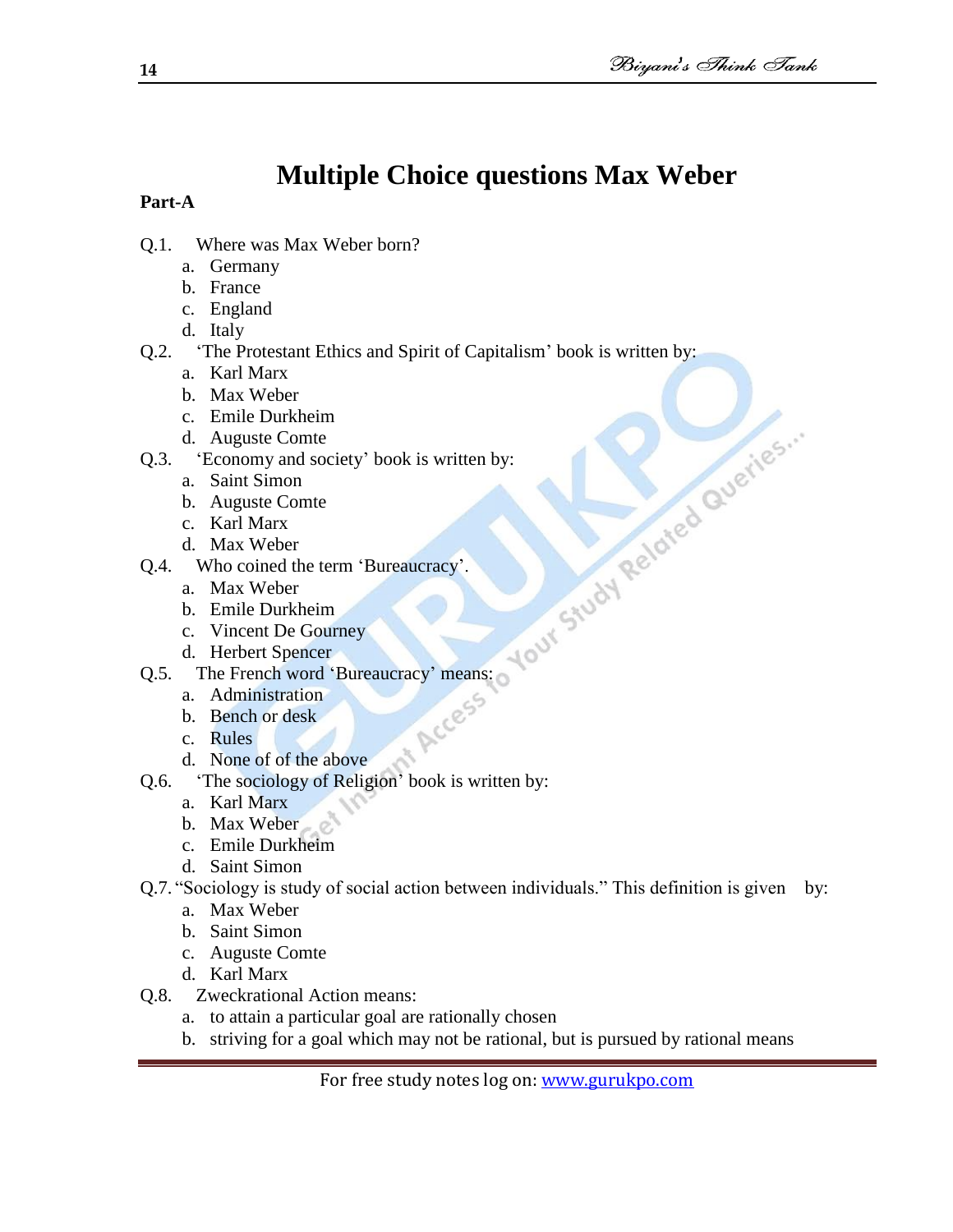- c. action via emotional means.
- d. None of the above.
- Q.9. Person pursues college degree to hopefully obtain a job that grants financial security is an example of:
	- a. Zweckrational action
	- b. Wertrational action
	- c. Affective action
	- d. Traditional action
- Q.10. Person follows teachings of a prophet, or lives a certain way in hopes of receiving "eternal salvation" is an example of
	- a. Zweckrational action
	- b. Wertrational action
	- c. Affective action
	- d. Traditional action
- Q.11. Ideal Type is :
	- a. striving for a goal which may not be rational, but is pursued by rational means
	- b. to attain a particular goal are rationally chosen
	- c. A sort of measuring rod, devised of the most "logically consistent" features of a<br>phenomenon<br>d. None of the above<br>ldeal capitalism has following component/s<br>a. private ownership<br>b. pursuit of profit<br>c. competition<br>d. al phenomenon
	- d. None of the above
- Q.12. Ideal capitalism has following component/s
	- a. private ownership
	- b. pursuit of profit
	- c. competition
	- d. all of the above
- Q.13. Practical rationality is characterized by
	- a. acceptance of given realities or constraints in society, and simply calculating the best way to deal with them
	- b. transcending daily realities in pursuit of enlightenment such as the "meaning of life"
	- c. a value system in which behaviors are limited
	- d. "universally applied rules, laws, and regulation"
- Q.14. **are goal–oriented organizations.** 
	- a. Authority
	- b. Power
	- c. Rationality
	- d. Bureaucracy
- Q.15. **Example 2.15.** is the ability to impose one's will onto another, even when the other objects.
	- a. Authority
	- b. Power
	- c. Rationality
	- d. Bureaucracy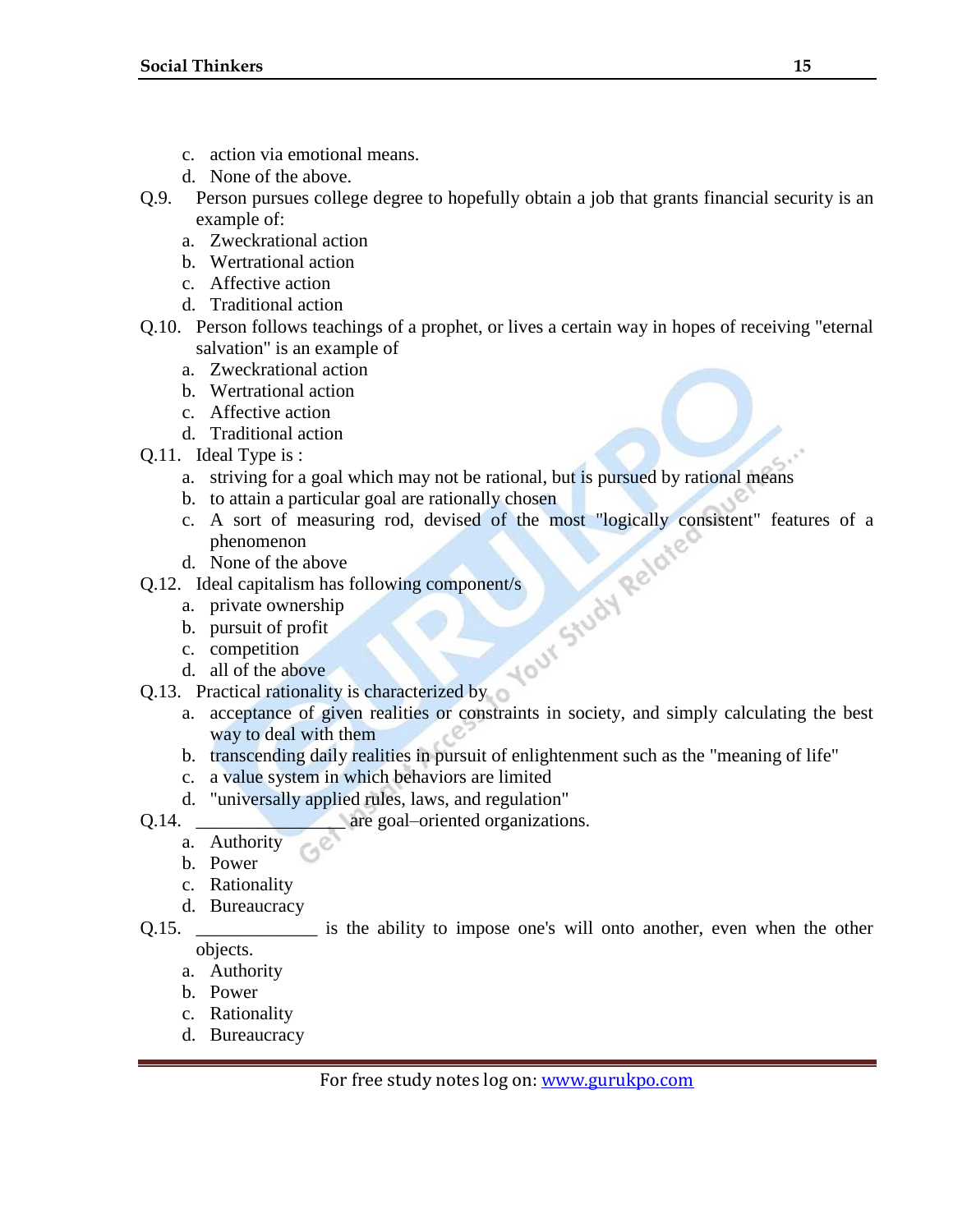- Q.16.  $\qquad$  is power that is exercised with the consent of the ruled.
	- a. Authority
	- b. Power
	- c. Rationality
	- d. Bureaucracy
- Q.17. Monarchial System is \_\_\_\_\_\_\_\_\_\_\_\_\_ type of authority.
	- a. Rational-legal authority
	- b. Traditional authority
	- c. Charismatic authority
	- d. None of the above
- Q.18. Rules can be ignored, leading to inefficiency is dysfunction of:
	- a. Authority
	- b. Power
	- c. Rationality
	- d. Bureaucracy
- - a. Simplicity
	- b. iron cage
	- c. Rationalization
	- d. Authority

# **Part B:**

- Q.1. The stratification order/s of society is/are
	- a. Economic class
	- b. Social status
	- c. Political power
	- d. All of the above
- 2.19. Increasing bureaucratization threatens an:<br>
a. Simplicity<br>
b. iron cage<br>
c. Rationalization<br>
d. Authority<br>
Part B:<br>
Q.1. The stratification order/s of so-<br>
b. Social star-<br>
c. Political<br>
c. Political<br>
c. Political<br> Q.2. **Example 1.1** is an analytical construct that serves the investigator as a measuring rod to ascertain similarities as well as deviation in concrete cases.
	- a. Social action
	- b. Ideal types
	- c. Authority
	- d. Rationality
- Q.3. The Methodology of Social Science book is written by:
	- a. Karl Marx
	- b. Max Weber
	- c. Emile Durkheim
	- d. Auguste Comte
- Q.4. The ideal types are not:
	- a. Hypothesis
	- b. Ethical ideal
	- c. Averages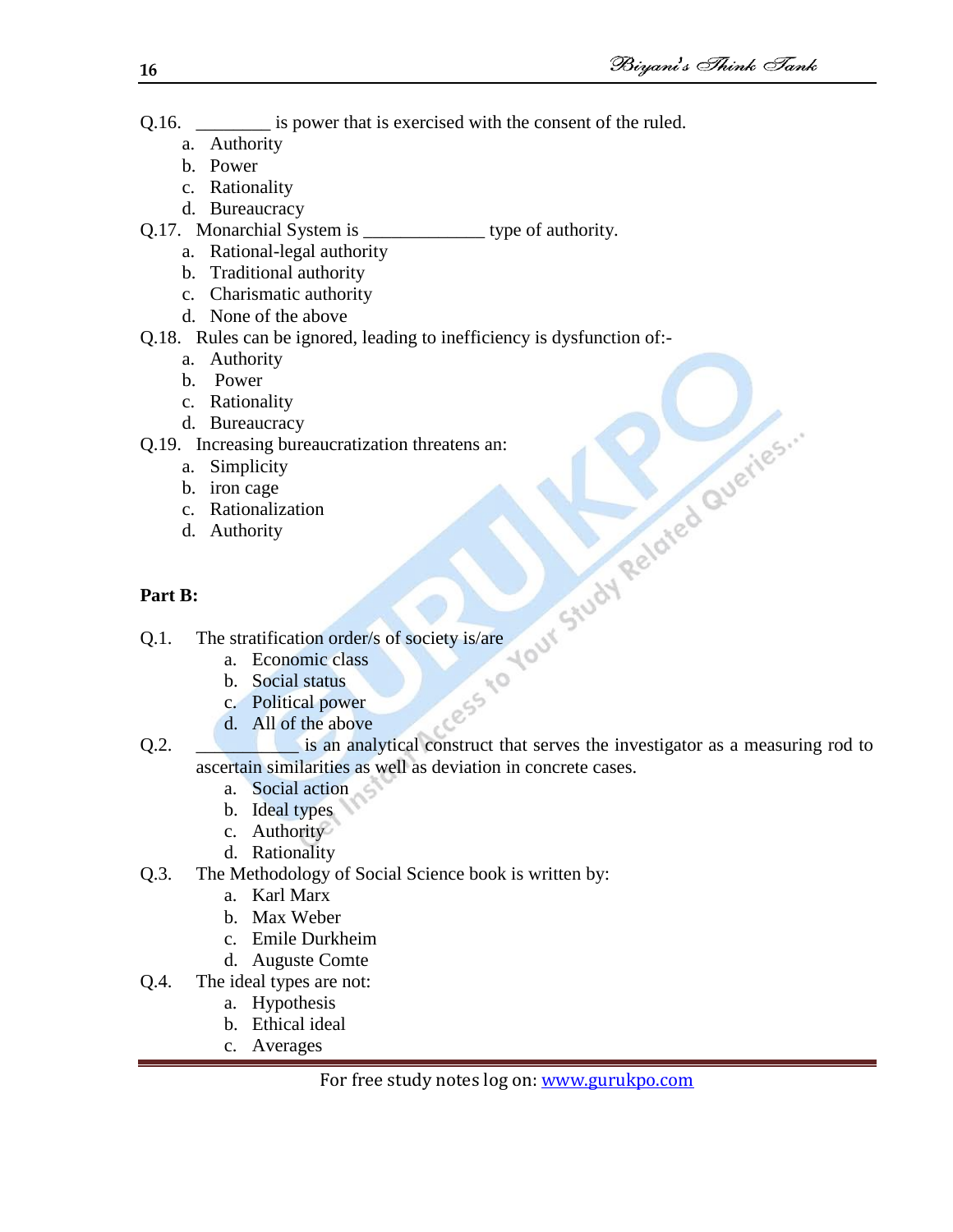- d. All of the above
- Q.5. Personal authority of individual is called:
	- a. Charismatic
	- b. Traditional
	- c. Rational- legal
	- d. None of the above
- Q.6. System of rules devised for rational reasons are called:
	- a. Charismatic
	- b. Traditional
	- c. Rational- legal
	- d. None of the above
- Q.7. Responsibilities are assigned on merit rather than hierarchy in:
	- a. Ideal type of Bureaucracy
	- b. Ideal type of Authority
	- c. Ideal type of Power
	- d. Ideal type of Rationality
- - a. Authority
	- b. Power
	- c. Rationality
	- d. Bureaucracy
- 2.8. Resistance to innovation and change is key problem of<br>
a. Authority<br>
b. Power<br>
c. Rationality<br>
d. Bureaucracy<br>
2.9. Out Q.9. Over-attachment to rules can be inefficient is a dysfunction of :<br>
a. Authority<br>
b. Power<br>
c. Rationality
	- a. Authority
	- b. Power
	- c. Rationality
	- d. Bureaucracy
- Q.10. Weber's principles of bureaucracy is/are:
	- a. Functional specialization
	- b. Hierarchy of authority

GeN

- c. System of rules
- d. All of the above

Answers:

Part A:

|  |  | 11. c   12. d   13. a   14. d   15. b   16. a   17. b   18. d   19. b |  |  |
|--|--|-----------------------------------------------------------------------|--|--|

Part B

|--|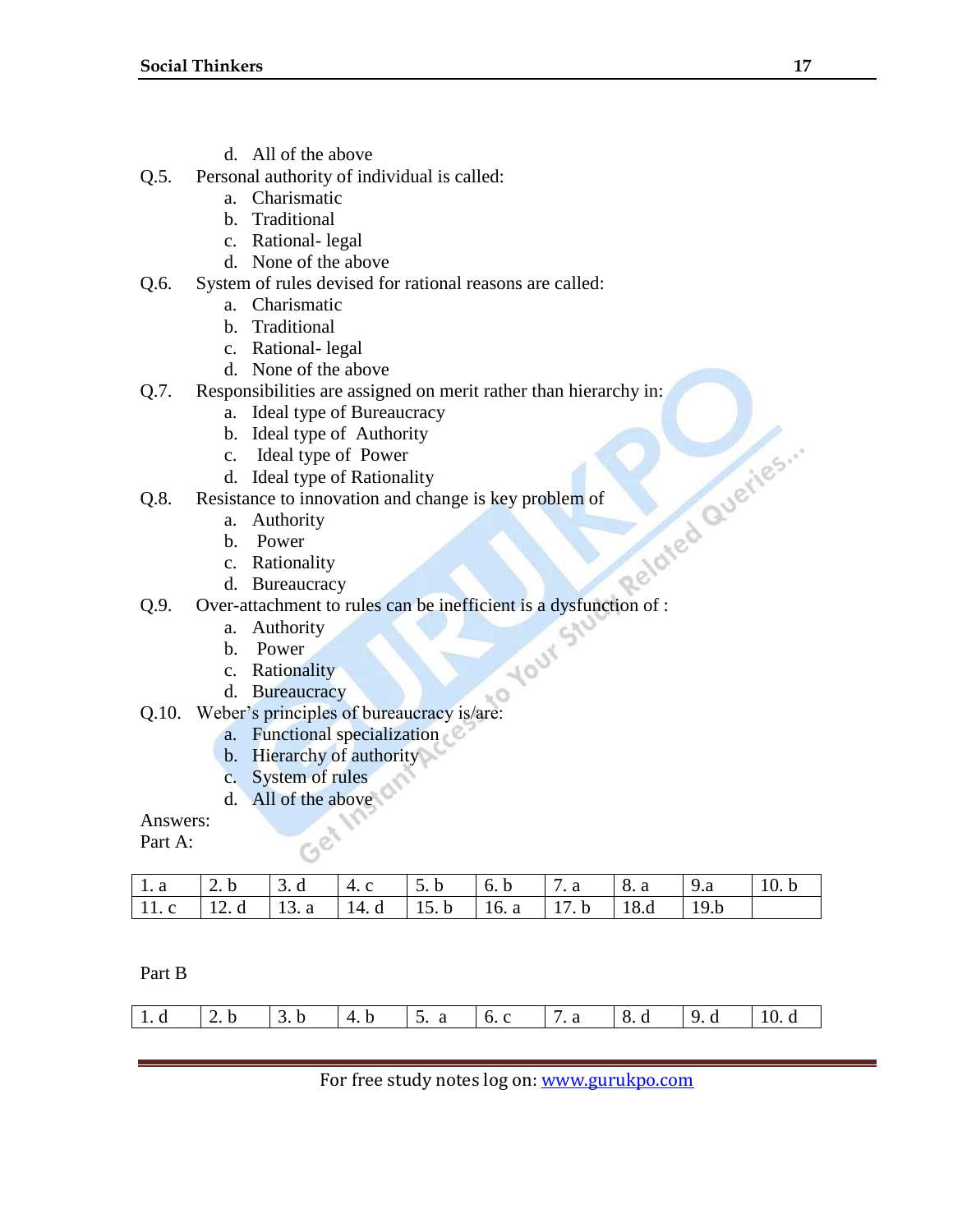# **Chapter 2**

# **Karl Marx**

# **Q.1. Give the life sketch of Karl Marx?**

**Ans.**

- Was born third of seven children to a Jewish family in Trier, Prussia in the western province of the Rhineland
- Father converted to Christianity as a Lutheran in 1818 because of the potential loss of his law practice
- Father introduced the value of knowledge exposing Marx to Enlightenment thinkers as well as German, and Greek classics
- Educated at home until the age of thirteen
- Graduated from the Trier Gymnasium and and enrolled at the University of Bonn to study law at his fathers advice
- He was interested in studying philosophy and literature but his father wouldn't allow it because he didn't believe he would be able to support himself
- A year later father forced him to transfer to Humboldt University of Berlin where he ended up studying philosophy and earning his doctorate in 1841
- While at University of Berlin he met and joined the group called the Young Hegelians

# **Q.2. Give the life sketch of Fredrich Engeles?**

**Ans.**

- 1. Most important influential person in Marx's life
- 2. Marx and Engels demanded a better order of society
- 3. Their famous, Manifesto of the Communist Party, discusses the main principles of the socialism they worked out
- 4. The two friends were the heart and soul of the revolutionary-democratic aspiration throughout Europe
- 5. Through Engels, Marx was introduced to the concrete conditions and misery of the working class
- 6. They were the first to show that the working class and their struggles were a result of the ruling class's attempts to oppress the proletariat
- 7. Marx and Engels attempted to organize the working class into revolution, so that they could attain economic and political freedom

# **Q.3. What is the relationship between economic, ecology and culture? Ans.**

Generally economic order is classified under the following categories: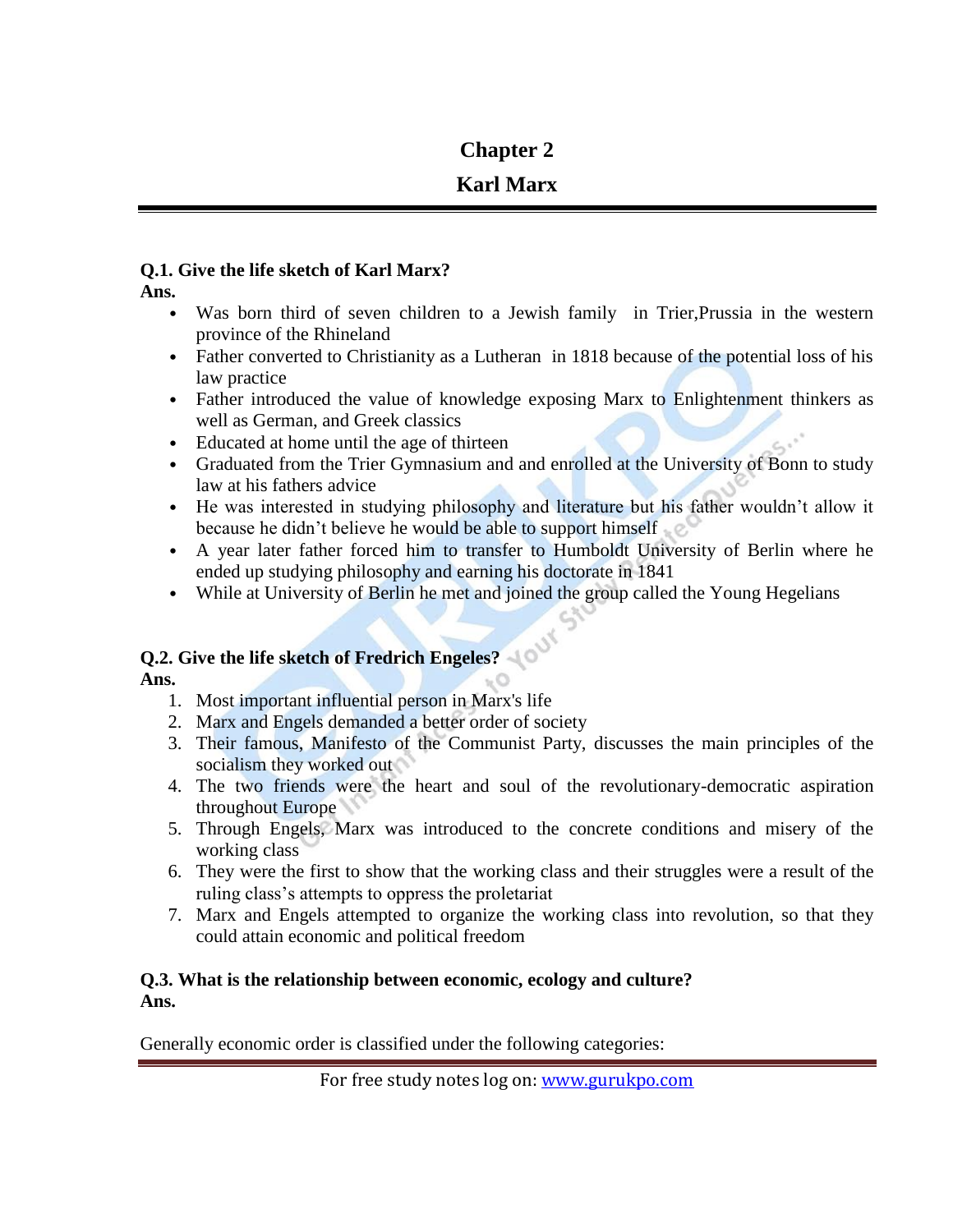# 1. **Primitive economic order**:

In primitive order the tribal communities depend upon natural environment. Economic activities depend on whether conditions like rain, sun, flood and so on. The division of labor was based on age and sex. The concept of personal property was at the initial stage. The family, kinship groups and community owned the means of production.

The primitive society was self-sufficient is fulfilling its economic needs. Therefore, the system of commerce did not develop in these societies. The custom of offering gifts in these societies developed as social obligations on one hand and on the other as a king of primitive trade. Hospitality was kind of economic service. From whatever was left from the hunting and the collection of food, developed the following customs in primitive societies:

- a. Gift or present
- b. Hospitality
- c. Free lending
- d. Free borrowing
- e. Common use

In these communities individual or familial prestige was considered more valuable than property.

# **2. Agrarian economic order:**

Primitive communities gradually developed the knowledge of using land and growing plants in place of depending on hunting and food collecting. Even then land was owned by the whole clan or community. Gradually the concept of personal of personal property developed. All the individuals of the community helped one another on cultivating land, building houses, cutting down the jungles and hunting. Rearing animals and plants and clearing jungles by collective efforts initiated the system of agriculture. The plough was developed with the advent of agriculture. Man learned to make use of animal labour also along with human labour. Production exceeded consumption. These surplus production commodities between two groups. Ex-change of commodities developed the practice of middlemen.

Agrarian economic order has the following characteristics:

- a. Use of land as the main source of production.
- b. Collective, familial or personal ownership of land
- c. Development of the exchange system for the excess production.
- d. Development of regular market.
- e. Development of rural market as the centre of local trade.
- f. Development of the custom of the village chief or the chieftains of many villages.

Agriculture, handicrafts, pre-industrial cities and regional unification resulted in the founding of feudalism. The unit of production in this system was the family. Land was chief source of production. The feudal lord had both economic and political power. This system did not have central power. The owner of the land and property received money and services from village communities and peasants. In return they protected villagers and peasants from invaders and murders. In this system the form of the division of labour developed further. Varieties of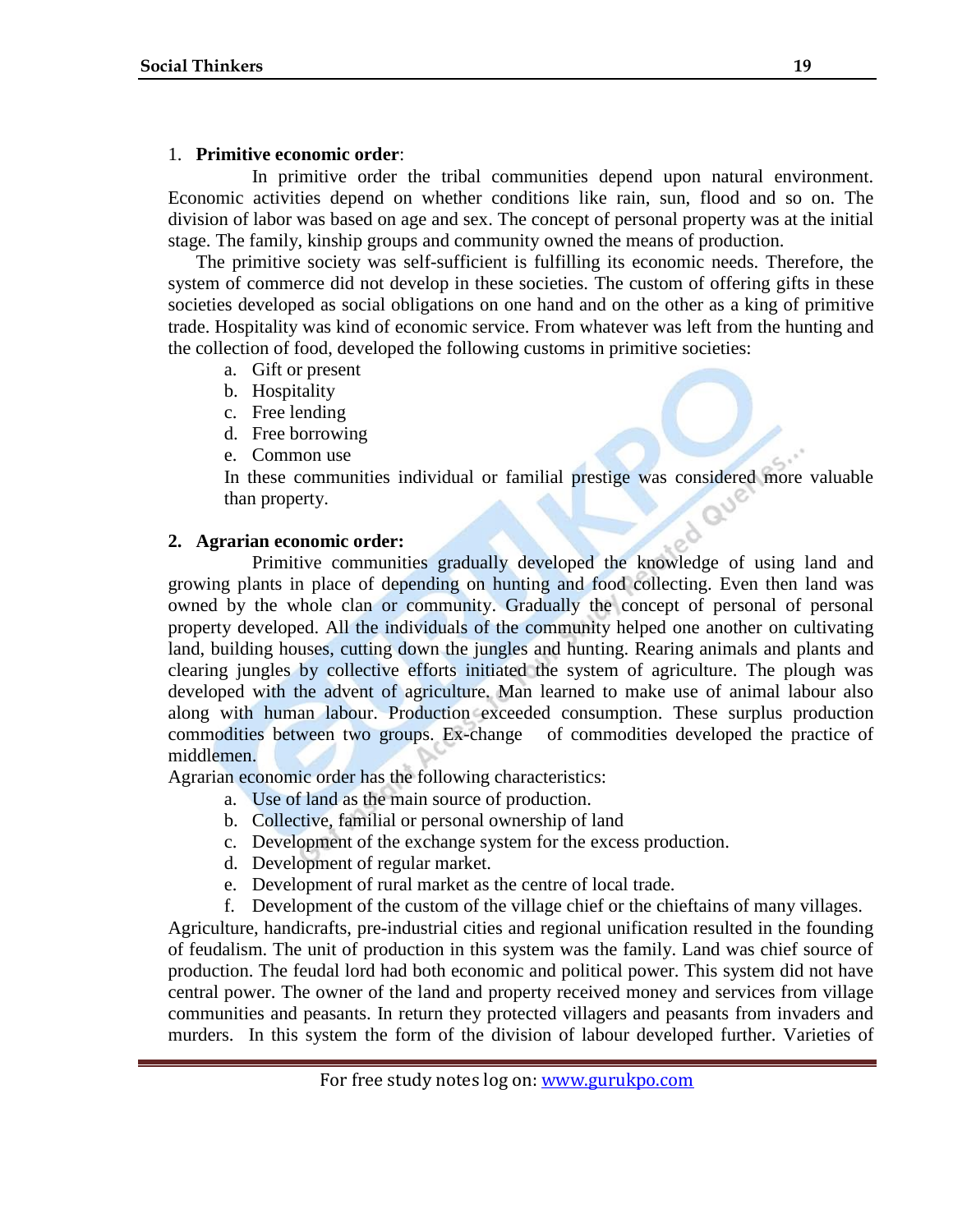produced goods increased. Cities developed. From the sphere of influence of these feudal lords and masters gradually developed states based on the modern nation. The use of metal was introduced in the agrarian economic system based on land. These metals were:

- a. Copper
- b. Silver
- c. Gold
- d. Iron

Wood and iron helped develop chariots and bullock-carts with wheels. The power of harnessing animals such as ox, horse, buffalo and camel began to be used for agriculture, transport and trade. Elephants too were used in many parts of the world. The use of animals for transport and production saved human labour. With the development of division of labour in societies various classes emerged such as feudal lords, peasants, craftsmen, agriculture workers or slaves. Along with the development of vast area of cultivation, surplus production, handicrafts, and expansion of political power, the economy of commercial land developed in pre-industrial cities.

Both the primitive and the agrarian economies were dependent on geographical environment and whether coordination. The exchange of commodities and services in these communities was conducted in accordance with mores and customs. Language, script, organized religion and permanent settlements were developed in the agrarian system. The capacity to build big buildings and castles also developed. Thus in the agrarian system of economy, boats made it simple to cross the seas and the system of trade with far off countries developed. One more achievement of economic activity in this period was the use of token currency for exchange.

## **3. Industrial economic order**

As a result of agriculture, handicrafts, profits in commerce from surplus production and the peace and order established by the feudal system, there began in Europe an industrial revolution. In the feudal system the instruments of agriculture and crafts were small. They required a lot of human labour. Production took more time and its quantity was limited.

The use of mechanical power in place of human and animal power was at the basis of the industrial revolution. With the advent of the industrial revolution huge machines functioned with steam generated by coal. About a century later steam was replaced by electricity. The increasing use of machines caused such vast changes in production, transport and the system of distribution that this process has been named industrial revolution. The industrial revolution created the modern economy and the system of production, organization and human relationships connected with it.

According to Marx, the industrial capitalist system started developed in England in the mideighteenth century due to the exploitation of the colonies, new transport facilities, development of industry and commerce and inner contradiction of the feudal system. After that, there was no end to the process of industrial development because of the loot of the world market and the colonial exploitation.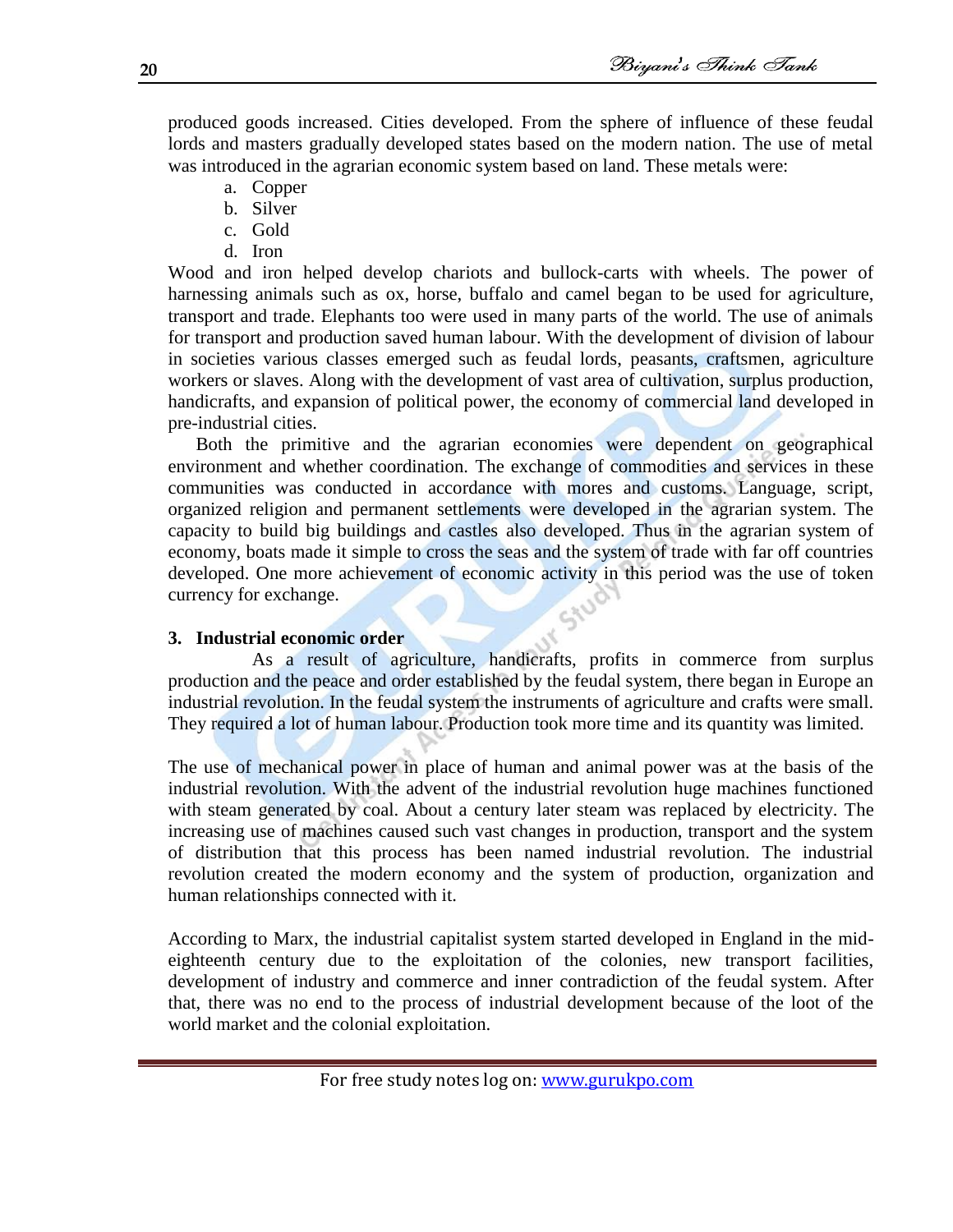This is called the capitalist system as it based on capital and the spirit of profit. Max Weber holds exactly the opposition view. According to him, the industrial order and the capitalist system are based on prudence, saving tendency, competition, hard work, value of time, and the spirit of duty. The basis of the capitalist spirit is the morality of Protestantism which teaches its adherents the moral aspect of the sense of duty, value of time, and saving. Weber supports his argument by saying that industrialization and capitalism began in Protestant countries. The vast changes that took place in technology, energy, and system of production after the industrial revolution gave birth to modern economic system.

## **Q. 4. What are the features of economic system?**

**Ans.**

- 1) Importance of capital instead of labour.
- 2) Rise of factories as units of production instead of family.
- 
- 3) Use of huge machines in place of human and animal labour<br>
4) Use of system, electricity and atomic power instead of energy produced<br>
animal labour.<br>
5) Production for exchange and profit and not just for livelihood.<br>
6 4) Use of system, electricity and atomic power instead of energy produced by human and animal labour.
- 5) Production for exchange and profit and not just for livelihood.
- 6) Development of world market in place of local market.
- 7) Competition instead of cooperation.
- 8) Improved means of transport and communication.
- 9) Wage-earning and professional classes.
- 10) Currency-based economy
- 11) Big companies and corporations
- 12) Industries managed by mangers in place of industrialists.
- 13) City and technology-based economy instead of rural communities and agrarian system.
- 14) Very complicated system of the division of labour.

The modern industrial system has given birth to companies, corporations, share-markets, multinational companies, banks and the unions of industrialists and workers. Sociologists call these huge economic groups as formal organizations. These economic organizations are based on rules, system of impersonal relationships and the spirits of serving economic interests. These economic organizations have the following characteristics:

- 1) Membership of these is based on definite rules. The functionaries are elected regularly.
- 2) Their size and the number of their members is sometimes so big that individual and direct contact among them is not possible.
- 3) These organizations are formed deliberately with a view to achieve definite aims of production, distribution or exchange.
- 4) Owing to huge size and definite goals, the mutual relationships among the members is based on formal and legal rules instead of emotion and feeling.
- 5) The contact among the members is established after definite periods of time though meetings, papers and new papers.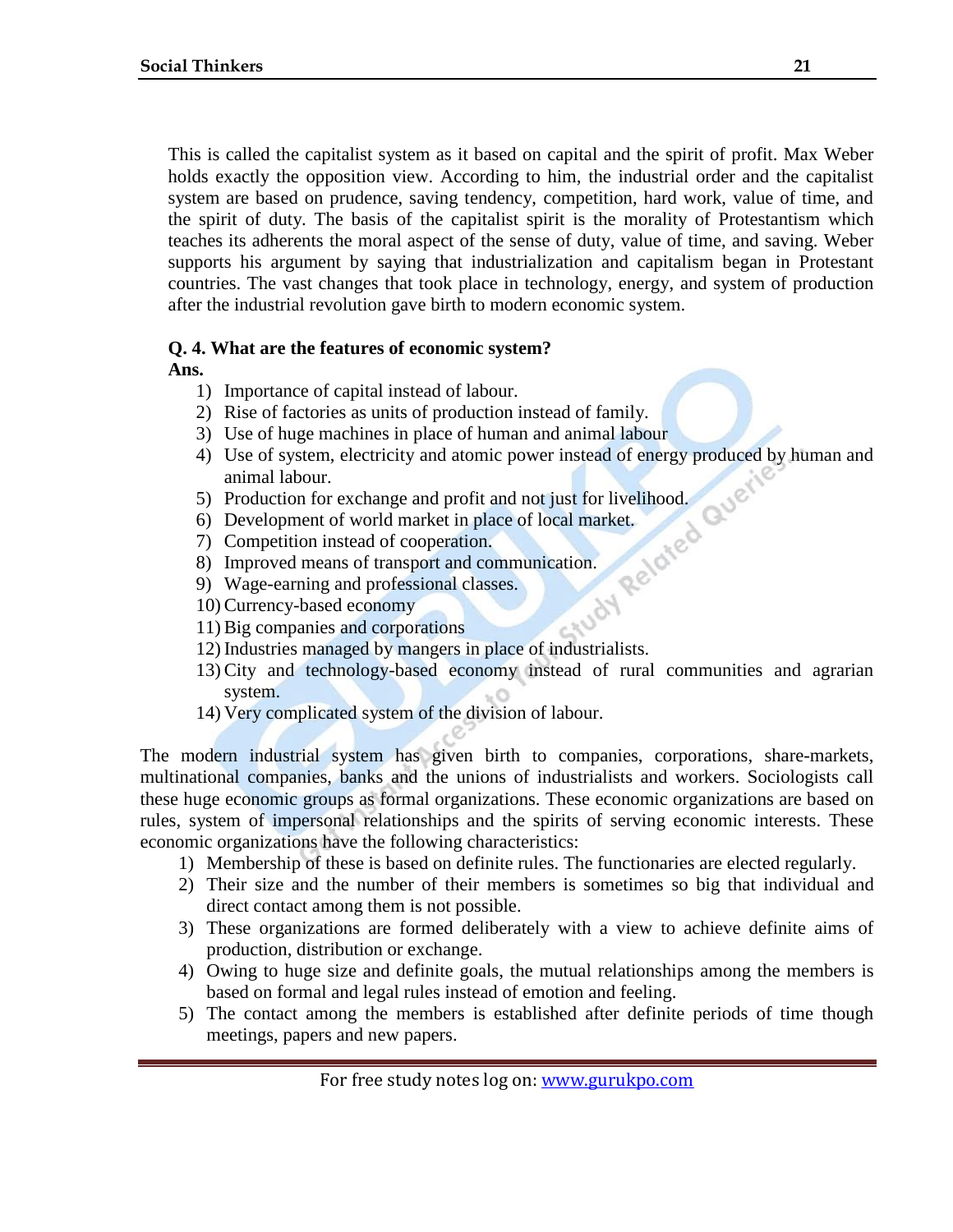#### **Q. 5. Give a brief about Hegal Materialism? Ans.**

According to **Hegal** "*What ever is rational is real what ever is real is rational*". The Dialectics may be defined as "the theory of union of opposites", the dialectical process consists of three process.

- **1. Thesis:** The thesis affirms a presentation.
- **2. Antithesis:** The anti thesis negates the proposition.
- **3. Synthesis:** This combines the truth of thesis and out thesis and brings it nearer to reality and further if it is subjected to analysis then it is also found to be defected and, the whole cycle of thesis, anti-thesis and synthesis starts all over again and it goes on until the absolute is confirmed. The human thought about reality has conflict and reconciliation. There are three laws of dialectical materialism
	- **1.** The laws of transformation of quantity into quality: one according to which the quantitative changes give rise to revolutionary qualitative changes.
	- **2.** The law of unity of opposites: According to which the unity of concrete reality is unity of opposites.
	- **3.** The laws of negation, according to which one opposite negates another and which in turn is negated another and which in turn is negated by a higher level of historical development, that preserves something of both negated terms of process.

# **Q.6. Give a brief outline of Historical Materialism propounded by Karl Marx? Ans.**

The historical materialism considers man's material conditions of existence as the objective reality in society. This theory analyses the human history as a series of stages based on a particular mode of production and characterized by a particular type of economic organization. According to him every society can be divided into two broad categories.

- 1. Those who own and control the means of production.
- 2. Those who don't own them.

Thus in this structure the human beings enter into ‗*relation of production'* and these relations when combined with forces of production gives rise to *'mode of production'* and these mode of production forms the ‗**infrastructure"** of the society and which effects, the superstructure and change in any of the structures effects another, in the process of evolution history passes though a dialectical mechanism of contradiction between the forces and relation of production which ultimately brings out changes in the entire economic base and transforming the structure. According to Marx, "The history of all hithero existing societies is the history of class struggle" and due to contradiction each stage of development contains the seeds of its own destruction. There is certain assumption made by Marx:

- 1. In a production process, individual tend to enter into certain indispensable relation of production independent of their will.
- 2. These relations of production correspond to a definite, stage of development of their material power of production.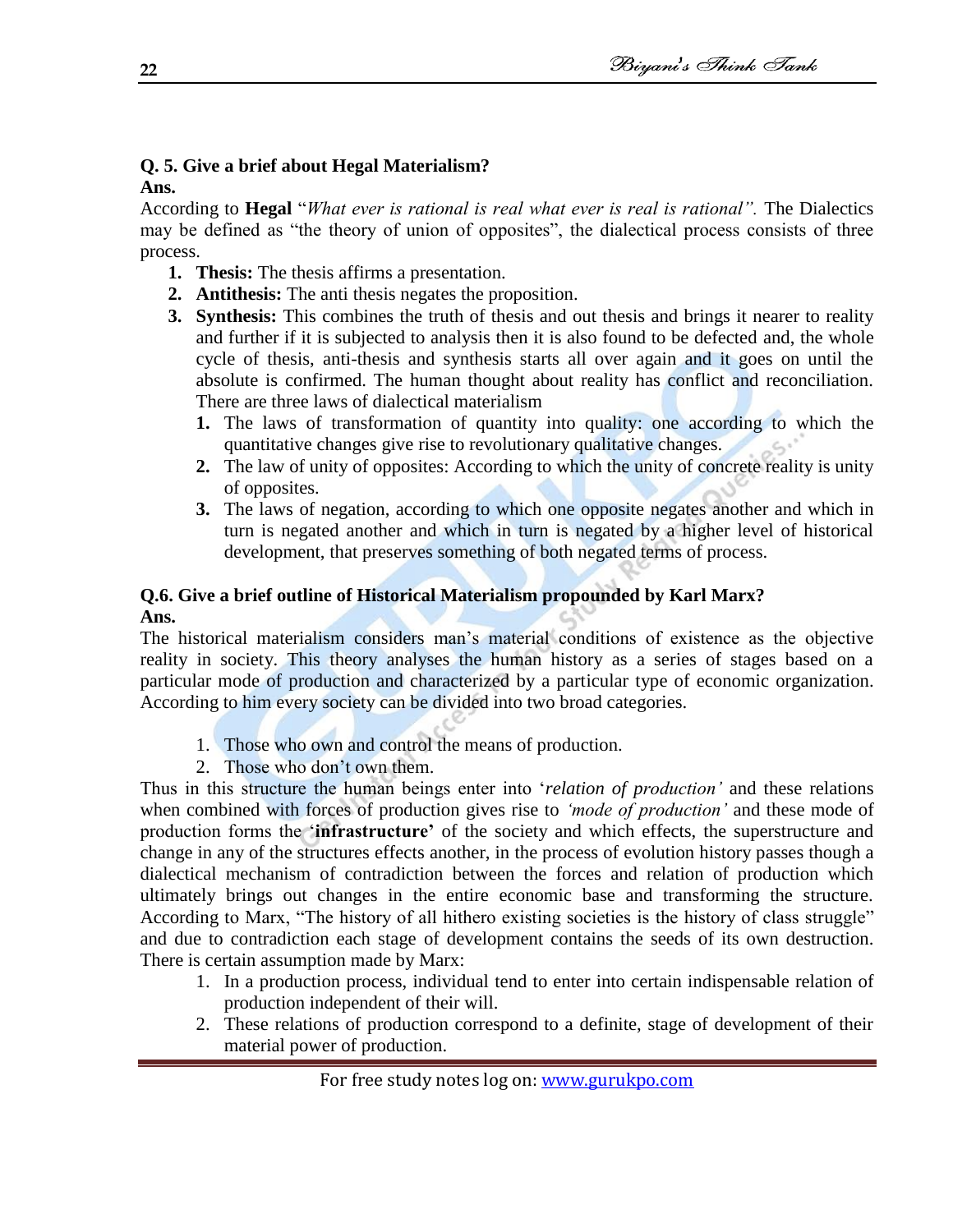- 3. The economic structure of the society is constructed by the relation upon whom the legal and political superstructures are based.
- 4. The mode of production of a society determines the character of the social, political and spiritual process of life.
- 5. The forces of production and relations of production always are under conflict with each other.
- 6. When there is a change in the economic function the entire super structre is transformed.

# **Q.7. what are the four stages of human history according to Karl Marx. Ans.**

The four stages of human history based of social relation relationship, and absence of private property and class.

- 1. **Primitive Communism:** The characteristics of communism are communal ownership, subsistence economy, simple form of social relationship, and absence of private property and class.
- 2. **Ancient slave production:** The ancient slave production is characterized by primitive accumulation of wealth, division of labour, emergence of classes, two main classes of this type of society are 'Master' and 'Slave'
- 3. **Feudalism:** It is the feature of medieval Europe predominance of church; here two main classes are that of serfs and landlords.
- 4. **Capitalism :** It is the economic system based on mechanized and large scale production, private ownership of wealth, profit making motive, accumulation of surplus, reinvestment or surplus free wages labour the two classes of capitalist society are
	- a. **Bourgeoisie**

## b. **Proletariats**

 According to Marx through out the history in difference stages, there is a distinct exploitation of man by man **and** his class struggle, except in the communism. The class struggle of the different class is a result of revolt against the existing economic system and according to Marx communist society is the right answer to the human struggle and will be the ultimate happiness because the elements of class and class conflict continues to exist in society.

#### **Q.8. What is "Class" according to Karl Marx? Ans.**

Marx has defined class in terms of man's location in the system of production and his control over the means of production and unequal property relation are the main reasons of formations of class and thus class is the aggregate of persons performing the same functions in the organization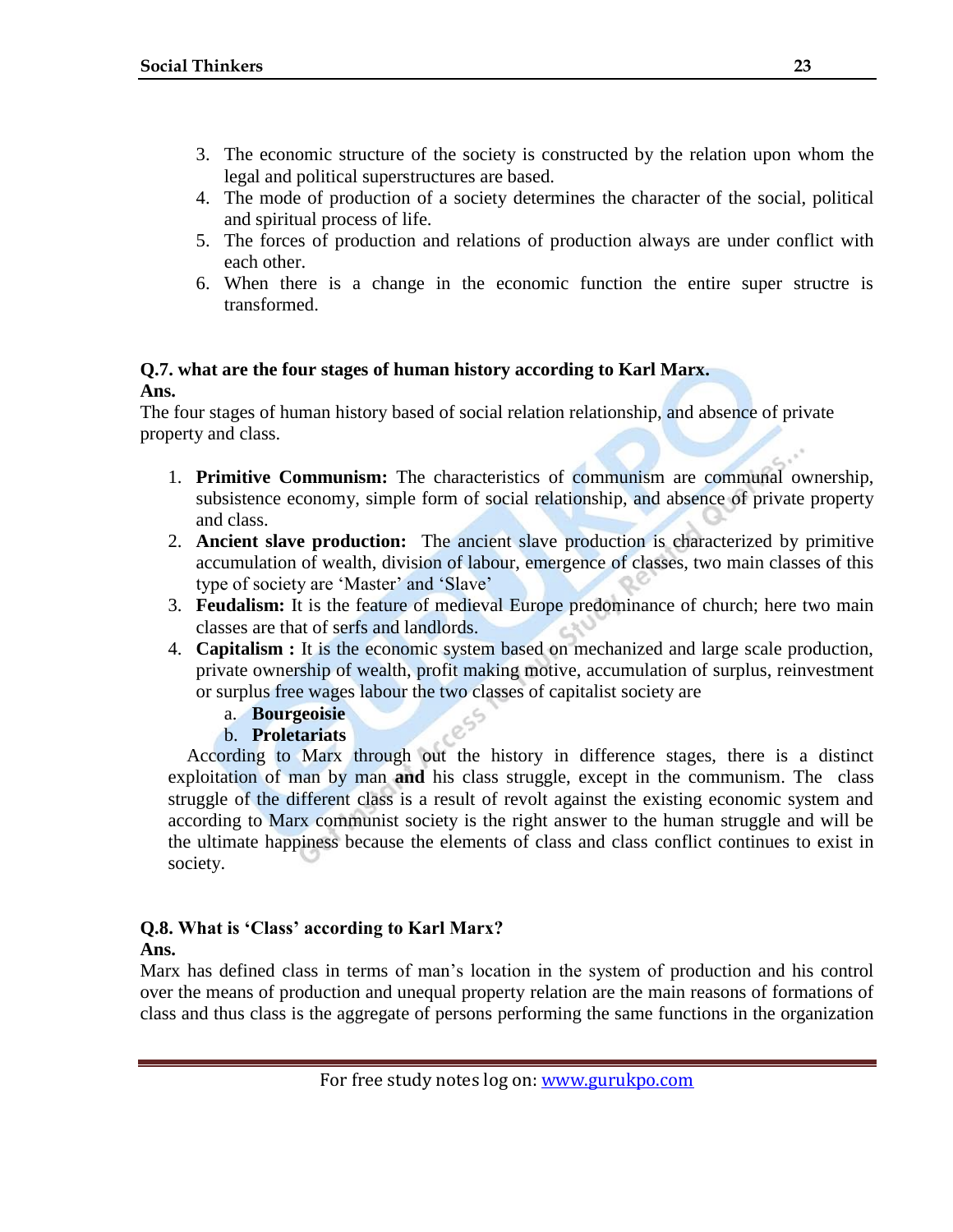of production, and the people belonging to same class has same enemy, due to number of factors class has originated in a society.

- 1. The expansion of production forces beyond the need for subsistence.
- 2. The extension of division of labour out side the family.
- 3. The accumulation of surplus.

Different classes have existed through out the history namely, slaves, master, serfs, land lords etc. he rejected the income, occupation and other reasons as the reason for development of class. The class is a analytical and dynamic category, the classes are the result of a particular mode of production eg. In the capitalism mode of production, one group owns the means of production and other does not. Thus this leads to the formation of two different classes in the society ie of owners and non-owners and there is a antagonistic relation between them which leads to the evolution of class struggle is an essential feature of any society and cannot be avoided. He tried to relate the origin of class consciousness which brings about the unity of the class and formation of class in itself. They are the objective conditions like the same economic conditions for a group in the system of production and forms the class for it self. It is the subjective awareness of ones class position which is also the collective action. Thus the class in it self becomes for class for it self. Related to these concepts they gave:

- 1. **Pauperization:** It is the process by which the poor becomes poorer and rich becomes richer as the forces of production develops ie the proletarians will become more richer.
- 2. **Embourgeoisement:** It is process according to Marx in which increasing number manual workers enter in the middle strata of the society to become the 'middle class'. The pyramid has become large at the bottom and small at the top, with this type increase, the stratification, system will change into a diamond or pentagon.
- 3. **Alienation:** The process of alienation is common among the class society due to the existence of private property and division of labour, the labour feels alienation in a class divided society and alienation is a common feature of the industrial society and the roots of alienation is found, there is estrangement from certain aspects of his social existence. There is alienated labour, he has given 4 aspects of alienated labour:
	- a. The workers is alienated from the process of production.
	- b. Alienation from self
	- c. Alienated from his people, alienation reaches high in the capitalist society where the labour is dominated by the requirement of capital. The more there is production of high quality goods, the more alienation will take place and the worker sees himself as prisoner of the market forces over which he has no control. Marx sees two important characteristics of industrial society as leading to alienation of workforce.
		- i. The mechanization of production.
		- ii. Division of labour
- 4. **False Class-consciousness:** It is the consciousness of a class or group of individuals who unable to recognize, their class position. The ruling class is so dominant that they do not challenge the exploitative class and when the subjective awareness comes toe class gives rise to real class consciousness.

**Q.9. What is alienation?**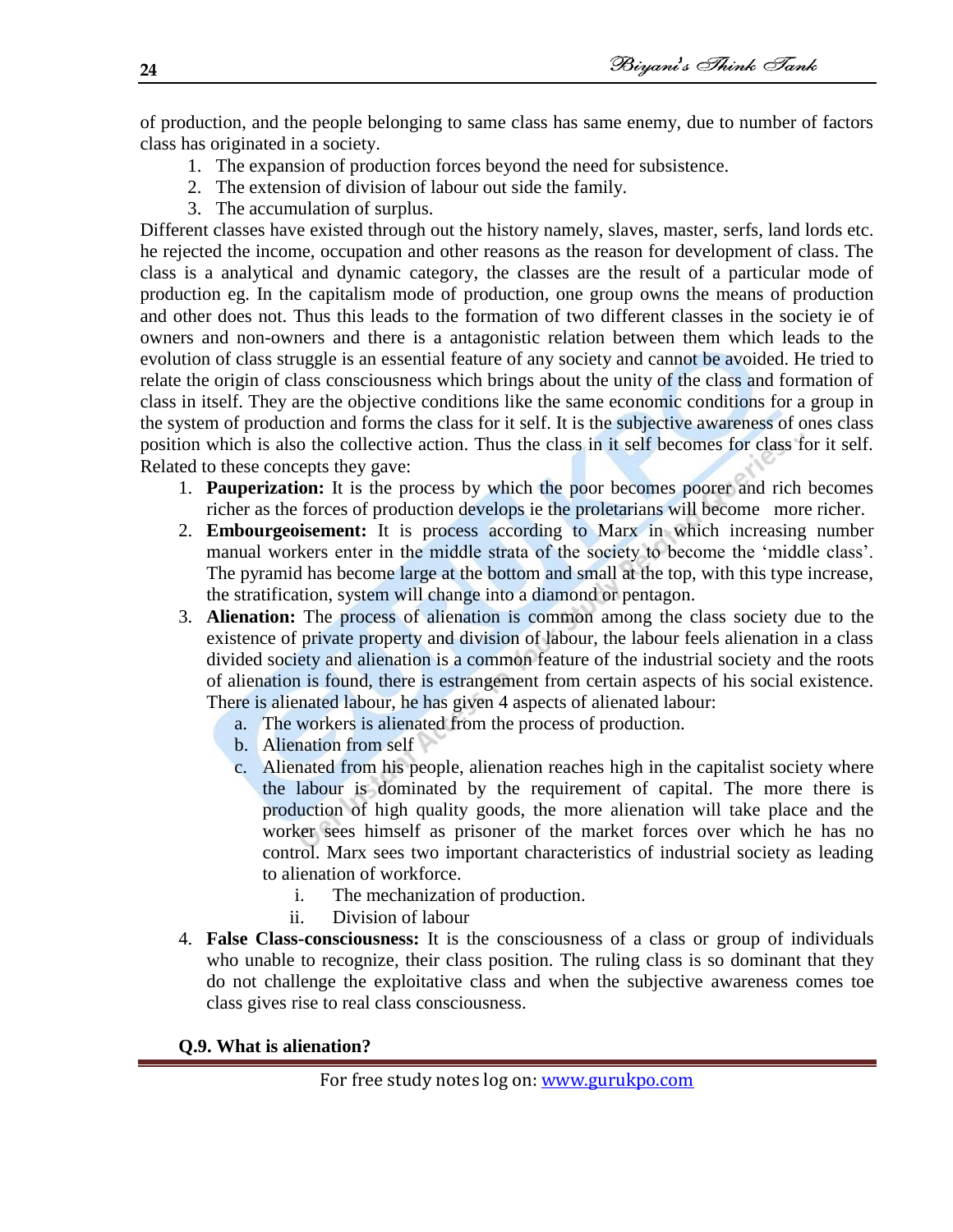## **Ans.**

The concept of 'alienation' has become very popular in modern literature, political philosophy existentialist philosophy, psycho analysis, psychology and sociology. In the writings of Marx, alienation is a principle term, and hence it has dominated the history of sociological thought.

**Alienation refers to the sense of powerlessness, isolation and meaninglessness experience by human beings when they are confronted with social institutions and conditions that they cannot control and consider oppressive.** 

According to Marx, alienation results from the lack of sense of control over the social world. People forget that society and social institutions are constructed by human beings and can, therefore, be changed by human beings. The social world thus environs people as a hostile thing leaving them alien in the very environment that they have created.

## **Four aspects of alienation**

Marx took more interest in analyzing the process of alienation in capitalist society. Because of his close association with Engeles, Marx became personally aware of the anguish and alienation of urban industrial workers.

According to Marx, alienation labour involves four aspects:

- Worker's alienation from the object that he produces.
- From the process of production
- From himself
- $\bullet$ From the community of his fellowmen

According to Marx, alienation appears not merely in the result but also in the process of production, within productive activity itself.

- 1. **Alienation leads to Dehumanization:** Marx, was of the opinion that alienation would lead to dehumanization and devaluation of human beings. The worker is a victim of exploitation in the world of capitalism. The more wealth the worker produces, the poorer he becomes. Just as labour produces the world of things it also creates the devaluation of the world of men. The devaluation increases in direct proportion to the increase in the production of commodities.
- 2. **Extreme division of labour-A source of alienation:** An important source of this alienation, in Marx's view, is the extreme division of labour in modern societies. Each worker has a specific, restricted and limiting role. He or she no longer applies total human capacities of the hands, the mind, and the emotions to work. The worker has very less responsibility. He does not own the tools with which the work is done, does not own the final product, does not have the right to make decisions. He becomes a minute part of a process. Work becomes an enforced activity, not a creative and satisfying one.

es.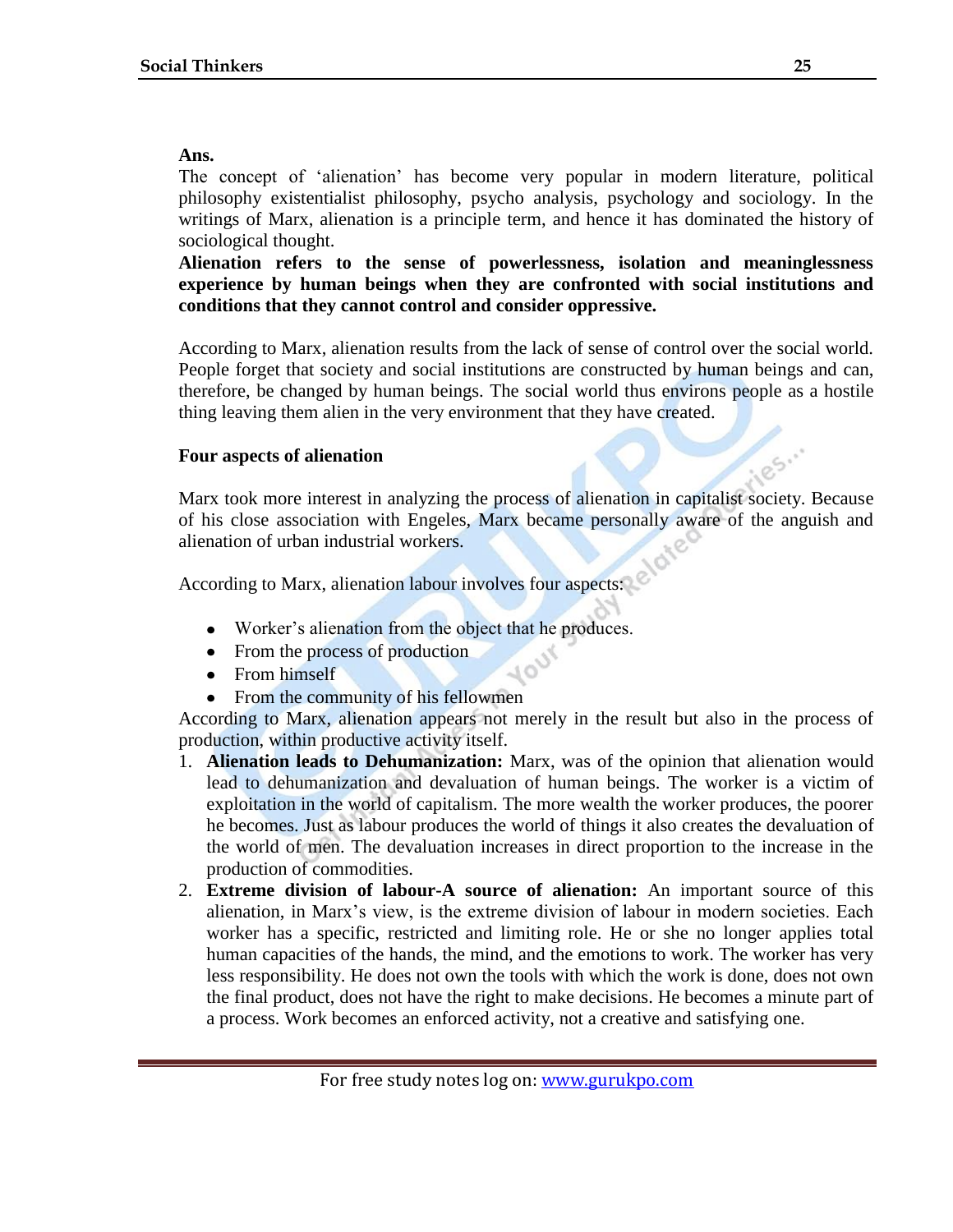1185.1

- 3. **Alienation at its heights in a capitalist economy:** this situation is aggravated in a capitalist economies, in which the profit produced by the labour of the worker goes to some one else. The worker spends his life and produces everything not for himself but for the powers that manipulates him. While labour may produce beauity, luxury and intelligence, for the worker it produces only the opposite deformity misery and idiocy
- 4. **Alienation- in the words of Marx…**When then, constitutes the alienation of labour.
- 5. **First,** the fact that labour is external to the worker, that is it does not feel content but unhappy, does not develop freely his physical and mental energy but mortifies his body and ruins his mind. The worker, therefore, only feels himself outside his work, and in his work feels outside himself. He is home when he is not working, and when he is working he is not at home. His labour, therefore is not voluntary, but coerced, it is forced labour. It is therefore, not the satisfaction of a need, it is merely a means to satisfy the needs external to it. Its alien character emerges clearly in the facts as soon as no physical or other compulsion exists, labour is shunned like a plague.

# **Q.10. What is capitalism?**

**Ans.**

- Marx argued that a new form of class inequality, called capitalism, characterized the society at the time of his writing.
- His theory implied that there would have to be a revolution that would destroy *capitalism*.
- The eventual replacement would be *communism*.
- Communism would create a classless society and, therefore, it would be the final and permanent state of society.

# **Q.11. What is scientific socialism?**

**Ans.**

- Marx was not saying that capitalism would collapse because it was *immoral* or because it was *inefficient*.
- He was saying that capitalism would collapse because of the unalterable rules of social change that invariably destroy economic systems marked by class inequality.
- This is why another name for dialectical materialism is **scientific socialism**.

# **Q.12. Give the theory of class and class conflict? Ans.**

According to Marx, a social class is any aggregate of persons who performs the same function in the organization of production. It is determined not by occupation or income, but by the position an individual occupies and the function he performs in the process of production. For example, two carpenters, of whom one is the shop owner and the other is paid worker, belong to two different classes even though their occupation is the same. Bendix and lipset have identified five variables that determines a class in Marxian sense:

- 1. Conflict over the distribution of economic rewards between the classes
- 2. Easy communication between the individuals in the same class positions so that ideas and action programmes are readily disseminated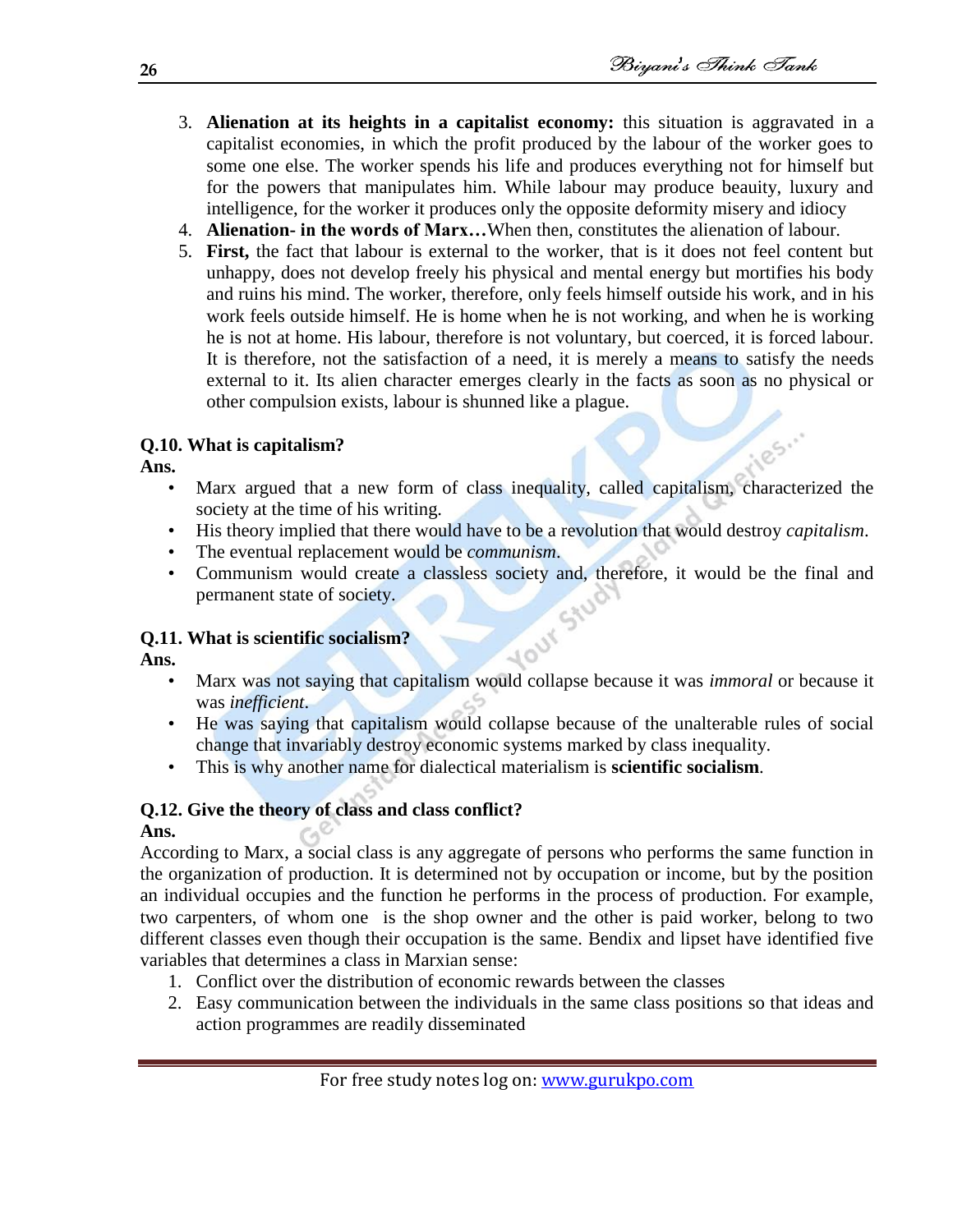- 3. Growth of class consciousness in the sense that the members of the class have a feeling of solidarity and understanding of their historic role
- 4. Profound dissatisfaction of the lower class over its inability to control the economic structure of which it feels itself to be exploited victim
- 5. Establishment of political organization resulting from the economic structure the historical situation and maturation of class consciousness.

According to Marxain viewpoint, from the beginning of human existence in community, society has been divided into classes because of its absolute dependence on the division of labour. The following classic statement of Marx's clearly states his views on classes and class struggles. The history of all hitherto existing society is the history of class struggles. Free men and slave, patrician and plebian, lord and serf, guild master and journeymen, in a word oppressor and oppressed, stood in constant opposition to one another, carried on an uninterrupted, now hidden, now open fight, a fight that each time ended either in a revolutionary reconstitution of society at large or in the common ruin of the contending classes.

Marx was not only interested in the origin of class, he was even more interested in the future of class, especially as that future relates to the emergence of class consciousness, awareness of shared interest and the necessity of mutual support to other struggling classes against the ruling class. Marx made a distinction between class in itself and class for itself. This distinction is reflected in the movement from clsses potential self awareness to actual self awareness. Only when the common struggle as a point of consciousness appears within a class does that class actually emerge as a potential power force.

According to Marxain viewpoint, social class was bigger than the individual and the individual was dominated by it. In the words of Marx, "here individuals are dealt with only in so far as they are personifications of economic categories, embodiments of particular class relations and class interests". To deal with the predicament of the modern man, alienated, dominated and estranged from himself, his neighbour and his world, the analyst must not begin with the individual but the social structures within which the individual is essentially caught up and lost as a person.

# **Q.13. What is Dialectical Materialism?**

#### **Ans.**

Dialectical materialism was coined in 1887 by Joseph Dietzgen a socialist tanner who corresponded with Marx both during and after the failed 1848 German Revolution. Dietzgen had himself constructed dialectical materialism independently of Marx and Fredrich Engles.

The term was not used by Marx in any of his works, and the actual presence of "dialectical materialism" within his thought remains the subject of significant controversy, particularly regarding the relationship between dialectics, ontology and nature.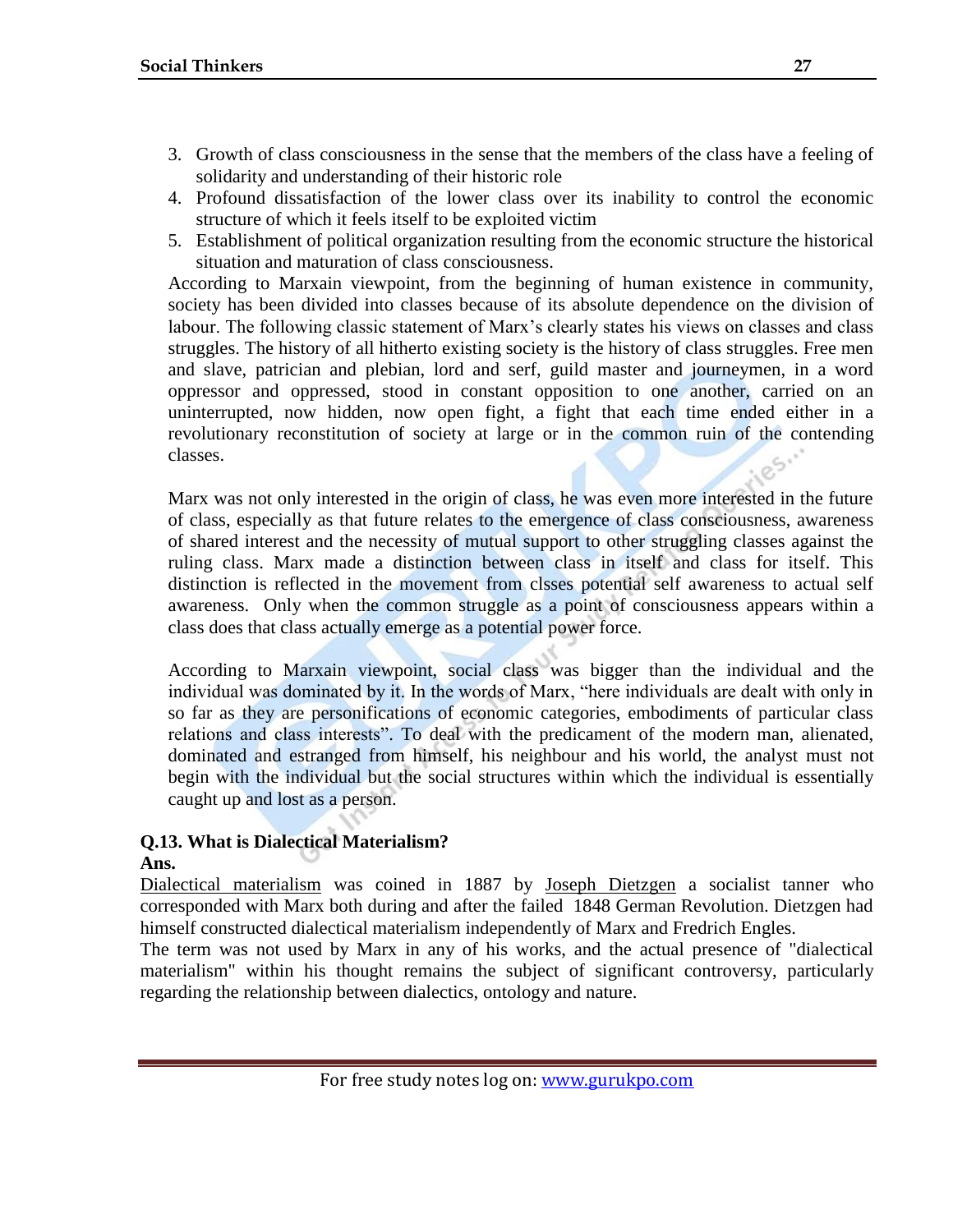Marxian interpretation of reality that views matter as the sole subject of change and all change as the product of a constant conflict between opposites arising from the internal contradictions inherent in all events, ideas, and movements.

#### **Q.14. Discuss Marxian theory of Dialectical Materialism . Ans.**

Karl Marx is said to be the father of 'Dialectical Materialism'. This philosophy gave a scientific shape to the sociological studies. According to this philosophy or ideology which is based on German thoughts, the society develops as a result of the mutually. Contradictory forces that continues to struggle. These forces according to Karl Marx are :*Thesis, Ahti-thesis,* which ultimately take the form of a ‗Synthesis'. It was Hegal who first proposed this theory of dialectics. Hegal used all methods of thinking over philosophy, nature, science, history ect. In which ideas occupy an important role. According to him the external world or the material world represents the inner world or the ideas. Karl Marx has applied his theory of dialectics not only in the field of ideas but also in the field of society so far as material develop in this respect himself said: 'Matter is not a product of the world, but mind it self is merely the highest product of matter'.

## **Characteristics of dialectical Materialism:**

- **1. Dialectics:** According to Karl, Marx, world is not free. It is based on many things. The world everything is based on the other. In this respect he has recognized the importance of relativity.
- **2. Nothing is important:** According to Karl Marx, nothing in the world is permanent or suitable. Everything continues to change and grow. The growth and development is not simple. The same is true/human society which continues to change, but after a particular stage, the process of evolution stops and the old ends yielding place to new.
- **3. Everything develops certain qualities-** According to Dialectical Materialism of Karl Marx, everything develops one quality or the other, the quality that are based on one another brings conflict. This conflict leads to social change. For example in Feudal society, the Feudal Lords were opposed by the leaders or the masses and as a result of this conflict a new social order was born. This is true of the Capitalist society as well. In this society, as the influence of the workers increases , the power of the capitalists decreases. This brings workers increases, the power of the capitalist decreases. This brings about the downfall of capitalist order. Karl Marx has propounded it in a more elaborate manner in this theory of "Class" Struggle."
- **4. Importance of the external and the material world-** According to Karl Marx, theory of dialectical Materialism, it is external world which is more important. According to him, the ideas are secondary and they are born as a result of the matter of external world. Since the external is ever changing the ideas also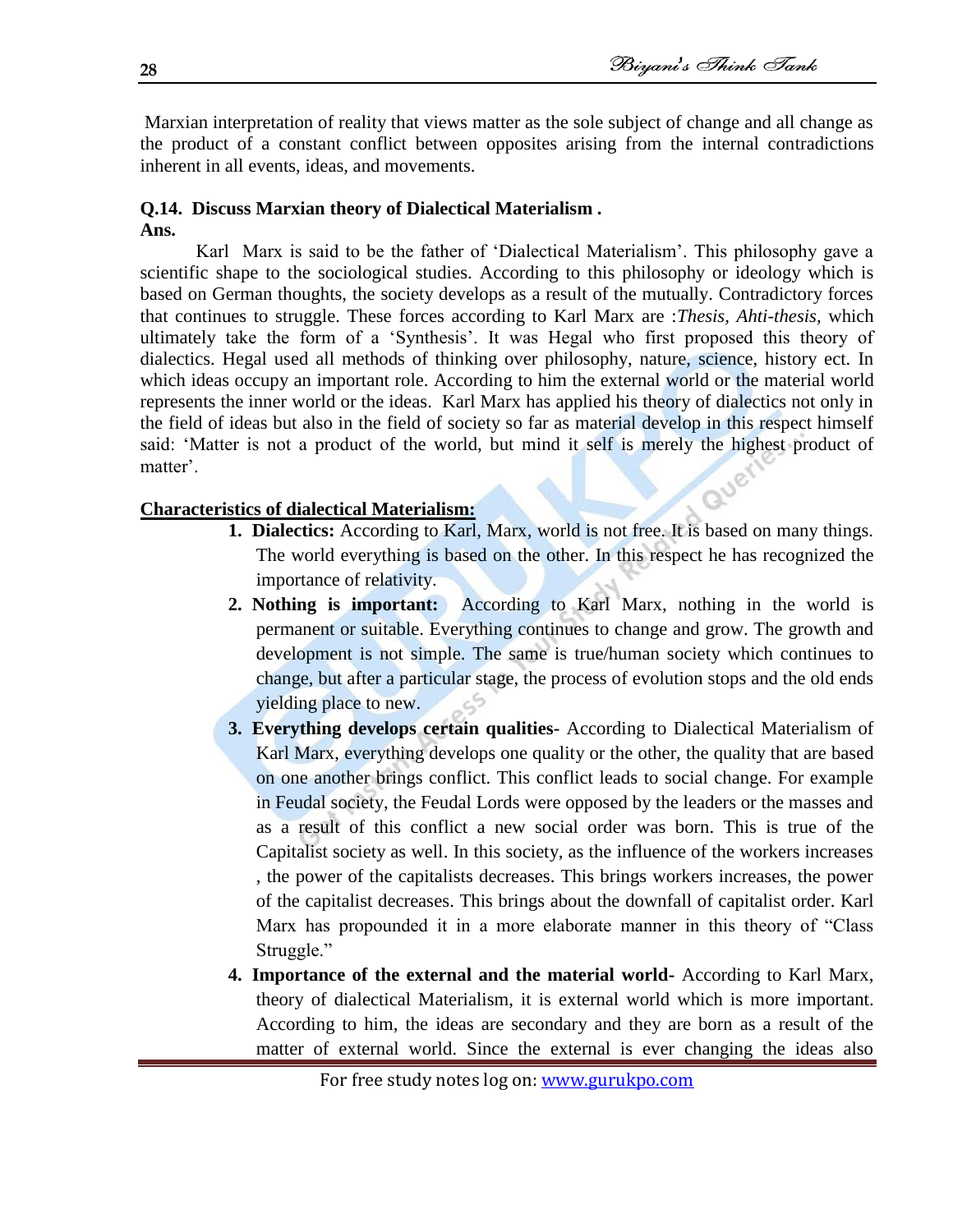change. The process of improvement and downfall and the development in the external world and the world of matter.

**5. Historical materialism and the theory of conflict-** Various thinkers have interpreted human history in various ways. Marx has disagreed with the interpretation of the history as a story of the deeds of great men or the story of certain events. He has interpreted history on the basis of historical materialism. According to this theory socio economic institution change according to times and according to these changes certain new developments take place. According to this theory, people did not work as an individual but group and classes. Persons belonging to one class have common economic interest and common means of livelihood. For example in Feudal Society, the farmers grow crop and Feudal lords exploit the Capitalist and the Workers. The history develops as a result of synthesis between thesis and anti-thesis which is nothing but another result of the struggle between various classes. He has, further, said that the ideas and the thoughts are born as a result of the material things and the scientific and technical development do influence the means of production and which has an effect on the society. In fact, Karl Marx has given most important place of materialism or the material world. According to him the whole history is a story of struggle between material forces. This has an effect on the development of history. This whole world of studying and interpretation of history is known as 'Historical Materialism' or interpretation of history according to material laws or the laws of the material world. 10  $\sim$ 

## **Q.15. What are the main aspects of theory of class conflict?**

**Ans.** The main aspects of Marx's theory of class conflict have been described below:

- **1. The development of proletariats:** Marx described the process of development of the proletariats as follows, "The first attempts of the workers to associate among themselves always take place in the from of combinations. Large scale industry concentrates in one place a crowd of people unknown to one another. Competition divides their interests, which they have their interest, which they have against their boss, unites them in a common thought of resistance-combination. Thus combination always has a double aim, that of stopping the competition among themselves, in order to bring about a general competition with the capitalists".
- **2. The importance of property:** According to Marx, the most distinctive feature of any society is its form of property, and most distinctive feature of any society is its form of property and the crucial determinant of an individual's behaviour is his relations to property to property. Property division is the crucial breaking lines in the class structure.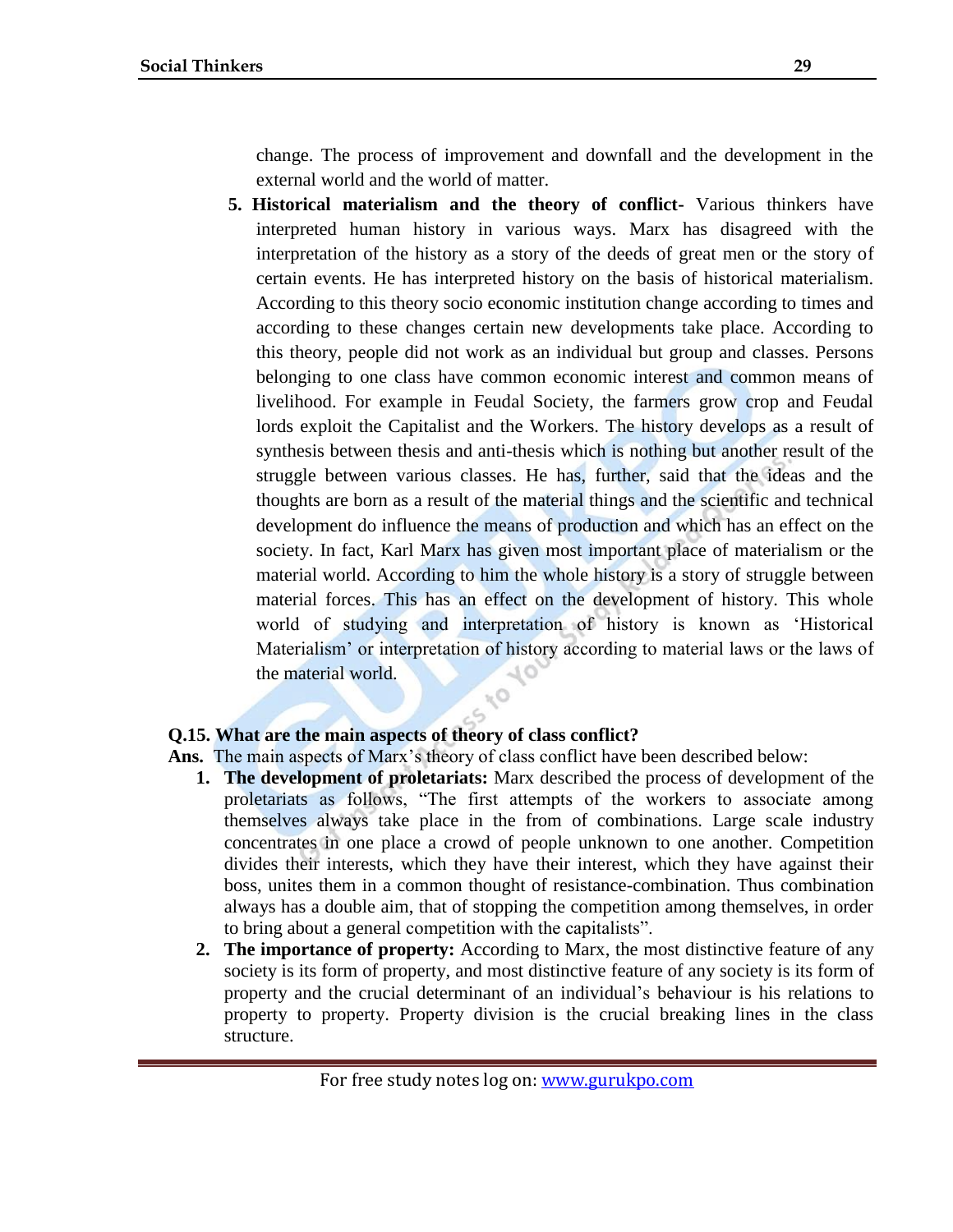- **3. The identification of economic and political power and authority:** Although classes are based on forces and relations of production, they become socially significant only in the political sphere. Since the capitalist society is based on the concentration of the means of production and distribution in the hand of a few, political power becomes the means by which the ruling class perpetuates its domination and exploitation to the masses.
- 4. **Polarization of classes :** According to Marx, "The whole society breaks up more and more into two hostile camps on the concentration of the means of production and distribution in the hand of a few, political power becomes the means by which the ruling classes perpetuates its domination and exploitation of the masses.
- 5. **Polarization of classes:** According Marx, "The whole society breaks up more and more into two hostile camps, two great directly antagonistic classes: bourgeoisie and proletariats". The capitalist own the means of production and distribution and the working classes own nothing but their labour. This is not to deny the existence of other classes. Marx referred to other classes like small capitalists, the petit bourgeoisie and the lumpen proletariat.
- 6. **The theory of surplus value:** The capitalist accumulate profit though the exploitation of labour. The value of any commodity is determined by the amount of labour it takes to produce it. The worker works half of its time for himself and the other half for the capitalist. The term surplus value refers to the quantity of the value produced by the worker beyond the necessary labour time, meaning by the latter the working time required to produce q value equal to the one he has received in the form of wages. Since the employers have the monopoly of the instruments of production, they can force the workers to do extra hours of work and profit tend to accumulate with increasing exploitation of labour.
- 7. **Pauperization:** Poverty of the preliterate grows with increasing exploitation of labour. According to Marx, "In every mode of production there is exploitation of men by men, the social product is so distributed that majority of people, the people who labour, are condemned to toil for no more than the barest necessities of life".

# **Q.17. Critically analyze the Karl Marx theory?**

**Ans.** Marx's predictions haven't come true.

- Capitalism is alive and well.
- The rate of profit shows no signs of falling over time; it is pretty stable.
- Workers have not become worse off over time; wage incomes have risen at about the same rate as capital income.
- Besides, the nature of capitalism has changed. Even workers own stocks and bonds nowadays and have an interest in the good health of capitalism.
- Democracy and its social welfare laws have tempered capitalism's worst excesses.
- Marx's theories may have ended up *saving* capitalism by convincing capitalist societies of the need for a certain level of fairness.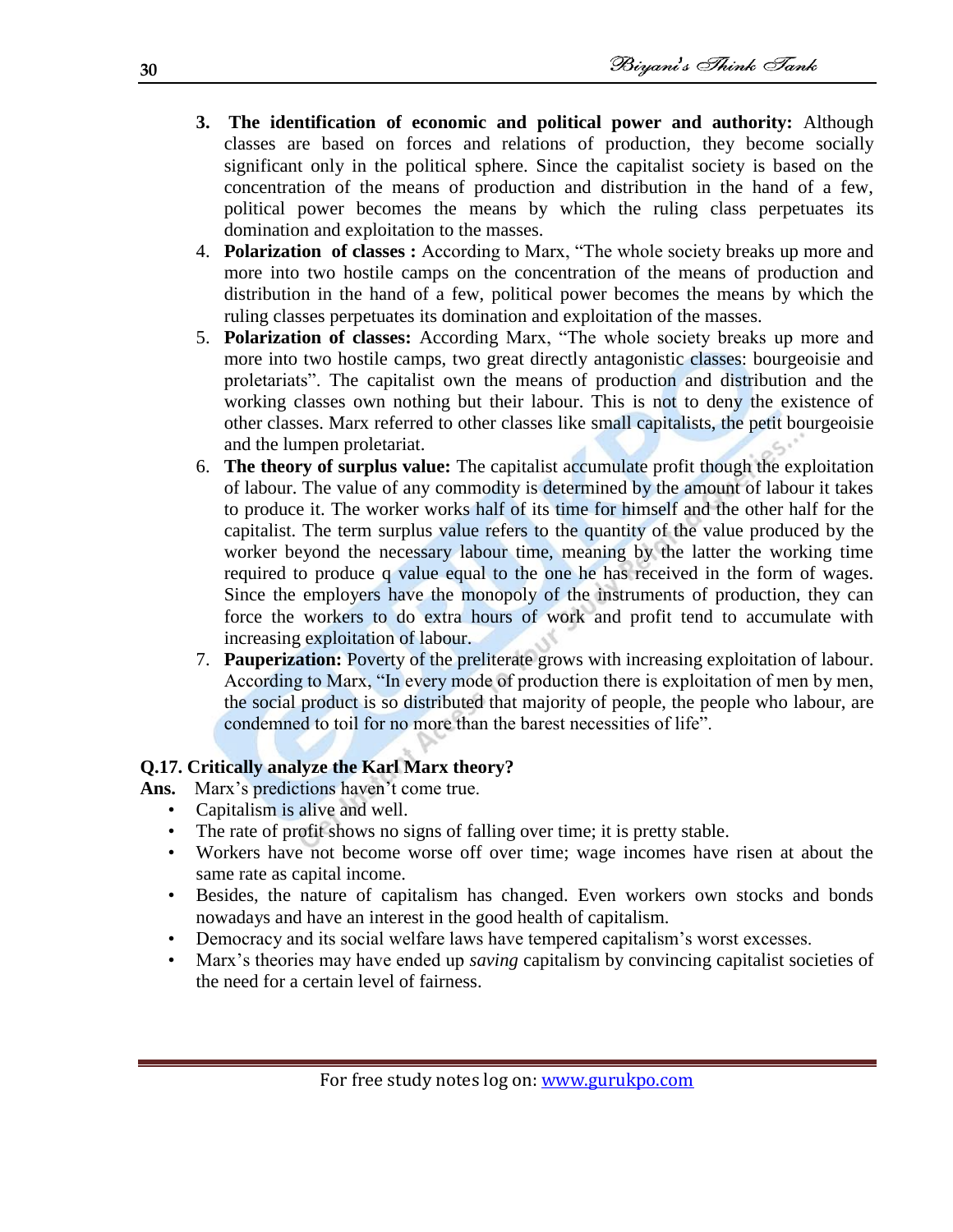# **Part-A**

- 1. Karl Marx was born in
	- a. Germany
	- b. France
	- c. England
	- d. Russia
- 2. The proletariat
	- a. makes its living by selling its labor to private employers; it owns no property
	- b. makes its living by using its own labor to work small amounts of property
	- c. makes its living by owning property and allowing the proletariat to use the property in return for owning the product
	- d. consist of persons who have no fixed means of making a living and therefore are not a class.
- 3. The lumpen proletariats
	- a. makes its living by selling its labor to private employers; it owns no property
	- b. makes its living by using its own labor to work small amounts of property
	- c. makes its living by owning property and allowing the proletariat to use the property in return for owning the product
	- d. consist of persons who have no fixed means of making a living and therefore are not a class.
- 4. The petty bourgeoisie
	- a. makes its living by selling its labor to private employers; it owns no property
	- b. makes its living by using its own labor to work small amounts of property
	- c. makes its living by owning property and allowing the proletariat to use the property in return for owning the product
	- d. consist of persons who have no fixed means of making a living and therefore are not a class.
- 5. *Montagne* is
	- a. The proletariat is represented by socialists
	- b. The urban petty bourgeoisie is epresented by democratic republicans.
	- c. The coalition of the urban petty bourgeoisie with the proletariat is called 'the social democrats<sup>"</sup>
	- d. None of the above
- 6. By "property" Marx means
	- a. items that can be used to produce: land, tools, buildings.
	- b. personal property or land or buildings used as residences.
	- c. Both a and b
	- d. None of the above
- 7. According to Marx democracy is a temporary alliance of
	- a. the proletariat with parts of the bourgeoisie and petty bourgeoisie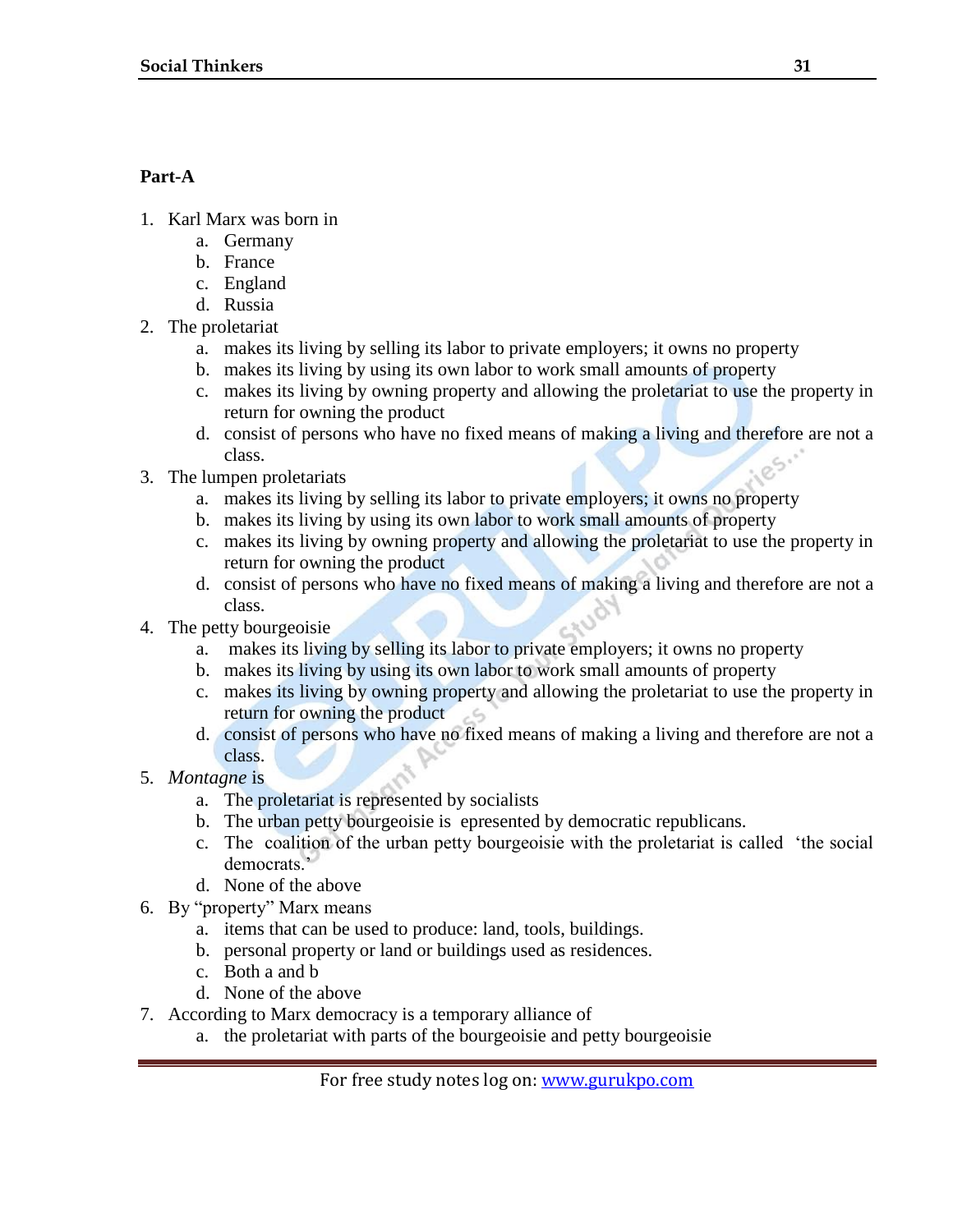- b. the lumpen proletariat and bourgeoisie
- c. bourgeoisie and petty bourgeoisie
- d. all of the above

# 8. \_\_\_\_\_\_\_\_\_\_formed the Communist Correspondence Committee

- a. Marx
- b. Marx and Hegal
- c. Marx and Engels
- d. Marx, Hegal and Engels
- 9. The book 'The communist Manifesto' was written by:
	- a. Karl Marx and Fredrich Engels
	- b. Max Weber
	- c. Emile Durkheim
	- d. Auguste Comte

- a. Karl Marx
- b. Max Weber
- c. Emile Durkheim
- d. Auguste Comte

# **Part-B**

11. Marx's theory of History is called

- a. Dialectical Materialism
- b. materialism
- c. capitalism
- d. Materialism
- 10. The book "The Das Kapital' was written by:<br>
a. Karl Marx<br>
b. Max Weber<br>
c. Emile Durkheim<br>
d. Auguste Comte<br>
Part-B<br>
11. Marx's theory of History is called<br>
a. Dialectical Materialism<br>
b. materialism<br>
d. Materialism<br> 12. Another name for dialectical materialism is<br>
a. Scientific socialism.<br>
b. Dialectical Materialism<br>
c. materialism<br>
d. capitalism<br>
13. Alien<sup>4+</sup>
	- a. Scientific socialism.
	- b. Dialectical Materialism
	- c. materialism
	- d. capitalism
- 13. Alienation of Labor is
	- a. the proletariat is completely separated from the fruits of his labor
	- b. the Bourgeoisie is completely separated from the fruits of his labor
	- c. both a and b
	- d. none of the above
- 14. Example of Class-less societies
	- a. communism
	- b. capitalism
	- c. both a and b
	- d. none of the above
- 15. Manifesto of the Communist Party
	- a. discusses the main principles of the socialism.
	- b. discusses the main principles of the capitalism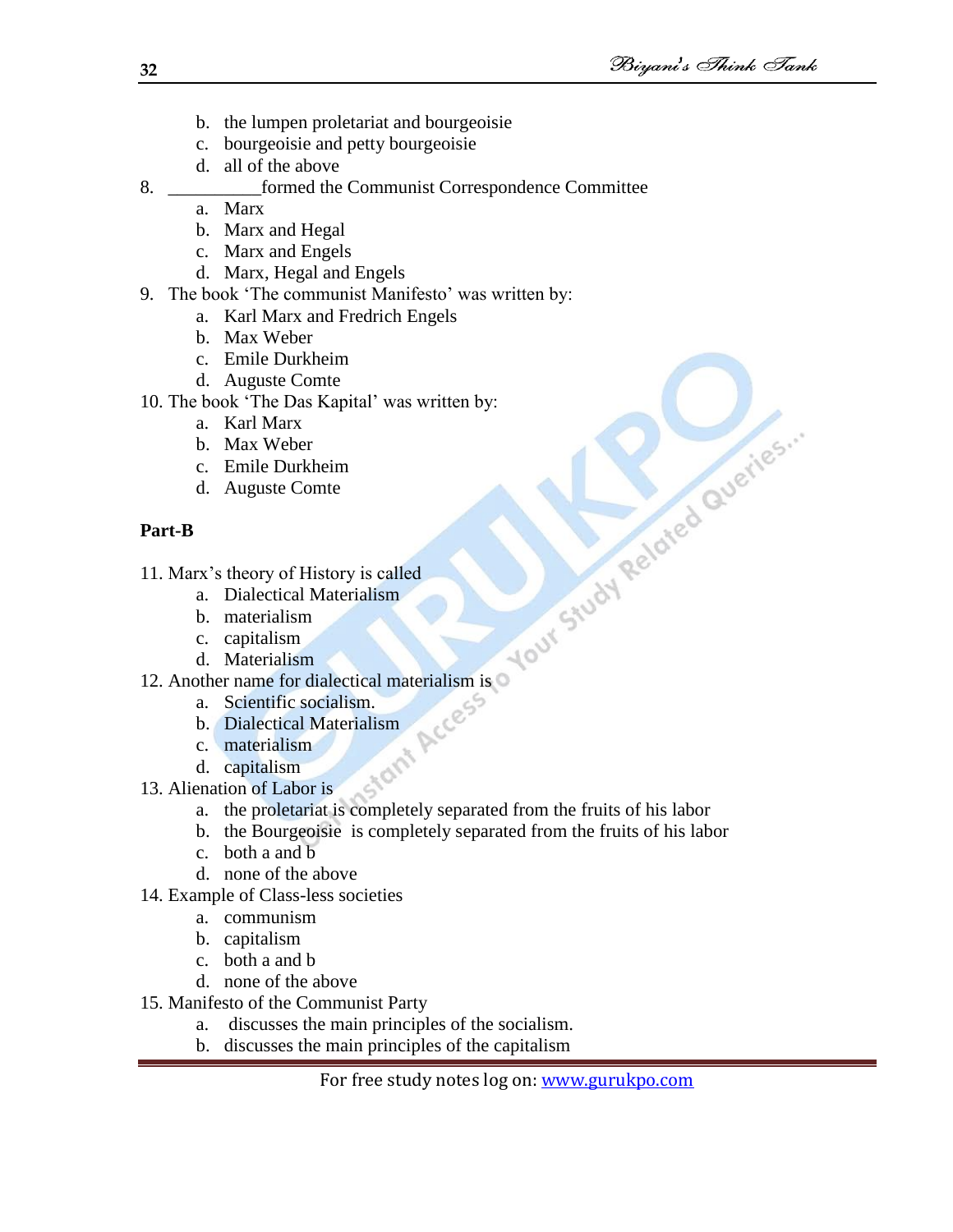- c. both a and b
- d. none of the above
- 16. The concept of Historical Materialism was established in
	- a. The German Ideology
	- b. The Hegal Ideology
	- c. The Engels Ideology
	- d. The French Ideology
- 17. \_\_\_\_\_\_\_\_ according to Marx, is a condition in which humans become dominated by the forces of their own creation
	- a. Surplus class
	- b. Surplus value
	- c. Alienation
	- d. None of the above

| Part A: |      |      |      |      |      |      |      |      |       |
|---------|------|------|------|------|------|------|------|------|-------|
| 1. a    | 2. a | 3. d | 4. d | 5. c | 6. a | 7. a | 8. c | 9. a | 10. a |
| Part-B  |      |      |      |      |      |      |      |      |       |

# 11. a 12. a 13. a 14. a 15. a 16. a 17. b<br>
17. b<br>
17. a 13. a 14. a 15. a 16. a 17. b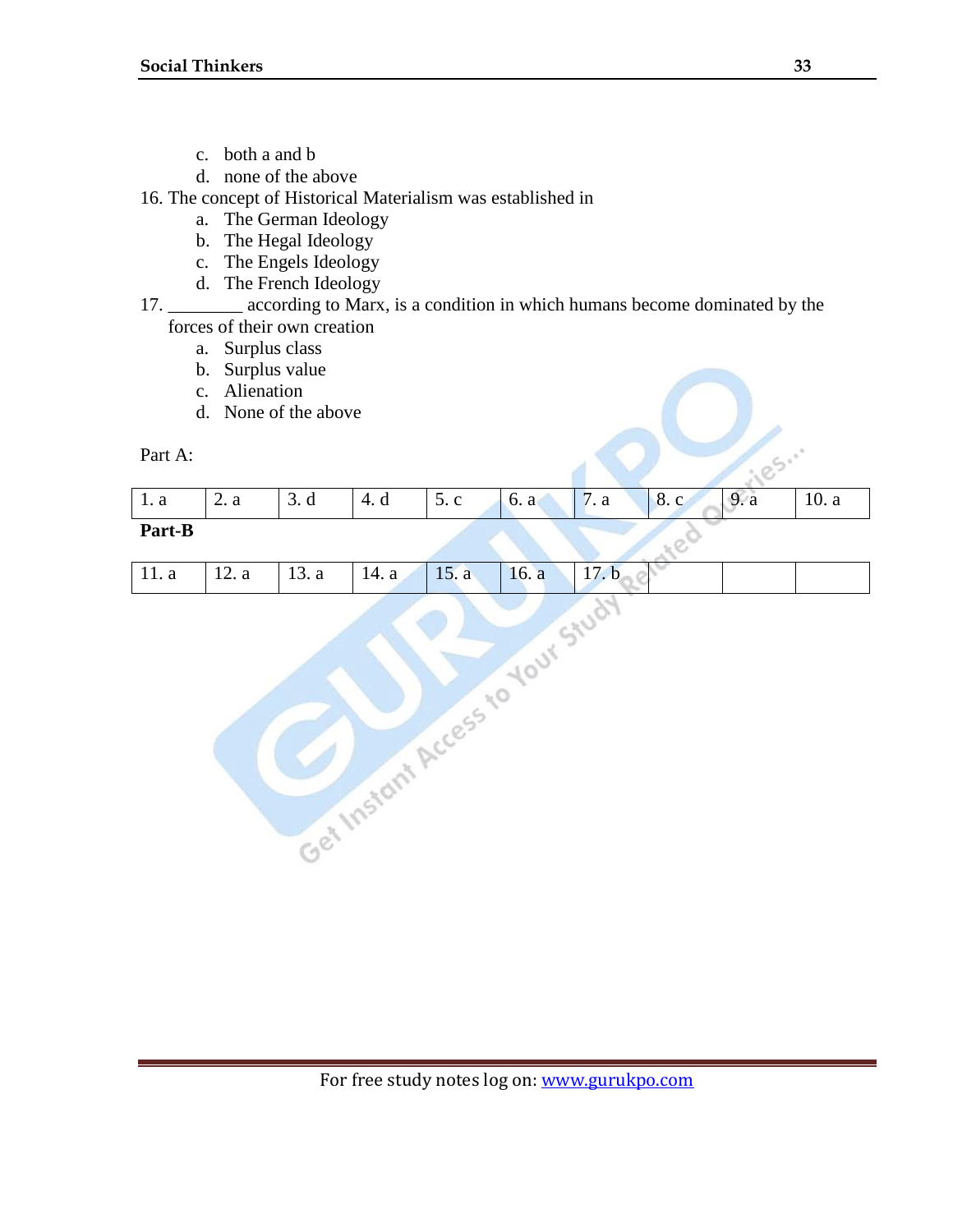# **Chapter 3 Emile Durkheim**

#### **Q.1. Give the biographical sketch of Emile Durkheim? Ans.**

- Emile Drukheim was the most prominent French sociologist of the  $19<sup>th</sup>$  century. He was an erudite scholar, a deep thinker, a progressive educationist, an effective writer and a strict disciplinarian. Unlike Spencer, Durkheim acknowledged Comte as his master. He had a more lasting impact on modern sociology than those of Comte. For Durkheim, the main intellectual concern of sociology is the study of social facts. Rather than applying sociological method to study of individuals, sociologist should instead examine social facts- aspects of social life that shape our actions as individuals, such as the state of invisible and intangible, social facts cannot be observed directly. Instead their proerpties must be revealed indirectly by analyzing their effects or by considering attempts that have been made at their expression, such as laws, religious texts or written rules of conduct. In studying social facts, Durkheim stressed the importance of abandoning prejudices and ideology. A scientific attitude demands a mind which is open to the evidence of the senses and free of preconceived ideas which comes from outside. Durkheim held that scientific concept could only be generated through scientific practices. He challenges sociologist to study things as they really are and to construct new concepts that reflect the true nature of social things.
- Like other founders of sociology, Durkheim was preoccupied with the changes  $\bullet$ transforming society in his lifetime. He was particularly interested in social and moral solidarity- in other words, what holds society together and keeps from descending into chaos, solidarity is maintained when individuals are successfully integrated into social groups and are regulated by a set of shared values and customs. In his major work. The division of labour in society, Durkheim presented an analysis of social change that argued that the advent of the industrial era meant the emergence of a new type of solidarity. In making this argument, Durkheim contrasted two types of solidarity, Mechanical and organic and related to the division of labour- the growth of distinction between different occupation.

# **Q.2. Give the life and childhood of Durkheim?**

- **Ans.**
- Life and childhood  $\bullet$ 
	- o Born in Lorraine April 15, 1858
	- o Son of a prominent Rabbi
	- o Raised in strict Jewish fashion
	- o Early schooling in a rabbinical school
	- o Decided not to become a rabbi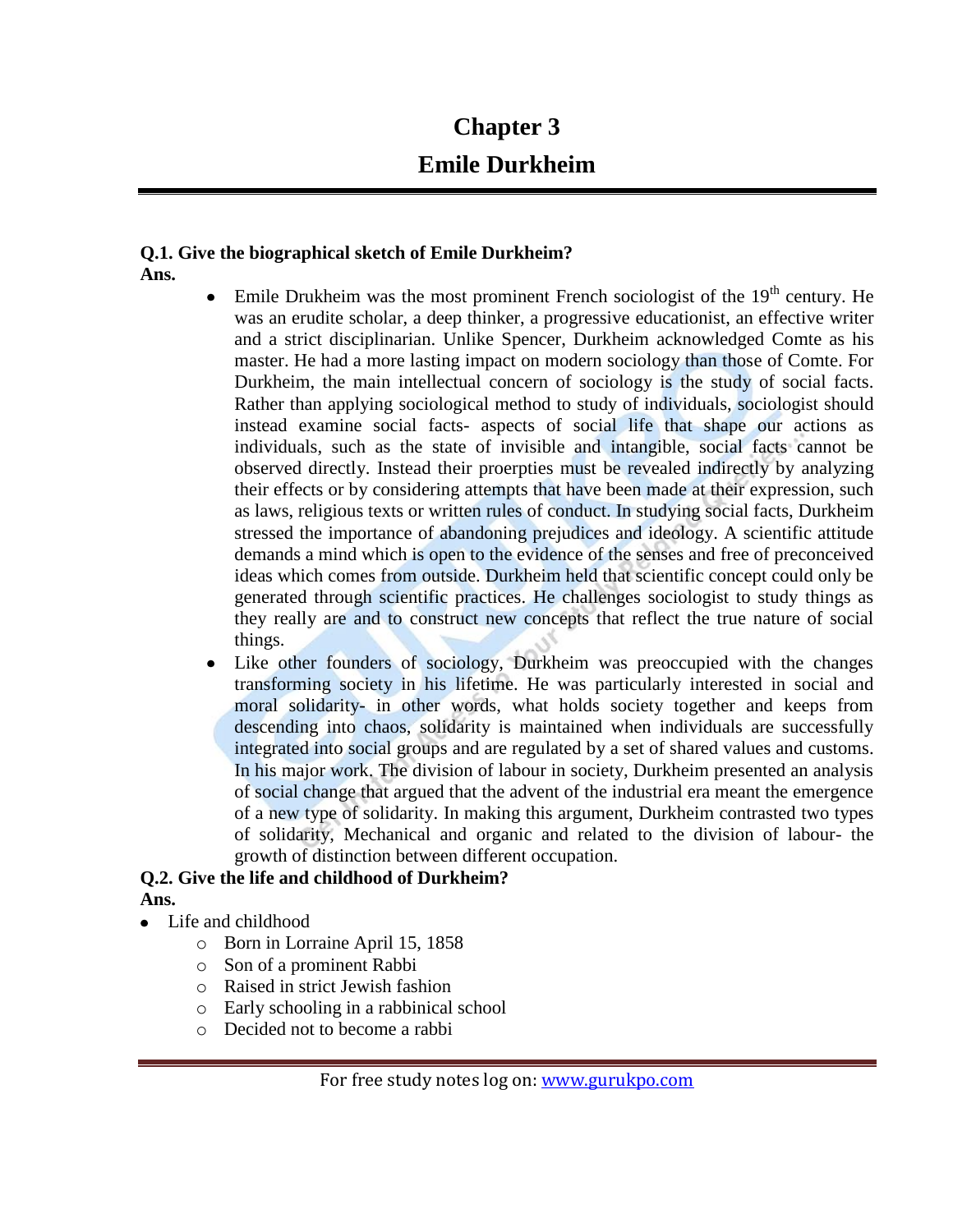- o Eventually became agnostic
- o Schooled in many prestigious schools
	- College d'Epinal
	- **Lycee Louis-Le-Grand in Paris**
	- Ecole Normale Superieure

# **Q.3. Give the published works of Durkheim?**

## **Ans.**

*The Division of Labor in Society*

Unity and solidarity

Modern society capable in principle of rational integration while providing an environment for individual autonomy

## *The Rules of Sociological Method*

Formalization of the frameworks from *The Division of Labor*

*Le Suicide*

185. First application of the scientific method to study social phenomena Suicide is an individual and antisocial act, which can be understood sociologically Sociology is capable of understanding the rates of suicide and the factors which help<br>determine such rates<br>is the method of study of social factors determine such rates

# **Q.4 .What is the method of study of social facts?**

**Ans.**

Durkheim did his best to give sociology a scientific form by liberating it from the mysterious methods and terminology of theology and philosophy. Durkheim does not agree to the three-stage theory of Comte but he fully endorses the scientific mould in which Comte wanted to shape sociology. Durkheim also advocates the objective, factual and empirical method of study. Durkheim is for clearly defining the scope of sociology. He believes that the scope of sociology is limited to the study of phenomena. These phenomena he calls social facts. Thus, for him sociology is the study of social facts. In the study of social facts Durkheim wanted to keep the sociology free from the influences of psychology. He also rejects the notion that society is a mere collection of individuals. Durkheim considers social facts to be external to the individual mind. These facts have a forceful control over individuals and they are independent of the individual will. Society is an autonomous entity. Durkheim holds that social facts form such a method of working, thinking and feeling that exist outside the individual's consciousness. Social facts have two main characteristics:

- Exteriority  $\bullet$
- **Constraints**

Social facts exist outside the individual's mind and consciousness. The individual is forced to obey the directives of social facts. When he tries to resist them or break the laws, society shows a hostile reaction. The individual is forced to work according to the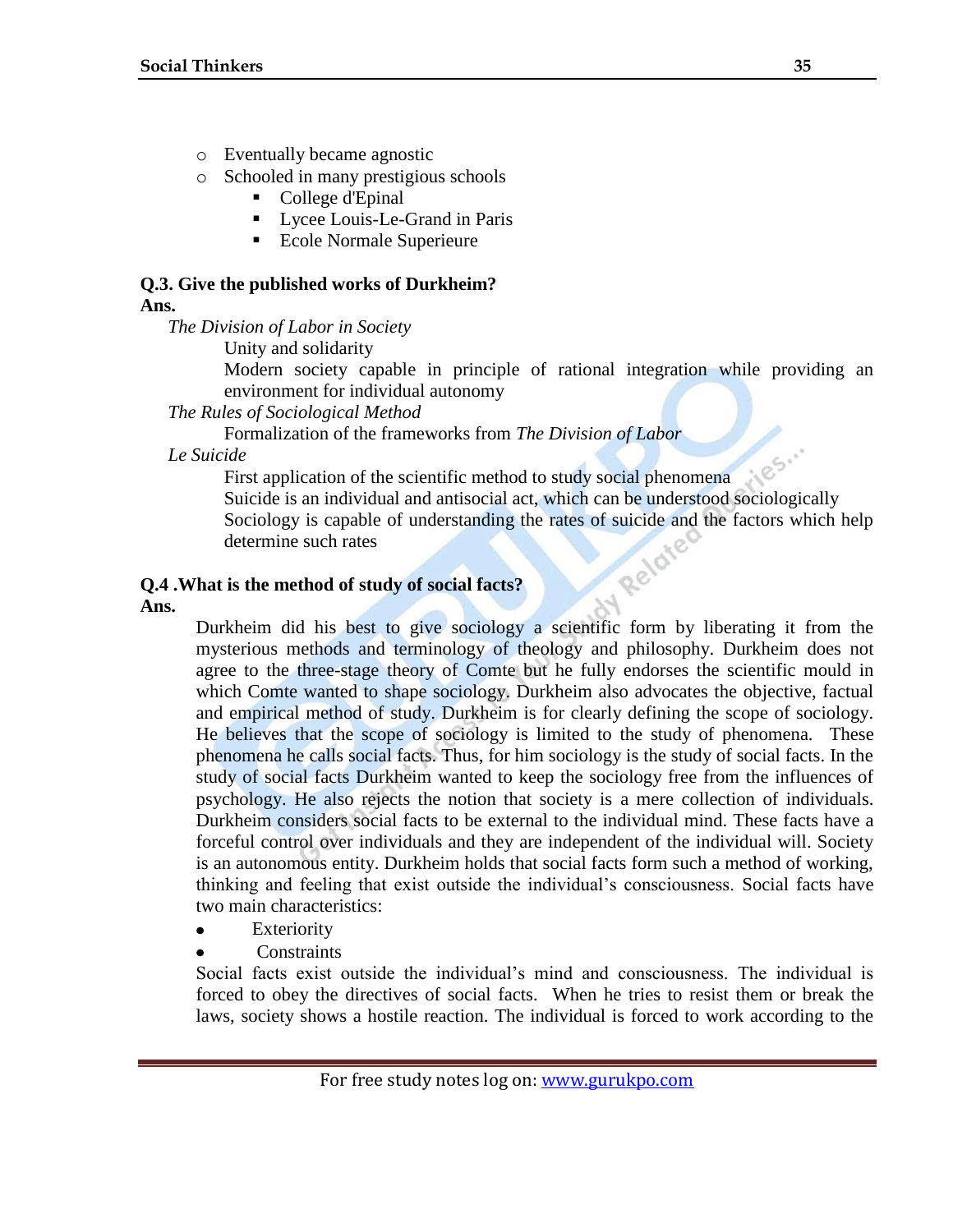laws of theology and the division of labour. According to Durkheim the following facts are important for the study of sociology:

- 1. Division of labour
- 2. Social solidarity
- 3. law
- 4. morality
- 5. religion
- 6. suicide
- 7. education
- 8. occupational and professional groups and their conduct<br>9. Economic organization.
- Economic organization.

## **Q.5. Give the theory of Division of Labour of society as given by Durkheim? Ans.**

Durkheim's concept of division of labour can be grasped through classification of society, types of social solidarity and law. On the basis of social solidarity Durkheim divides<br>society into two parts.<br>1. Society based on mechanical solidarity.<br>2. Society based on organic solidarity. society into two parts.

- 1. Society based on mechanical solidarity
- 2. Society based on organic solidarity.

In mechanical solidarity man is directly related to society. All members of the society have similar beliefs and emotions. In this society the feelings of association are very strong. Society with organic solidarity is not like a machine. It is a social fact. It is a system of different and specific functions. Relations of this system unite the members of this society. The society based on two types of solidarity shows the situations of one society. For the convenience of analysis we classify it into these two parts. In the societies, based on mechanical solidarity, the group consciousness is very strong. All the members are similar. Considering the relations of mechanical solidarity and division of labour, Durkheim emphasizes the following points:

1. Differentiation in the society based on mechanical solidarity is at an elementary stage. It is mainly based on sex and age.

- 2. It has a simple division of functions
- 3. All the members are alike
- 4. The members have a very keen sense of collective consciousness and obedience.
- 5. It has repressive laws.

The society based on mechanical solidarity, collective consciousness and repressive laws gradually changes into a society of organic solidarity as the density of population grows. The society of organic solidarity has the following characteristics:

1. Complex process of differentiation.

2. Increase in the interdependence among individuals and various parts of society.

3. Increase in division of labour and development of various trades and parts of society.

4. In spite of the increase in subjective feeling, the feeling of mutuality and interdependence grows.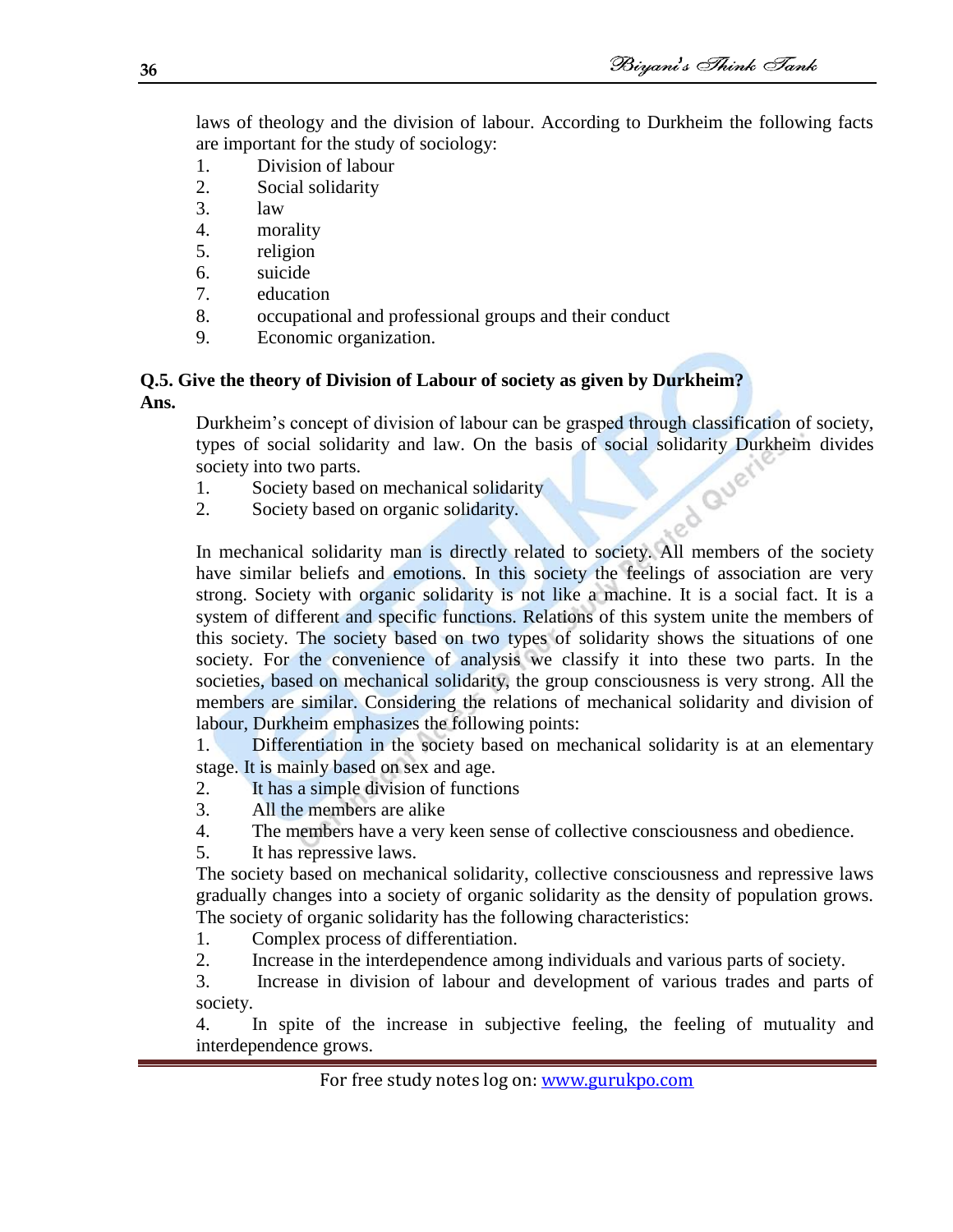5. Civic and re-establishing laws.

According to Durkheim there are two main causes of the division of labour:

- Increase in density of population  $\bullet$
- Increase in moral density of population.

With increase in population social structure grows complex. Man's needs also grow. One individual or one group cannot do everything that is required to be done, therefore, labour has to be divided. Durkheim disagrees with the earlier thinkers particularly the Hedonists, and the Utilitarian because of the question of division of labour. Durkheim holds that the division of labour is based neither on the individual's idea of his interest, taste of pleasure nor on utility. Division of labour is purely social process. One aspect of this process is the increase in population. The other aspect is moral. It is the moral responsibility of society to provide adequate work and situation to individuals as the population grows. Thus, the process of the division of labour has two aspects- demographic and moral.

Durkheim has drawn attention to the evil results of extreme differentiation and the extreme state of the division of labour. The extreme state of the division creates the following problems:<br>
• Extreme individualism<br>
• Lack of collective spirit and feeling of interdependence<br>
• Normlessness following problems:

- Extreme individualism
- Lack of collective spirit and feeling of interdependence
- Normlessness

# **Q.6. How Durkheim saw fundamental difference between pre-industrial and industrial society?**

**Ans.**

Emile Durkheim was optismistic about the division of labour in society. Durkheim saw a number of problems arising from specialization in industrial society but believed the promise of the division of labour outweighed the problems.

Durkheim saw a fundamental difference between pre-industrial and industrial societies. In case of pre industrial society social differentiation is less and there is unspecialized division of labour. The similarities between individuals lead to social solidarity among the individuals among pre industrial societies. There is high degree of same values and same beliefs, and to a large degree, the same roles. This uniformity binds members of society together in a close-knit communal life. Durkheim describes the extreme of mechanical solidarity in the following ways, 'Solidarity which comes from likeness is at its maximum when the collective conscience completely envelops our whole conscience and coincides with all point in it. But at that moment our individuality is nil. It can be borne only if the community takes a small toll of us'. In a society based on mechanical solidarity, members are, as it were, produced from the same mould.

# **Q.7. What is solidarity based on?**

**Ans**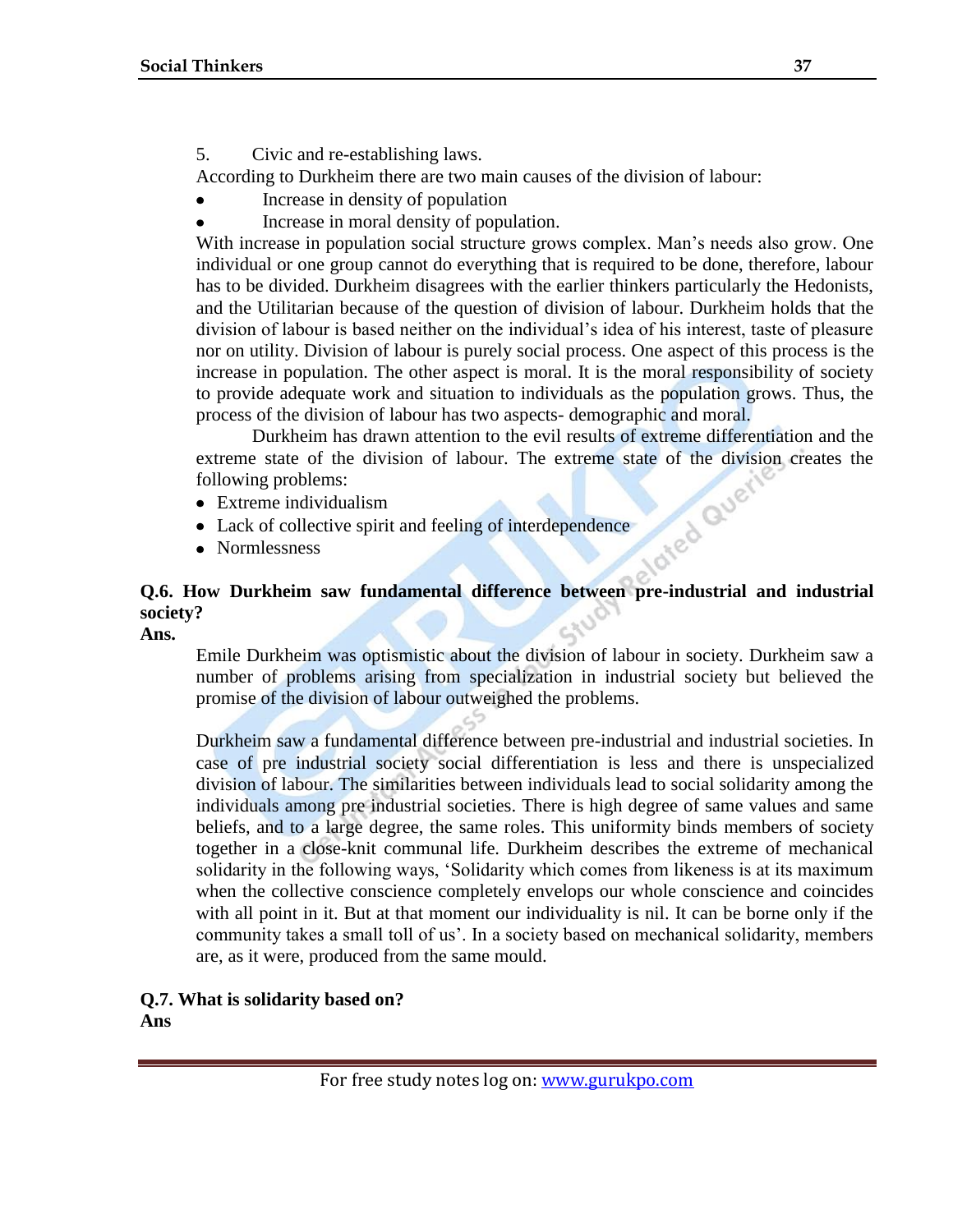Solidarity in industrial society is based not on uniformity but on differences. Durkheim referred to this form of unity as 'organic solidarity'. Just as in a physical organism, the various parts are different yet work together to maintain the organism, so in industrial society occupational roles are specialized yet function together to maintain the social unit, where Marx saw the division as divisive. Durkheim believed it could increase the interdependence of members of society and so reinforce social solidarity. In order to produce goods and services more efficiently, members of industrial society specialize in particular roles. Specialization requires cooperation. For example, a large range of specialist required to design manufacture and market a particular product. Members of society are dependent on each other's specialized skills and this interdependence forms the basis of organic solidarity.

However, the interdependence of skills and exchange of goods services, in themselves, insufficient as a basis for social solidarity, moral codes which restrain the individual an provide a framework for cooperation. The exchange of goods and services cannot be based solely on self-interest, for where interest is only ruling force each individual finds himself at war with each other. Durkheim saw the development of contract as a beginning of the moral regulation of exchange. Two parties enter into a legal agreement based on a contract for the exchange of goods and services. Contracts are governed by a general legal framework and grounded in shared beliefs about what is just, reasonable, fair and legitimate but Durkheim saw the growth of contract as only a beginning. It was insufficient as a moral foundation for industrial society.

# **Q.8. How division of labour is a threat to social solidarity?**

**Ans.**

Durkheim believed that the specialized division of labour and the rapid expansion of industrial society contained threats to social solidarity. They tended to produce a situation of ‗anomie' which, literally translated, means normlessness. Anomie is present when social controls are weak, when the moral obligations which constrain individuals and regulate their behaviour are not strong enough to function effectively. Durkheim saw a number of indications of anomie in late-nineteenth-century industrial, in particular high rates of suicide, marital break-up and industrial conflict. Such behaviour indicates a breakdown of normative control. Industrial society tends to produce anomie for the following reasons. It is characterized by rapid social change which disrupts the norms governing behavour.

#### **Q.9. How existing framework of industrial society can be solution to anomie? Ans.**

Durkheim believed that the solution to anomie can be provided within the existing framework of industrial society. Self interest which dominates business and commerce should be replaced by a code of ethics which emphasizes the need of society as a whole. Self interest which dominates business and commerce should be replaced by a code of ethics which emphasizes the needs of society as a whole. In durkheim's words ‗economic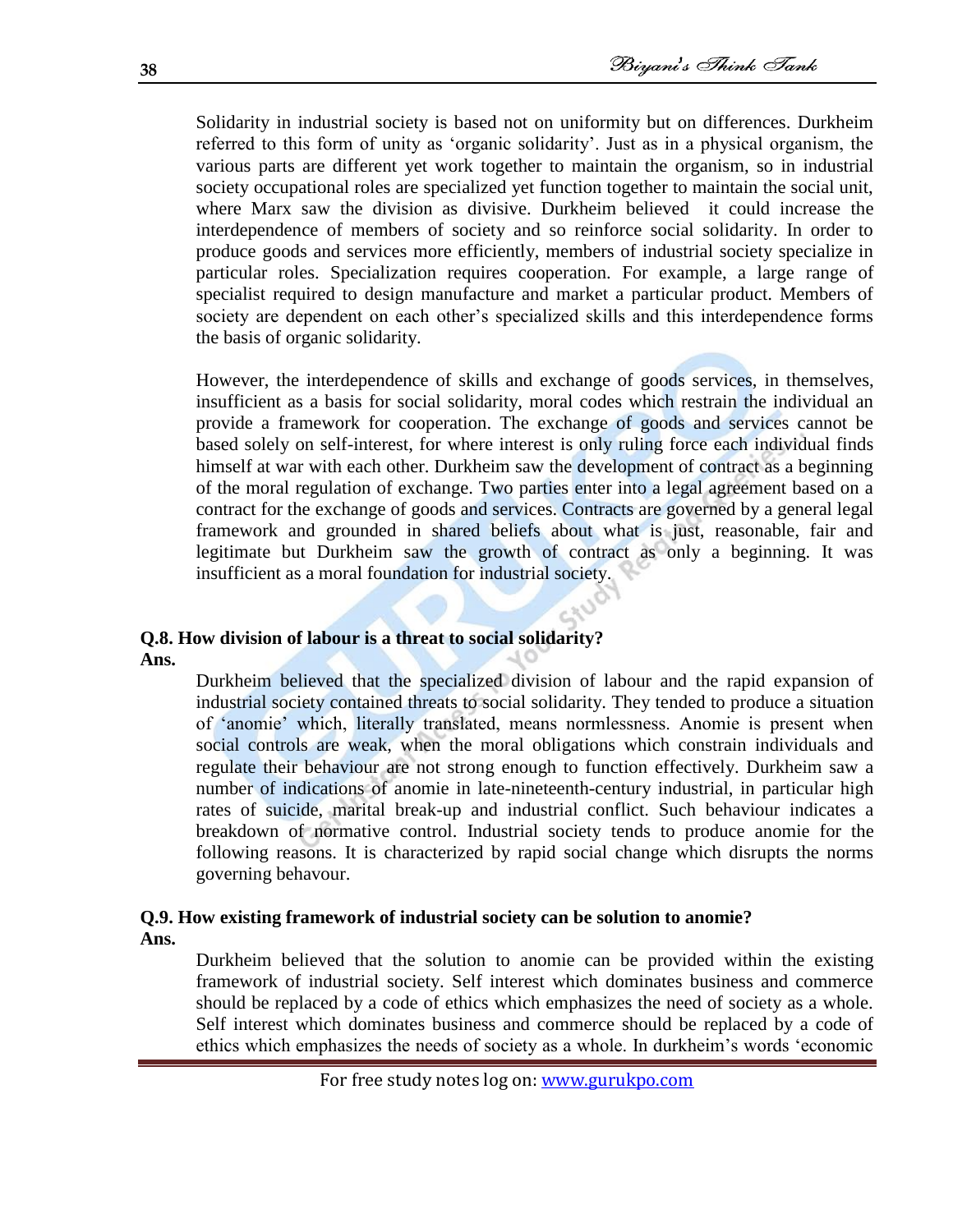activity' should be permeated by ideas and needs other than individual ideas and needs. He sees occupational associations as the means to subject economic activity to moral regulation. Various industries should be governed by freely elected administrative bodies on which all occupations in the industry are represented. Such associations would solve the problems of anomie in two ways

Firstly, they would counter individualism by reintegrating individuals into social group which would re-establish social controls.

Secondly, by establishing a consensus about the rewards various members of society could reasonably and justifiably expect, normative limits would be place on individual desire. This consensus would form the basis for rules to regulate economic activity. In particular, Durkheim believed that inheritance as a mechanism for distributing property would gradually die our because of its fundamental injustice. Property would be owned by occupational associations and exchanged by means of social contracts. Economic rewards would be based on the contribution of the services of various occupations to the well-<br>being of the community.<br>What are social facts? being of the community.

## **Q. 10. What are social facts?**

## **Ans.**

- According to Durkheim, social facts are the subject matter of sociology. Social facts are "sui generis" (meaning of its own kind; unique) and must be studied distinct from biological and psychological phenomenon
- Social facts can be defined as patterns of behavior that are capable of exercising some coercive power upon individuals. They are guides and controls of conduct and are external to the individual in the form of norms, mores, and folkways.
- These types of conduct or thought are not only external to the individual but are, moreover endowed with coercive power, by virtue of which they impose themselves upon him, independent of his individual will.
- **Through socialization and education these rules become internalized in the consciousness** of the individual. These constraints and guides become moral obligations to obey social rules.
- A social fact is identifiable through the power of external coercion which it exerts or is capable of exerting upon individuals"
- $\blacksquare$  Hence, social facts are defined by:
	- ◆ Coercion, externality, and generality.
		- $\star$  Coercion, because if I do not submit to the conventions of society, if in my dress I do not conform to the customs observed in my country and class, I provoke ridicule and social isolation.
		- $\star$  Externality, because it does not emerge through individual action, but is uncalculated through socialization.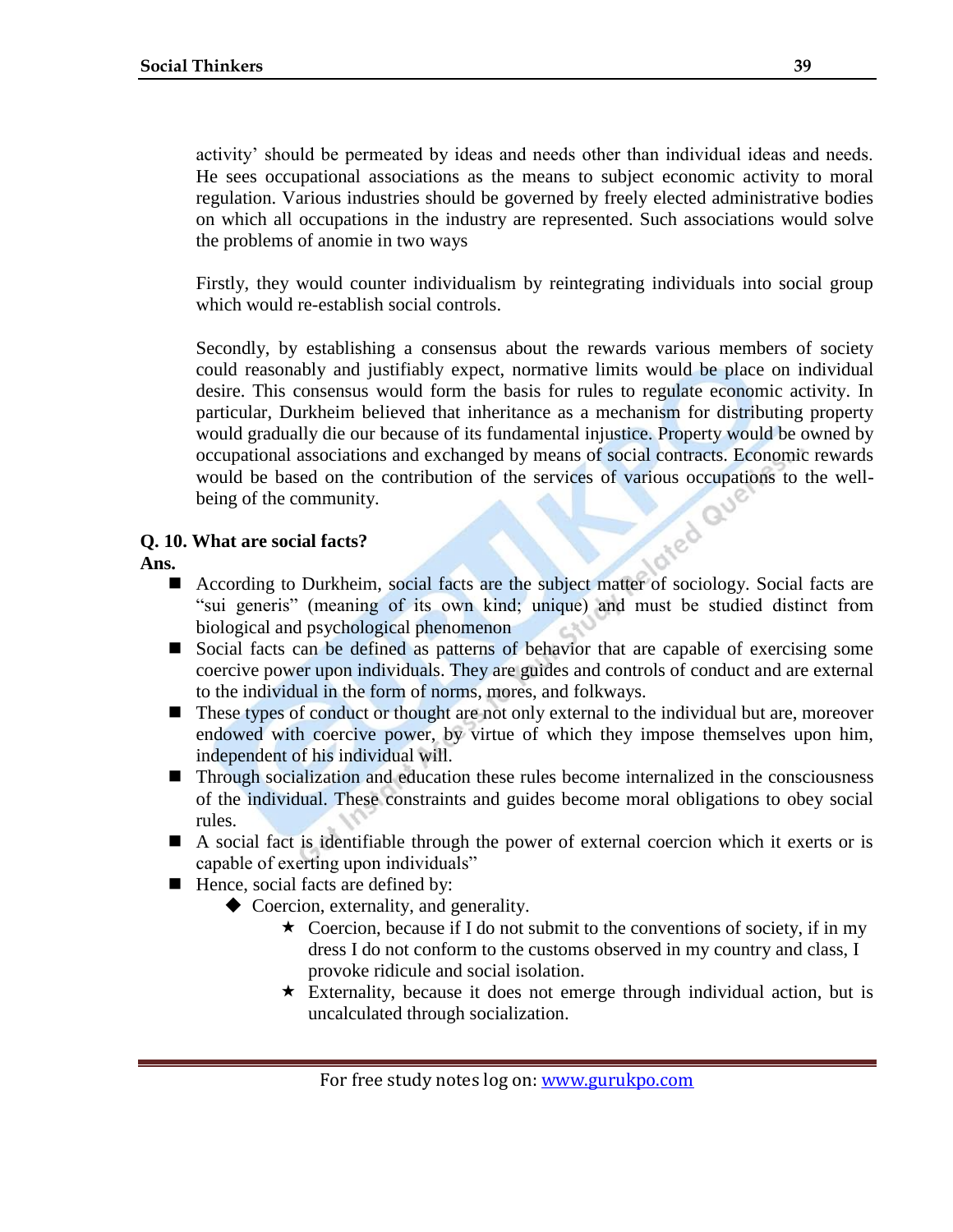- $\star$  Generality, because it is collective, i.e. more or less obligatory, and certainly not collective because it is general. It is a group condition repeated in the individual because imposed on him.
	- Difference between collective representations and crowd behaviour: the latter is ephemeral, and does not outlive the life of the crowd event.

# **Q.11. Differentiate between mechanical and organic solidarity? Ans.**

# **Mechanical solidarity:**

- **1.** People are homogenous mechanically and morally.
- **2.** The social group carries same emotions.
- **3.** The group cherish the same values
- **4.** The group hold the same sacred values
- **5.** Communities are uniform and not atomized.
- **6.** Ideas and tendencies are common to all.
- **7.** Members of this group are greater in number
- **8.** Solidarity grows in inverse ratio to personality
- **9.** Crime is offence
- 10. The head of the group gives multiple punishments to show the force commitment to<br>
10. The head of the group gives multiple punishments to show the force commitment to sentiments.

# **Organic Solidarity:**

- **1.** Individual are no longer similar but different.
- **2.** Similar moral values disappear.
- **3.** The group is characterized by specialization, division of labour and individualism.
- **4.** There is weakening of restutive laws.
- **5.** With the growth of social groups there is emergence of complex facts like increased population, urbanization, industrialization, interdependent society.
- **6.** There is increase in mental and moral aptitude and capabilities.
- **7.** There is decrease in collective conscience.

#### **Q.12. What do you mean by division of labour in society? Ans.**

- Defined as the bond between all individuals within a society
- As society become more technologically advanced there has to be more specialization and increased division in labor.
- This causes a shift in the way people relate to each other.

## **Q.13. What is collective conscience?**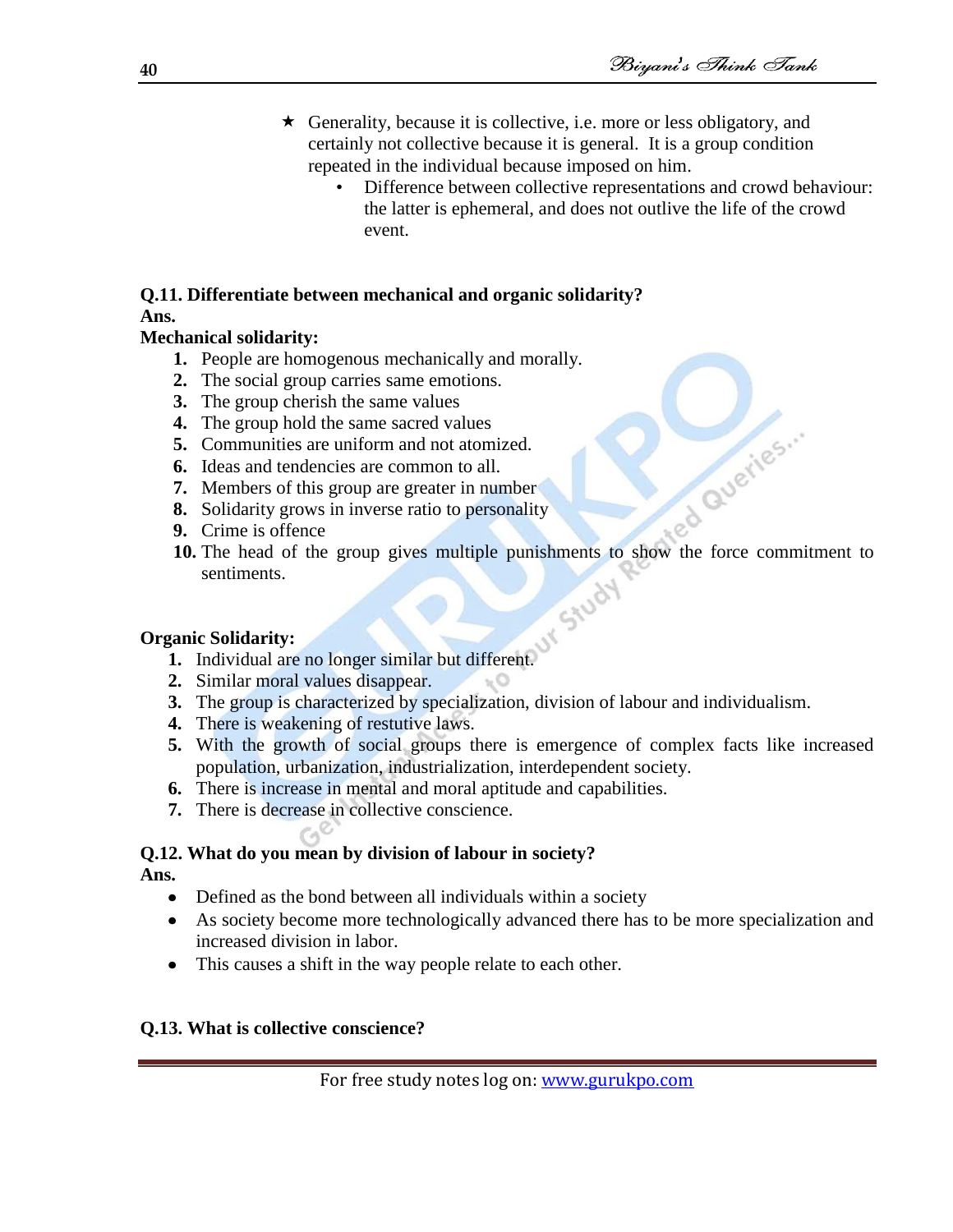## **Ans.**

- Primitive societies
	- o Laws are harsh, intense, rigid, and universally shared.
	- o Law is repressive and the deviant is severely punished
- Modern societies
	- o Laws are less harsh, less punitive, less intensely felt, and less shared.
	- o Punishment is enforced by issuing fines.
- Agents of socialization of norms/moral facts
	- o Institutions teach norms
		- **Family**
		- **Religion**
		- Occupation
- The more division in labor, the more individualism becomes the moral compass of modern society

## **Q.14. What should be the methodology to study the sociology as stated by Emile Durkheim? Ans.**

- Sociology grew from philosophy and must separate itself and become a science
- Social Phenomenon should be studied empirically using the scientific method

# **Q.15. Give the theory of suicide as given by Emile Durkheim?**

**Ans**

- Provided an example of a sociology study that emphasized social facts rather than individual  $\bullet$ experiences
- Rates of suicide varied from country to country and there appeared to be a different "predisposition to suicide" in different societies.
- Four types of suicide
	- o Egoistic
		- **Low degree of integration**
		- Society has excessive individualism, separation from society and the individual
	- o Altruistic
		- **High degree of integration**
		- Society forces people into killing themselves, lack of individualism and duty to country
	- o Anomic
		- **Low regulation**
		- Society is faced with economic disaster, despair or changing social status
	- o Fatalistic High regulation and external constraints

## **Q.16. What is Religion?**

## **Ans.**

Nothing more than collective representations of the overwhelming power of society $\bullet$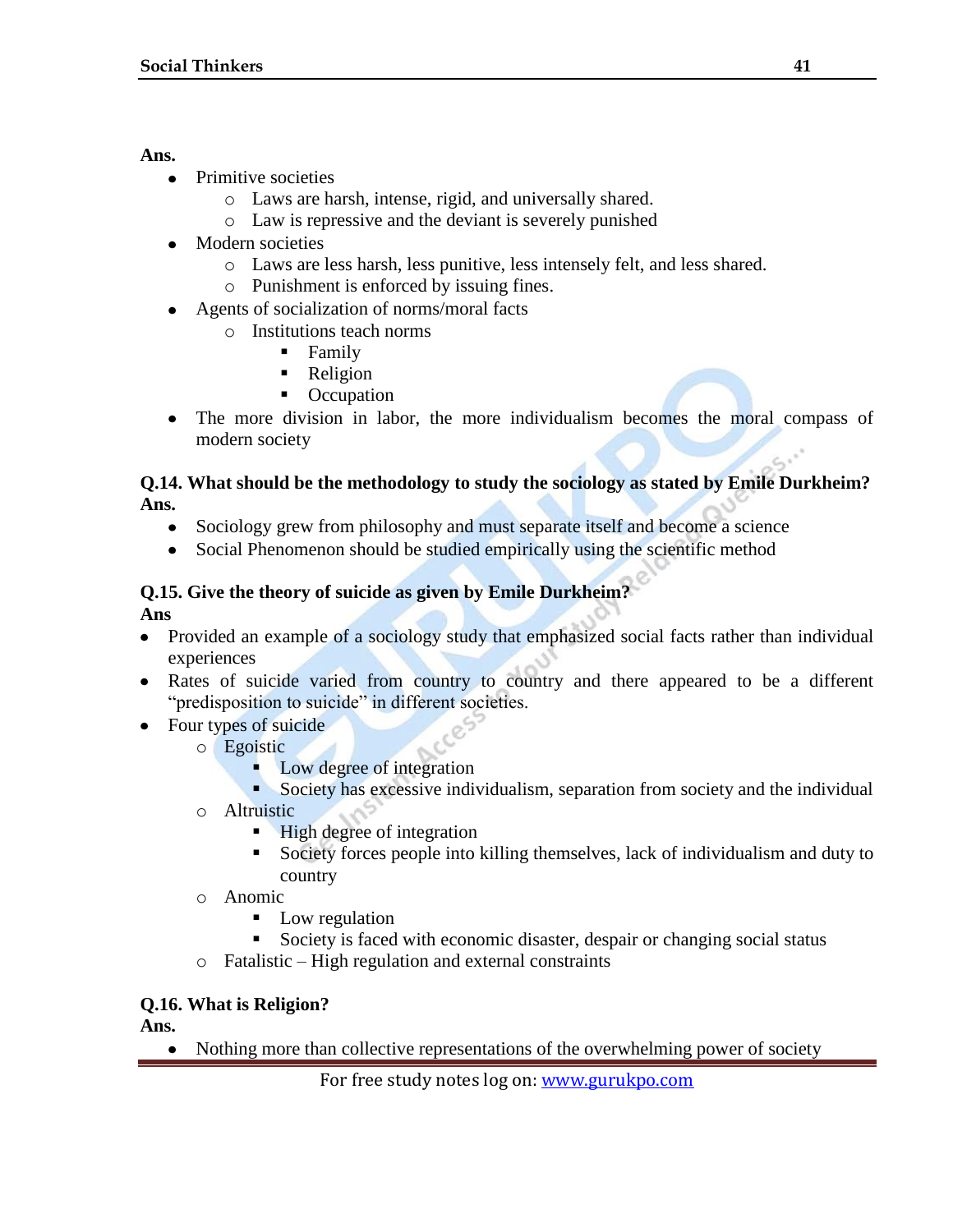- Religion is highly social and serves as a bonding function and identification for the individuals within a society
- Religion provides for:
	- o Meaning in life
	- o Authority figures
	- o Reinforces the morals and social norms

# **Emile Durkheim**

## **Part-A**

- 1. Emile Durkheim was born in
	- *a. Germany*
	- b. France
	- c. England
	- d. Russia
- 2. The book 'The Division of Labor in Society' gives the analysis on: b. First application of the scientific method to study social phenomena<br>b. First application of the scientific method to study social phenomena<br>b. First application of the scientific method to study social phenomena
	- a. Unity and solidarity
	-
	- c. Suicide is an individual and antisocial act, which can be understood sociologically
	- d. Sociology is capable of understanding the rates of suicide and the factors which help determine such rates
- 3. Dukheim is also know as Father of sociology of-<br>a. Religion<br>b. Suicide<br>c. Social form
	- a. Religion
	- b. Suicide
	- c. Social facts
	- d. Functionalism
- 4. High division and specialized labor is present in
	- a. Mechanical solidarity
	- b. Organic solidarity
	- c. Both
	- d. None of the above
- 5. No division of labor is there in:
	- a. Mechanical solidarity
	- b. Organic solidarity
	- c. Both
	- d. None of the above
- 6. Durkheim has given two types of Solidarity:
	- a. Organic and mechanical solidarity
	- b. Religion and suicide
	- c. Fact and socialism
	- d. Unity and solidarity
- 7. Law is repressive and the deviant is severally punished in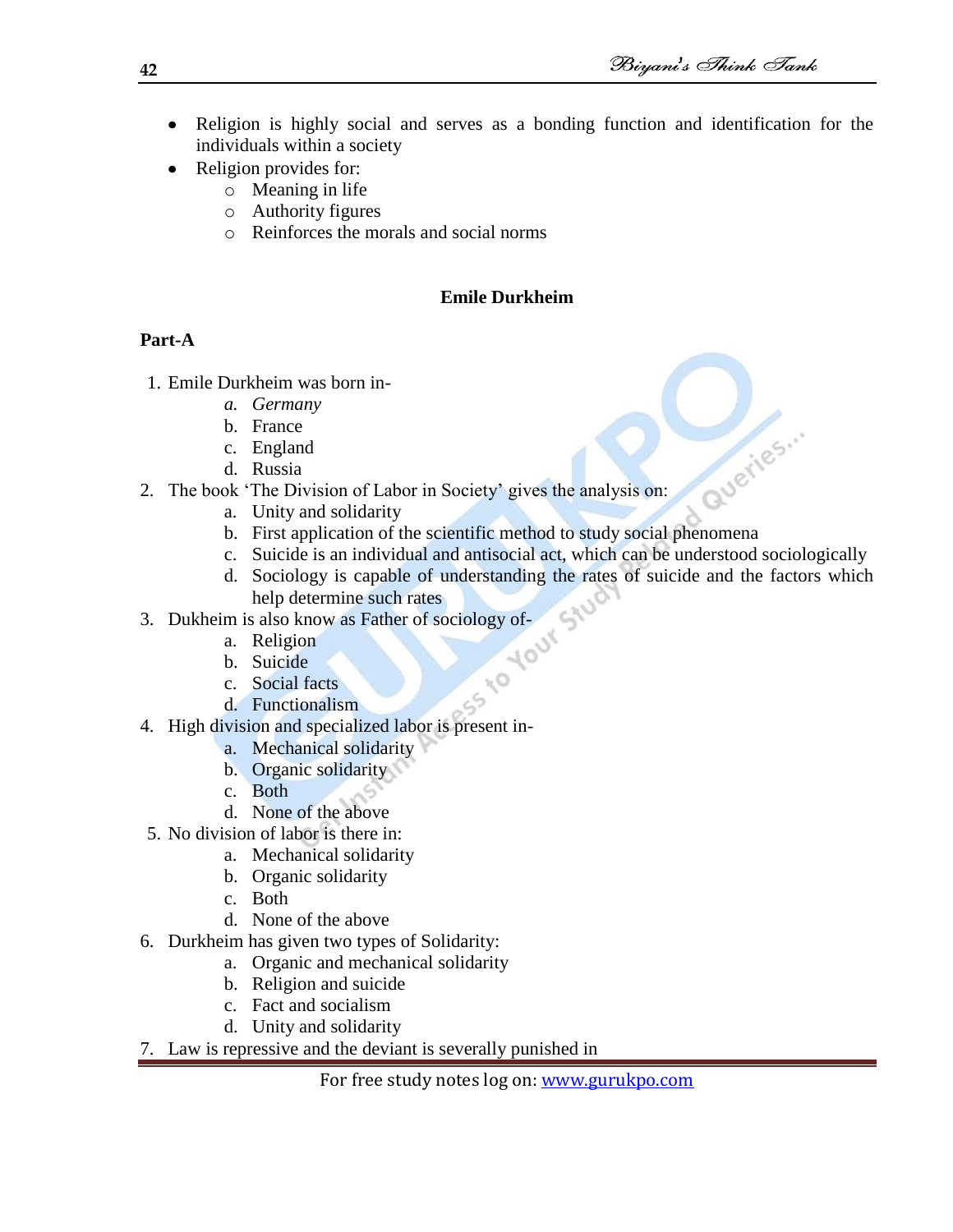- a. Primitive societies
- b. Modern societies
- c. Mechanical solidarity
- d. Organic solidarity
- 8. Laws are less harsh, less punitive, less intensely felt, and less shared in
	- a. Primitive societies
	- b. Modern societies
	- c. Mechanical solidarity
	- d. Organic solidarity
- 9. ‗Social Phenomenon should be studied empirically using the scientific method.' This definition of sociology was given by:
	- a. Karl Marx
	- b. Max Weber
	- c. Emile Durkheim
	- d. Auguste Comte

10. Low degree of integration is found in type of suicide:<br>
a. Egoistic<br>
b. Altruistic<br>
c. Anomic<br>
d. Fatalistic

- a. Egoistic
- b. Altruistic
- c. Anomic
- d. Fatalistic
- 11. High degree of integration is found in type of suicide:<br>
a. Egoistic<br>
b. Altruistic<br>
c. Anomic<br>
d. Fatalistic<br>
12. Social fect
	- a. Egoistic
	- b. Altruistic
	- c. Anomic
	- d. Fatalistic
- 12. Social facts are <u>\_\_\_\_\_\_</u>to the individual<br>a. External<br>b. Constraint
	- a. External
	- b. Constraint
	- c. Internal
	- d. None of the above
- 13. According to Emile Durkheim Sociology is the \_\_\_\_\_\_\_\_ of society :
	- a. Natural science
	- b. Real science
	- c. Positive science
	- d. None of the above
- 14. Book 'The Rules of Sociological Methods' was written by:
	- a. Karl Marx
	- b. Max Weber
	- c. Emile Durkheim
	- d. Auguste Comte
- 15. Book ‗The Rules of Sociological Methods' was written in year:
	- a. 1895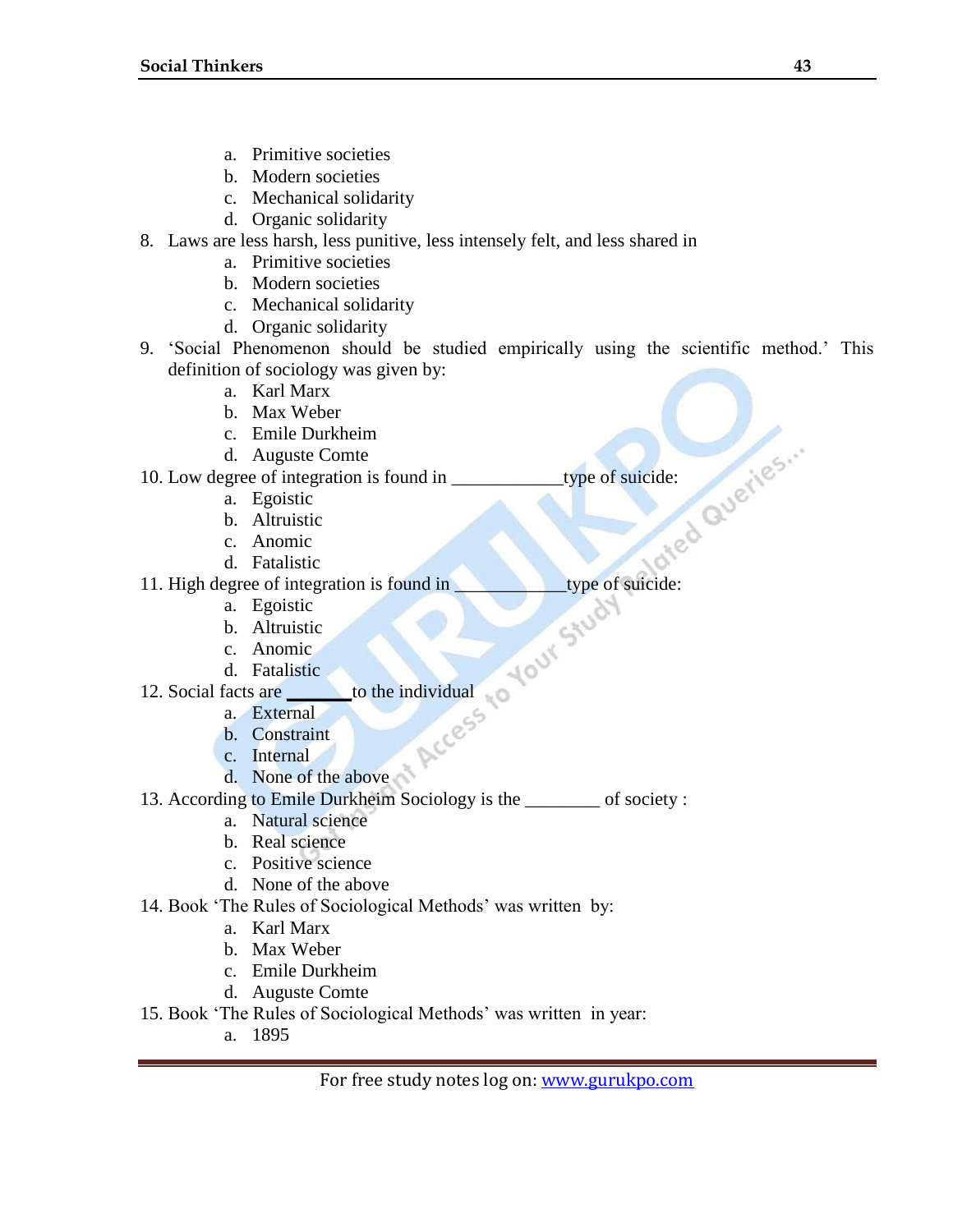- b. 1896
- c. 1999
- d. 1889
- 16. Book 'Suicide' was written by
	- a. Karl Marx
	- b. Max Weber
	- c. Emile Durkheim
	- d. Auguste Comte

# **Part B:**

- 1. Book 'Suicide' was written in year:
	- a. 1895
	- b. 1897
	- c. 1999
	- d. 1889
- 2. Book 'The Division of Labour in Society' was written by:
	- a. Karl Marx
	- b. Max Weber
	- c. Emile Durkheim
	- d. Auguste Comte
- 3. Book 'The Division of Labour in Society' was written in year:
	- a. 1895
	- b. 1893
	- c. 1999
	- d. 1889
- 4. Durkheim was influenced by to elaborate the term sociology:
	- a. Karl Marx
	- b. Max Weber
	- c. Saint Simon
	- d. Auguste Comte
- 5. According to Durkheim Social facts are **"moral"** in nature as they divide the world into:
	- a. Sacred and profane
	- b. Moral and immoral
	- c. Sacred and immoral
	- d. Moral and bad
- 6. According to Durkheim Socially sanctioned behaviour is:
	- a. Rewarded
	- b. Punished
	- c. Approved
	- d. None of the above
- 7. The term 'sui generis' was used by :
	- a. Karl Marx
	- b. Max Weber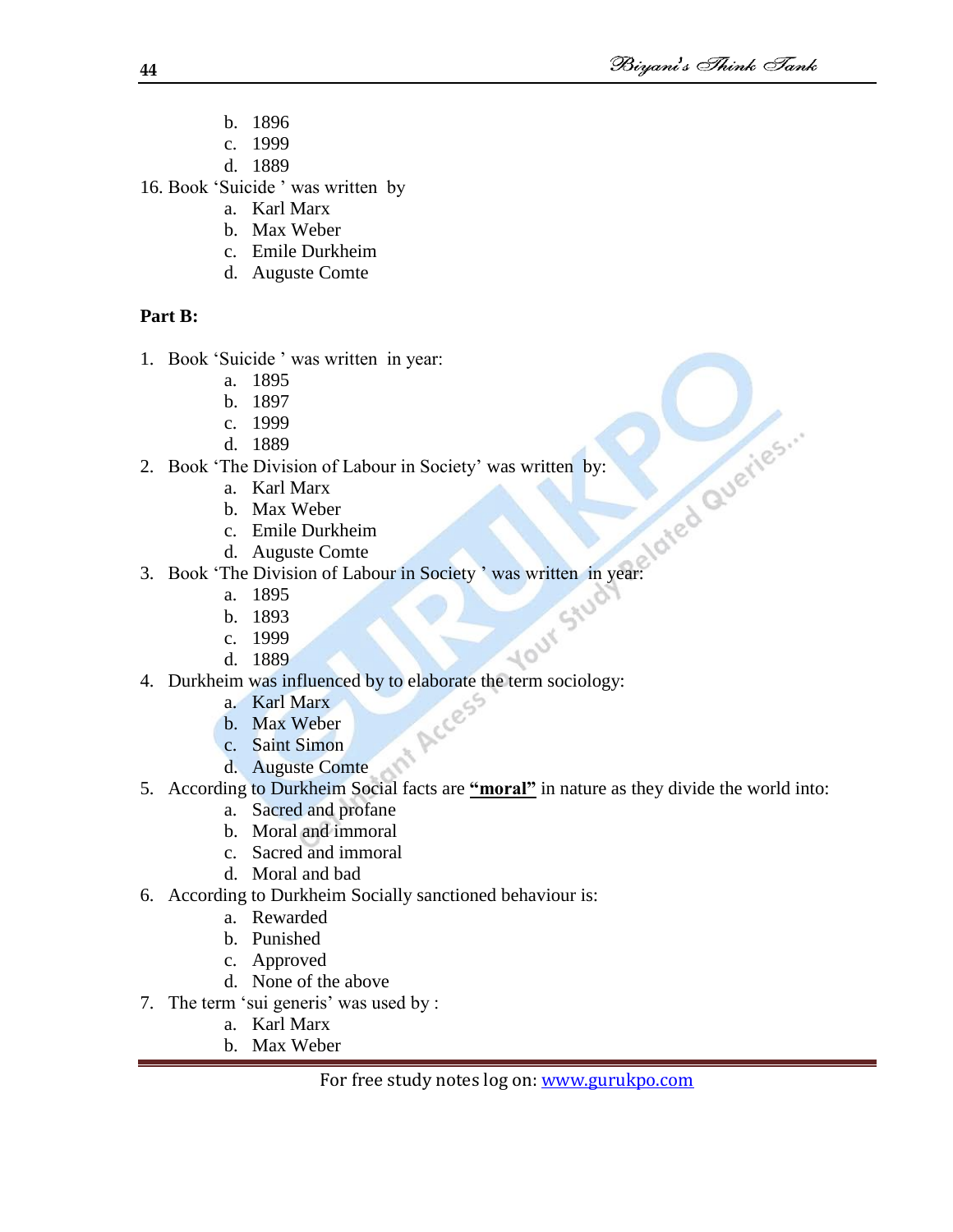- c. Emile Durkheim
- d. Auguste Comte
- 8. Durkheim's examples of social facts are
	- a. Laws
	- b. Morals
	- c. Beliefs
	- d. All of the above
- 9. The totality of beliefs and sentiments common to average citizens of the same society forms a determinate system which has its own life is called:
	- a. Morality
	- b. Collective conscience
	- c. Social facts
	- d. Suicide
- 10. Social structure of society involves the assessment of the following:
	- a. Nature
	- b. Number
	- c. Arrangement
	- d. All of the above

## Part A:

|                                          | d. Suicide         |                  |                                                                           |                |      |            |            |                |       |
|------------------------------------------|--------------------|------------------|---------------------------------------------------------------------------|----------------|------|------------|------------|----------------|-------|
|                                          |                    |                  | 10. Social structure of society involves the assessment of the following: |                |      |            |            |                |       |
|                                          | a.                 | Nature           |                                                                           |                |      |            |            |                |       |
|                                          | b.                 | Number           |                                                                           |                |      |            |            |                |       |
| Queries<br>Arrangement<br>$\mathbf{c}$ . |                    |                  |                                                                           |                |      |            |            |                |       |
|                                          | d.                 | All of the above |                                                                           |                |      |            |            |                |       |
|                                          |                    |                  |                                                                           |                |      |            |            |                |       |
| Part A:                                  |                    |                  |                                                                           |                |      |            |            |                |       |
|                                          |                    |                  |                                                                           |                |      |            |            |                |       |
| 1.b                                      |                    |                  |                                                                           |                |      | 7. a       | 8.b        | 9. c           | 10. a |
|                                          | 2. a               | 3. a             | 4. b                                                                      | 5. a           | 6. a |            |            |                |       |
| 11.b                                     | 12. a              | 13. a            | 14. c                                                                     | 15.a           | 16.c |            |            |                |       |
|                                          |                    |                  |                                                                           |                |      |            |            |                |       |
|                                          |                    |                  |                                                                           |                |      |            |            |                |       |
| Part B                                   |                    |                  |                                                                           |                |      |            |            |                |       |
|                                          |                    |                  |                                                                           |                | 5520 |            |            |                |       |
|                                          |                    |                  |                                                                           |                |      |            |            |                |       |
| 1 h                                      | $\gamma$<br>$\sim$ | 2 <sub>h</sub>   | $\overline{A}$                                                            | 5 <sub>h</sub> | 6a   | $7\degree$ | $Q \mid A$ | 0 <sub>h</sub> | 10d   |

| 1.b | 2. c | 3. b | 4 d | 5.<br>$\mathbf b$ | 6. a | 7. c | 8. d | 9.b | 10.d |
|-----|------|------|-----|-------------------|------|------|------|-----|------|
|     |      |      |     |                   |      |      |      |     |      |
|     |      |      |     |                   |      |      |      |     |      |
|     |      |      |     |                   |      |      |      |     |      |
|     |      |      |     |                   |      |      |      |     |      |
|     |      |      |     |                   |      |      |      |     |      |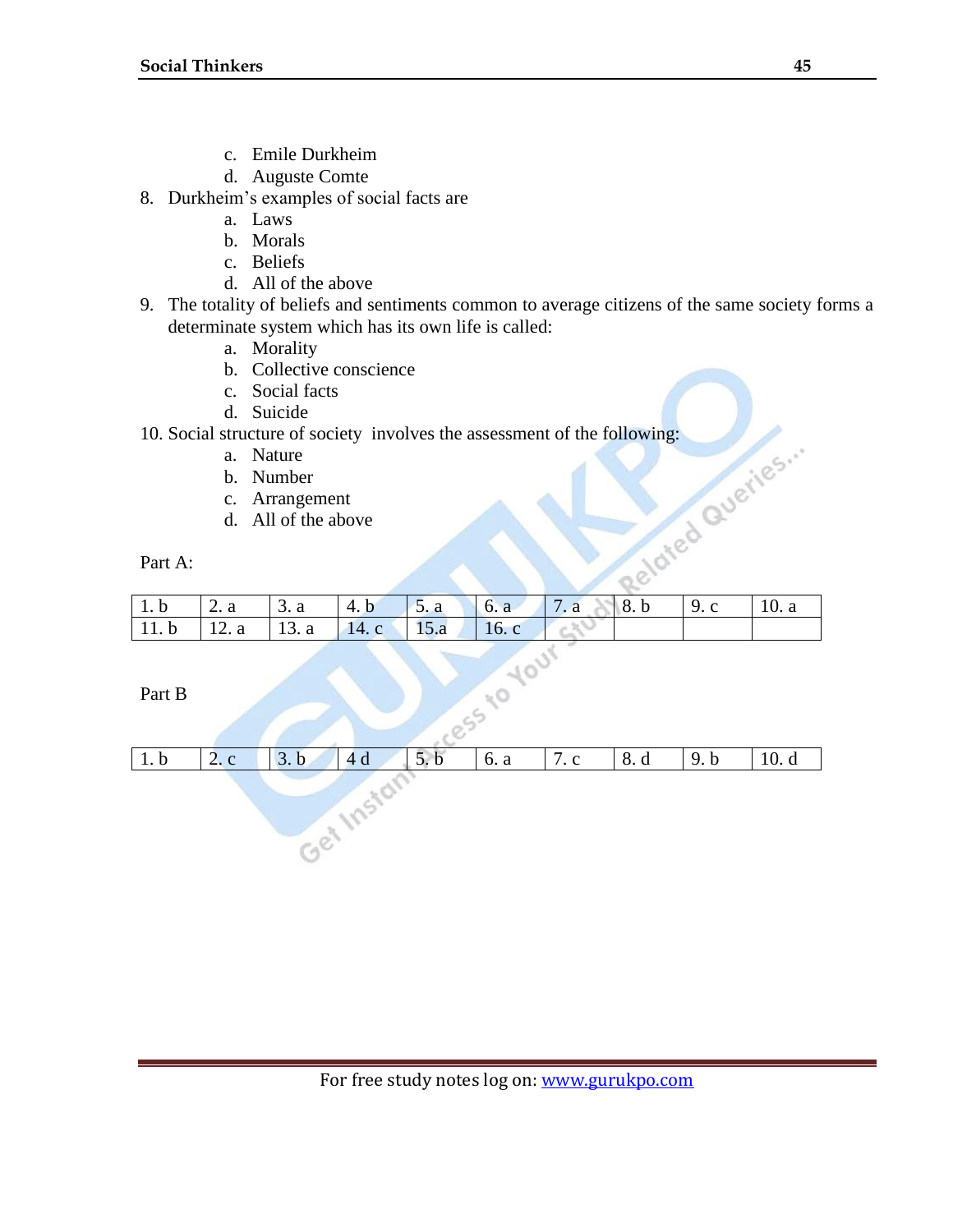# **Chapter 4**

# **D.P. Mukherjee**

# **Q.1. Give the life sketch of D.P. Mukherjee?**

**Ans.**

- Ans D.P. Mukerji was born on 5 October 1894 in a middle class Bengali Brahmin family with a long tradition of involvement in higher education. He did his undergraduate degree in science and postgraduate degrees in History and Economics from Calcutta University.
	- 1. He was appointed as Lecturer in the Department of Economics and Sociology at Lucknow University in 1924.
	- 2. He served as Director of Information under the first Congress-led government of the United Provinces of British India (present day Uttar Pradesh) from 1938 to 1941.
	- 3. Served as a Member of the U.P. Labour Enquiry Committee till 1947.
	- 4. 1949: Appointed Professor (by special order of the Vice Chancellor) at Lucknow University.
	- 5. 1953: Appointed Professor of Economics at Aligarh Muslim University
	- 6. 1955: Presidential Address to the newly formed Indian Sociological Society
	- 7. 1956: Underwent major surgery for throat cancer in Switzerland Died on 5 December 1961.

# **Q.2. Give the theory of value and tradition as given by D. P Mukherjee? Ans.**

It was through his dissatisfaction with Indian history and economics that D.P. turned to sociology. He felt very strongly that the crucial distinctive feature of India was its social system, and that, therefore, it was important for each social science to be rooted in this context. The decisive aspect of the Indian context was the social aspect: history, politics and economics in India were less developed in comparison with the west; however, the social dimensions were 'over-developed'.

As D.P. wrote, "... my conviction grew that India had had society, and very little else. In fact, she had too much of it. Her history, her economics, and even her philosophy, I realized, had always centered in social groups, and at best, in socialized persons."

Given the centrality of society in India, it became the first duty of an Indian sociologist to study and to know the social traditions of India. For D.P. this study of tradition was not oriented only towards the past, but also included sensitivity to change. Thus, tradition was a living tradition, maintaining its links with the past, but also adapting to the present and thus evolving over time. As he wrote, "...it is not enough for the Indian sociologist to be a sociologist. He must be an Indian first, that is, he is to share in the folk-ways, mores, customs and traditions, for the purpose of understanding his social system and what lies beneath it and beyond it."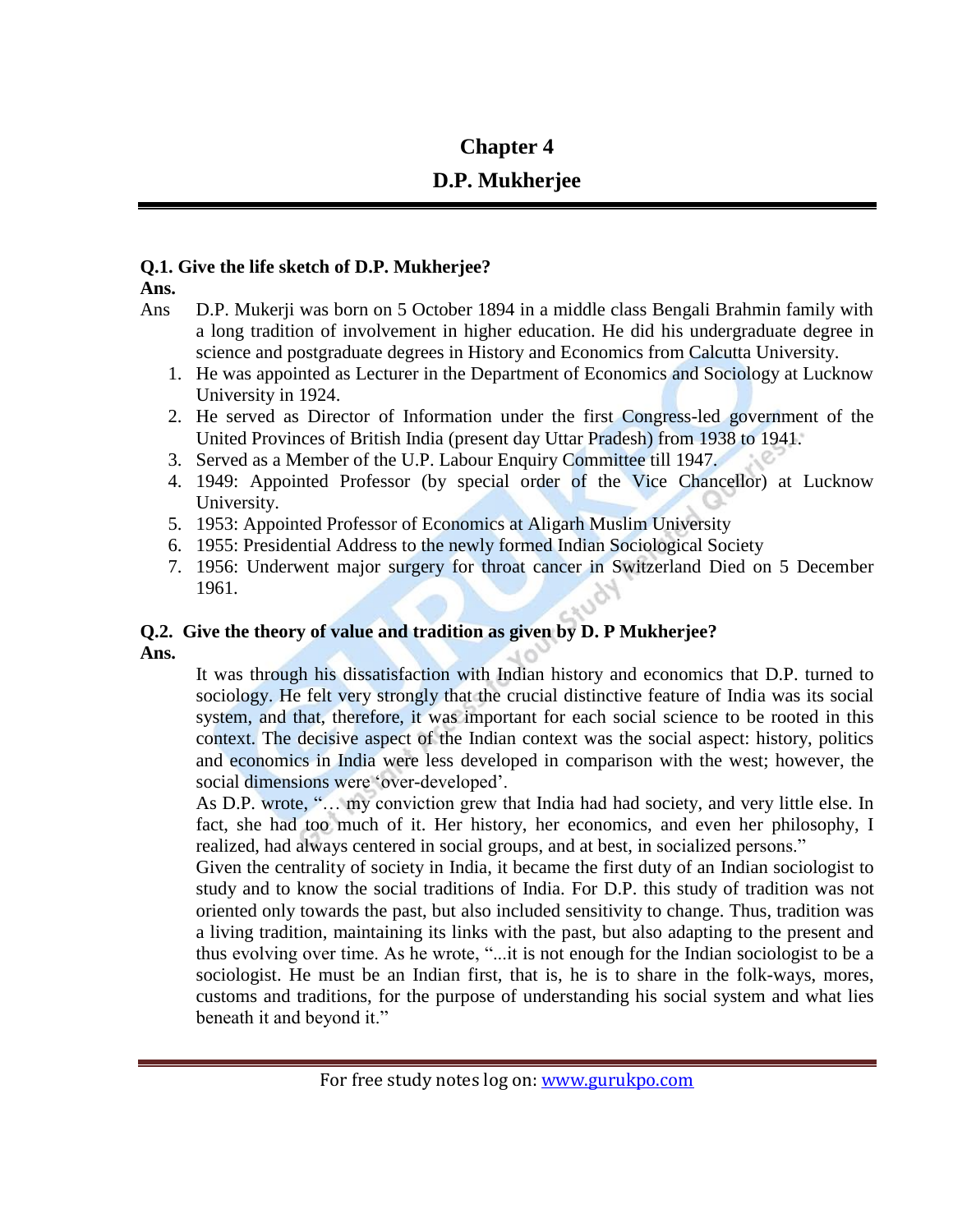In keeping with this view, he believed that sociologists should learn and be familiar with both ‗high' and ‗low' languages and cultures — not only Sanskrit, Persian or Arabic, but also local dialects.

# **Q. 3 What is tradition according to D. P. Mukherjee?**

**Ans.**

D.P. argued that Indian culture and society are not individualistic in the western sense. The average Indian individual's pattern of desires is more or less rigidly fixed by his socio-cultural group pattern and he hardly deviates from it. Thus, the Indian social system is basically oriented towards group, sect, or caste-action, not ‗voluntaristic' individual action. Although 'voluntarism' was beginning to influence the urban middle classes, its appearance ought to be itself an interesting subject of study for the Indian sociologist. D.P. pointed out that the root meaning of the word tradition is to transmit. Its Sanskrit equivalents are either *parampara*, that is, succession; or *aitihya*, which comes from the same root as *itihas* or history.

Traditions are thus strongly rooted in a past that is kept alive through the repeated recalling and retelling of stories and myths. Internal and external sources of change are always present in every society.

The most commonly cited internal source of change in western societies is the economy, but this source has not been as effective in India. Class conflict, D.P. believed, had been "smoothed and covered by caste traditions" in the Indian context, where new class relations had not yet emerged very sharply. He concluded that one of the first tasks for a dynamic Indian sociology would be to provide an account of the internal, non-economic causes of change.

## **Q.4. What are the three principles of change social change according to D.P. Mukherjee? Ans.**

D.P. believed that there were three principles of change recognized in Indian traditions, namely; *shruti, smriti* and *anubhava*. Of these, the last — *anubhava* or personal experience — is the revolutionary principle. However, in the Indian context personal experience soon flowered into collective experience. This meant that the most important principle of change in Indian society was generalised *anubhava,* or the collective experience of groups. The high traditions were centered in *smriti* and *sruti*, but they were periodically challenged by the collective experience of groups and sects, as for example in the *bhakti* movement. D.P. emphasized that this was true not only of Hindu but also of Muslim culture in India. In Indian Islam, the Sufis have stressed love and experience rather than holy texts, and have been important in bringing about change. Thus, for D.P., the Indian context is not one where is cursive reason (*buddhi-vichar*) is the dominant force for change; *anubhava* and *prem* (experience and love) have been historically superior as agents of change. Conflict and rebellion in the Indian context have tended to work through collective experiences. But the resilience of tradition ensures that the pressure of conflict produces change in the tradition without breaking it.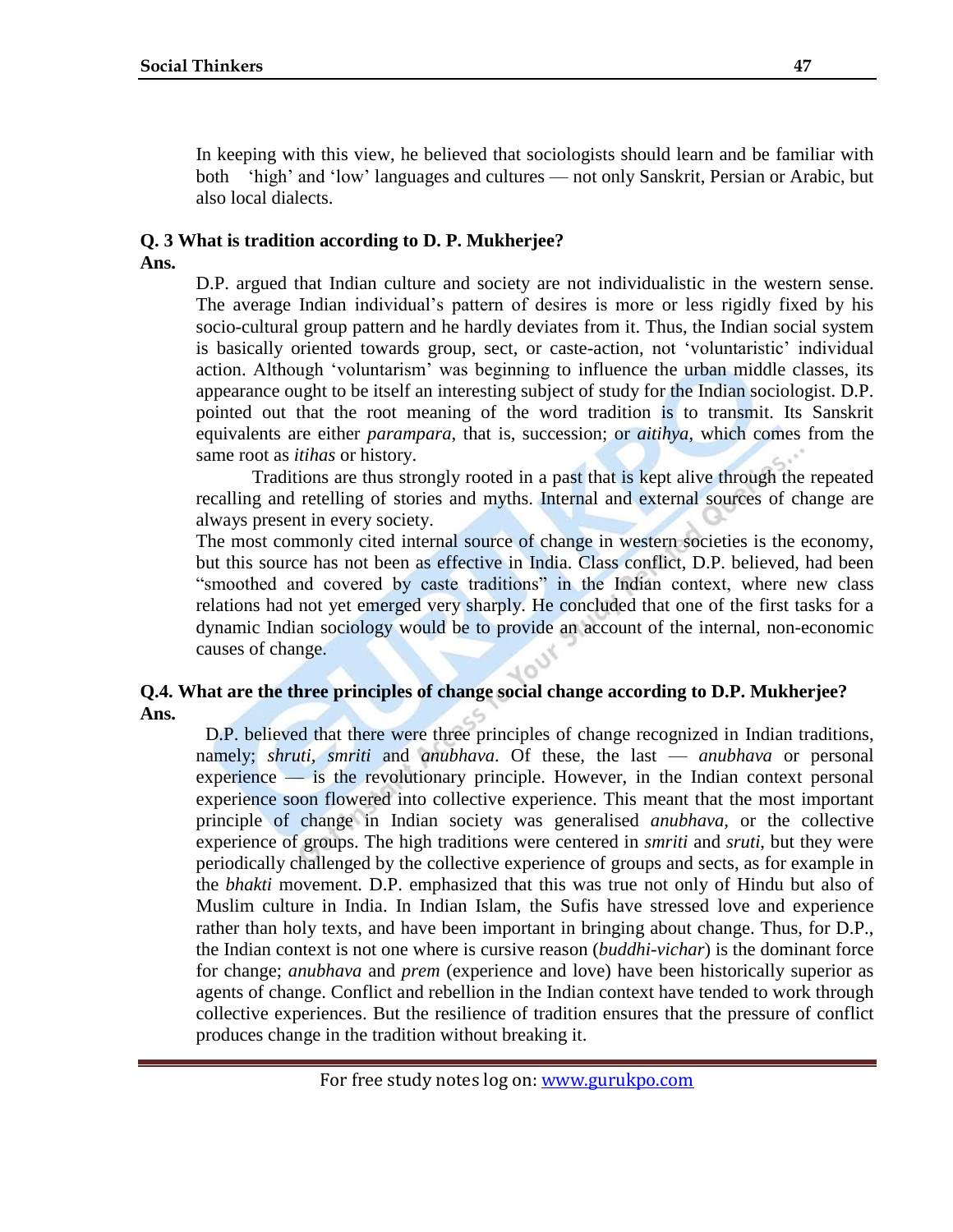Queries...

# **D.P.Mukherjee**

# **Part-A**

- 1. **is full name of D.P. Mukherjee** 
	- a. Dhurjati Prasad Mukerji
	- b. Dev Prasad Mukerji
	- c. Devendra Prasad Mukerji
	- d. None of above
- 2. The principles of social change as given by Mukherjee is/are:
	- a. shruti,
	- b. smriti
	- c. anubhava.
	- d. All of the above
- 3. The book 'Modern India Culture' is written by:
	- a. R. K. Mukherjee
	- b. A. R. Desai
	- c. G. S. Ghurye
	- d. D. P. Mukherjee
- 4. D.P. Mukherjee appointed Professor of Economics at Aligarh Muslim University in year:<br>
a. 1947<br>
b. 1949<br>
c. 1953<br>
d. 1955<br>
5. buddhi-vichar<br>
a. is the dominant
	- a. 1947
	- b. 1949
	- c. 1953
	- d. 1955
- 5. buddhi-vichar
	- a. is the dominant force for change.
	- b. Is the dominant force of Indian culture
	- c. Is change
	- d. Factor of change
- 6. Mukerji were published later that year in the form of a long essay on the
	- a. sociological understanding of Indian culture
	- b. Factor of change
	- c. dominant force of Indian culture
	- d. none of the above
- 7. Served as a Member of the U.P. Labour Enquiry Committee in year
	- a. 1945
	- b. 1946
	- c. 1947
	- d. 1948
- 8. Appointed Professor (by special order of the Vice Chancellor) at Lucknow University in year:
	- a. 1945
	- b. 1946
	- c. 1948
	- d. 1949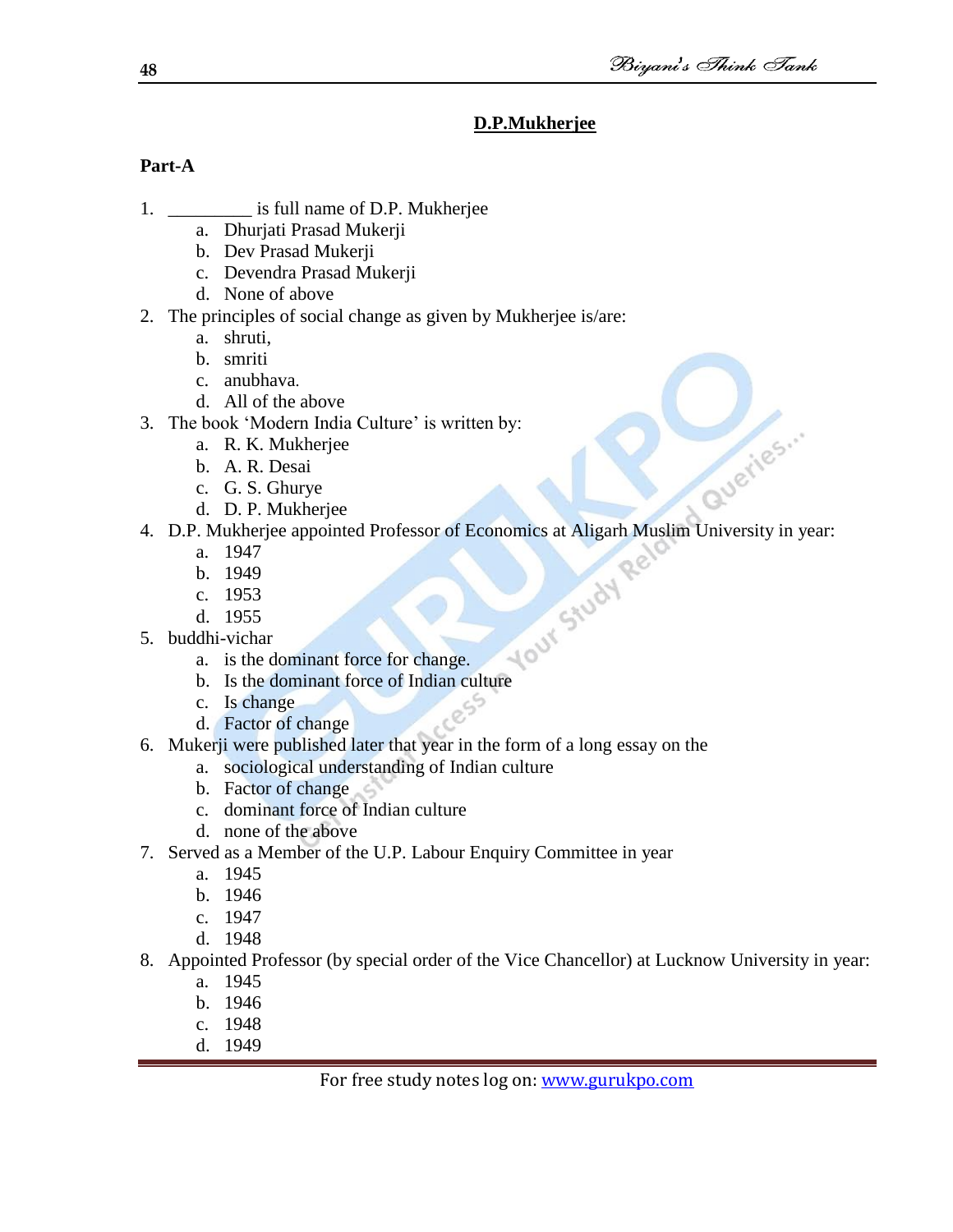- 9. Presidential Address to the newly formed Indian Sociological Society
	- a. 1948
	- b. 1950
	- c. 1955
	- d. 1947

Part A:

| 1. a | 2. c | 3. d | 4. a | 5. a | 6. a | 7. c | 8. d                                             | 9. c |  |
|------|------|------|------|------|------|------|--------------------------------------------------|------|--|
|      |      |      |      |      |      |      | Get Instant Access to your Study Related Ournine |      |  |
|      |      |      |      |      |      |      |                                                  |      |  |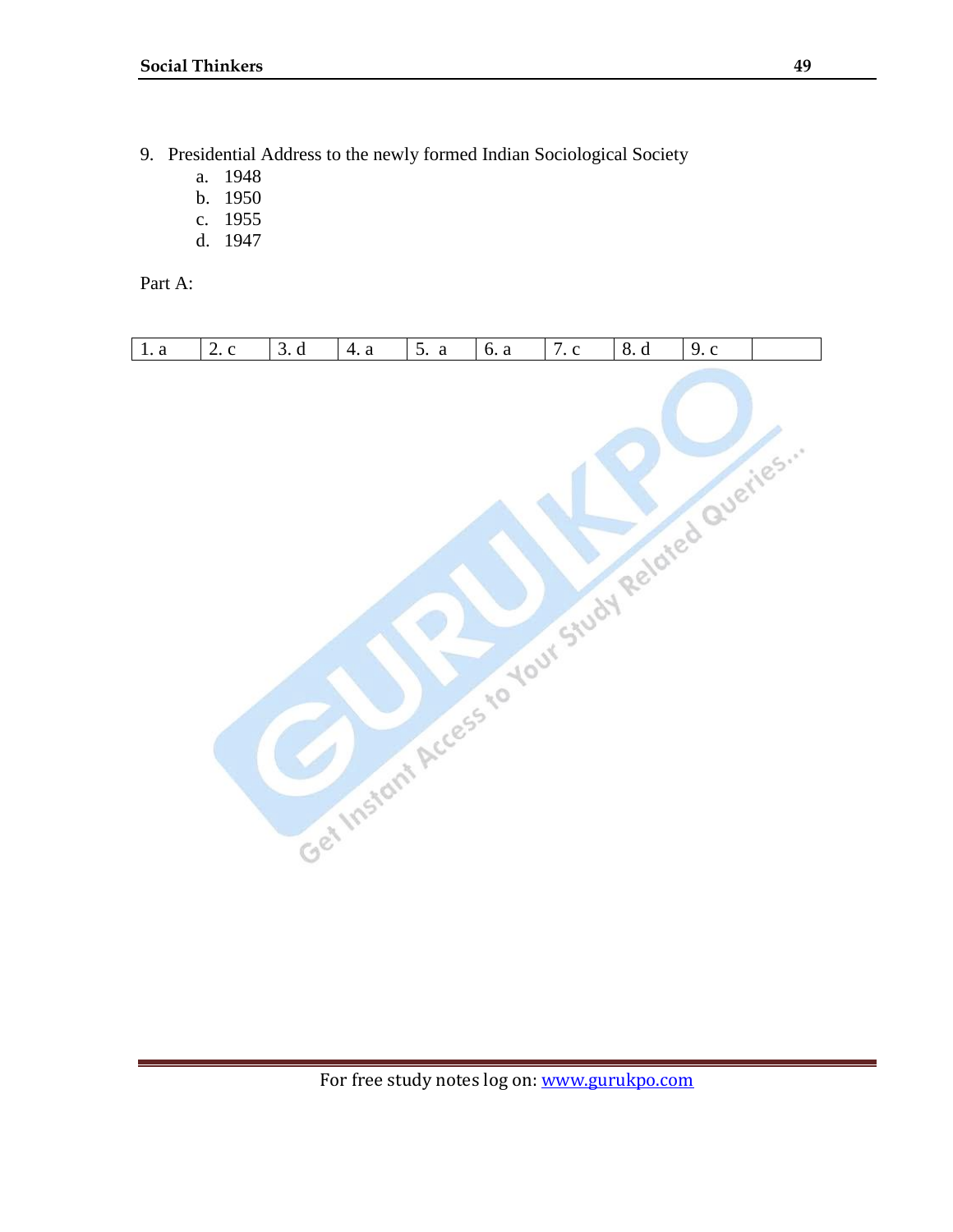# **Key Terms**

- 1. **Altruistic suicide:** Form of self-sacrificing behavior that occurs as a result of over conformity with group rules and over identification with the collective whole. Most prevalent in simpler societies.
- 2. **Anomic suicide:** self-destructive behavior arising in a social setting that lacks sufficient sociomoral rules to constrain actors by integrating them into the collective whole. Most prevalent in the period of transition to modern society.
- 3. **Anomie:** State of social brought on by the lack of, or insufficiency of, social and moral rules regulating activity between persons and groups.
- 4. **Collective representations:** Shared beliefs, values, norms, ways of thinking, and ways of feeling that characterize a particular social group or society.
- 5. **Externality:** that which is characterized by having an existence independent of the will of a particular persons or an aggregate of persons.
- 6. **Functions:** Contribution made by the individual or group to maintenance of another group or the whole society.
- 7. **Repressive law:** Laws involving punishment or destruction of violator of social rules.
- 8. **Repressive law:** Laws involving an obligation or the violator of social rules to establish the situation as it was before the violation occurred, in order to compensate the victim of violation.
- 9. **Sui-Generis reality:** Latin term expressing a conception that something is a reality in and of itself and cannot be reduced to its subparts or component without loss or destruction of its most central and fundamental characteristics.
- 10. **Mechanical solidarity:** Forms of social organization in simple societies based on similarity or likeness of persons in terms of their conceptualization of reality and orientation toward the collective whole.
- 11. **Organic Solidarity:** Forms of social organization in more complex societies based on occupational specialization and functional differentiation of social parts.
- 12. **Alienation:** The experience of part of oneself as alien. For Marx, the experience of oneself as alien and mechanical in the process of labor.
- 13. **Bourgeois Individualism:** The illusion commonplace in societies where commodity production and exchange prevail that the individual can be a self-contained, self-directing entity.
- 14. **Class:** A group of people who have in common a specific relation to the means of production.
- 15. **Commodity:** A world order that requires high-level technology, production for human use only, and the elimination of all forms of class exploitation.
- 16. **Commodity:** Something with exchange value-that is something that can be brought and sold.
- 17. **Communism:** A world order that requires high-level technology, production for human use only, and the elimination of all forms of class exploitation.
- 18. **Dialectical Materialism:** An epistemology that explain social change and human consciousness in terms of underlying changes in the mode of production.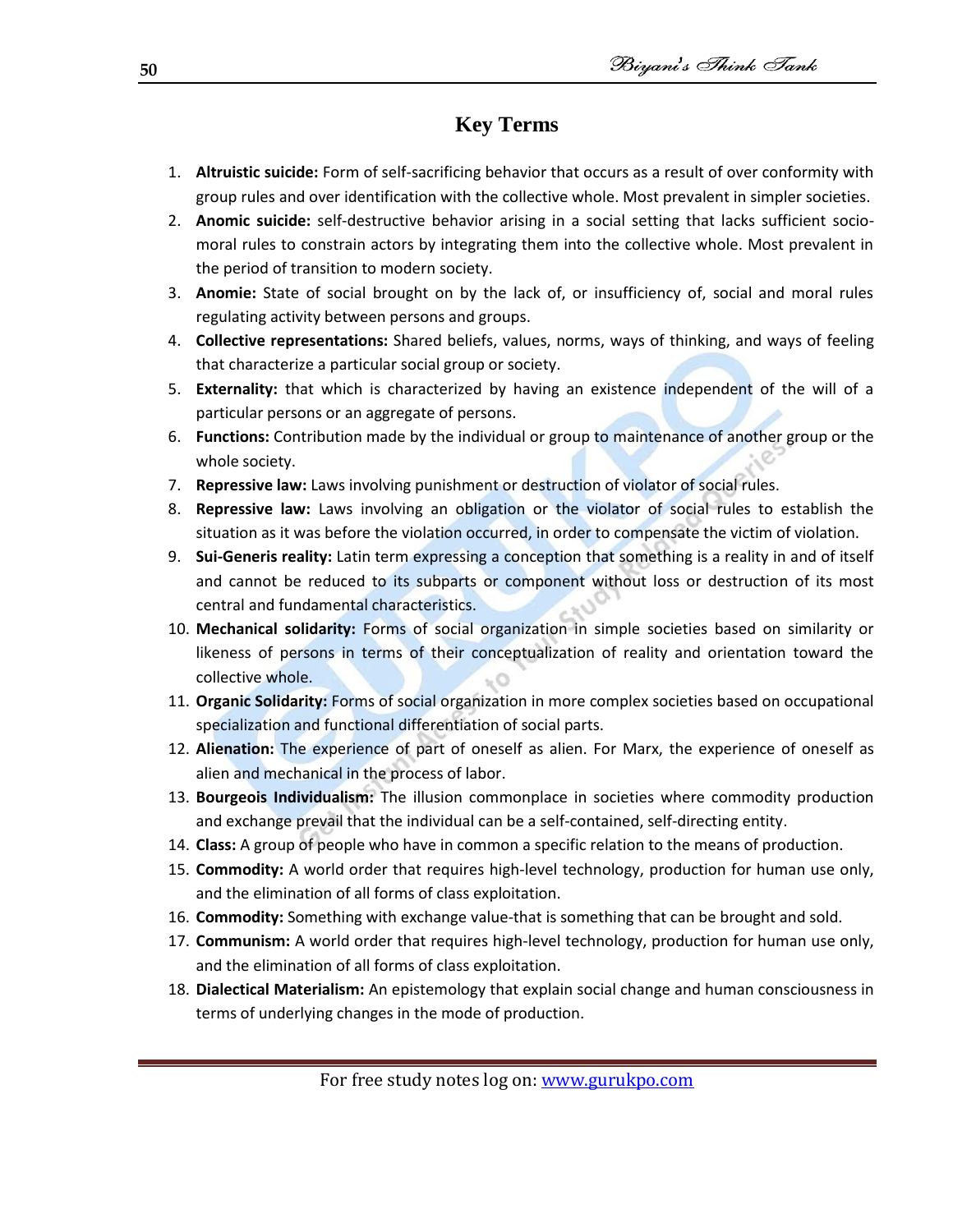- 19. **Idealism:** Doctrine that states that reality consists of mental elements alone- for example, ideas, beliefs, mind, spirit and so forth.
- 20. **Lumpen-proletariat:** Class of people without steady employment- for example, petty criminals and the permanently employed.
- 21. **Means of Production:** A sub-category of production forces- for example, the tools and machines associated with production.
- 22. **Monopoly:** The production and distribution of one or several commodities by just one company or business.
- 23. **Objectification:** The process whereby human make themselves an object to themselves and for others.
- 24. **Oligopoly:** The production and distribution of one or several commodities by just a few companies or businesses.
- 25. **Socialism:** The public ownership and control of the means of production.
- 26. **Surplus value:** Value created for the boss by workers during the working day after they have produced enough for sale on the marked to cover their own wages and the constant capital costs associated with their being able to work.
- 27. **Petit Bourgeoise:** Class of small business people-for example shop owners.
- 28. **Productive forces:** These enable humans to act on the material world in order to transform it.
- 29. **Variable capital costs:** The costs of paying the wages of the workforce.
- 30. **Utopian Socialism:** Socialism that exists in the minds of political idealists but could not exist the wages of the workforce.
- 31. **Affective Action:** Emotional and impulsive action that is an end in itself.
- 32. **Authority:** The ability of one individual to command another effectively.
- 33. **Charisma:** An individual's ability to exercise domination on the basis of personal and superhuman or supernatural qualities.
- 34. **Cultural object:** Something that is created through social interaction and is external but meaningful, for individual-for example, a social institution, a baseball game, an organization, or a symphony concert.
- 35. **Domination:** The probability that an order will be obeyed.
- 36. **Historicism:** The doctrine that states that societies and cultures can be understood only as historically unique entities.
- 37. **Ideographic understanding:** The kind of understanding that treats each element of social reality as a unique and as qualitatively different from other aspects of social reality.
- 38. **Legitimate authority:** Authority that is accepted as right and proper according to certain cultural prescription.
- 39. **Motive:** The interpretation that is made of social action in order to make it meaningful.
- 40. **Protestant ethic:** An ascetic orientation that encourage hard work, thrift, and righteous forms of goddess.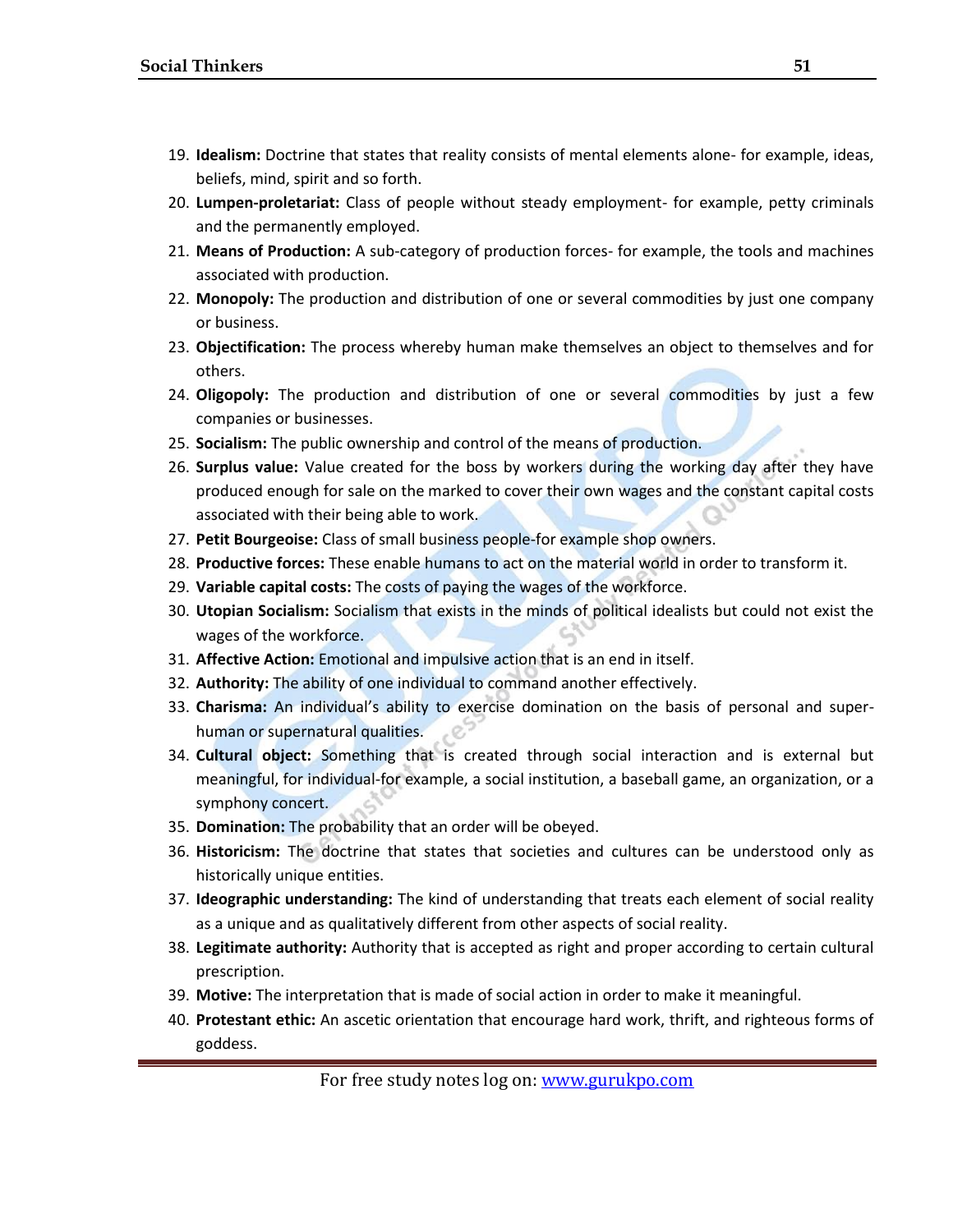- 41. **Secularization:** The decline of religious institutions of beliefs and practices.
- 42. **Social Action:** Action by individuals that is generally seen as meaningful and that takes the actions responses of others into account.
- 43. **Spirit of Capitalism:** An orientation that stresses careful planning

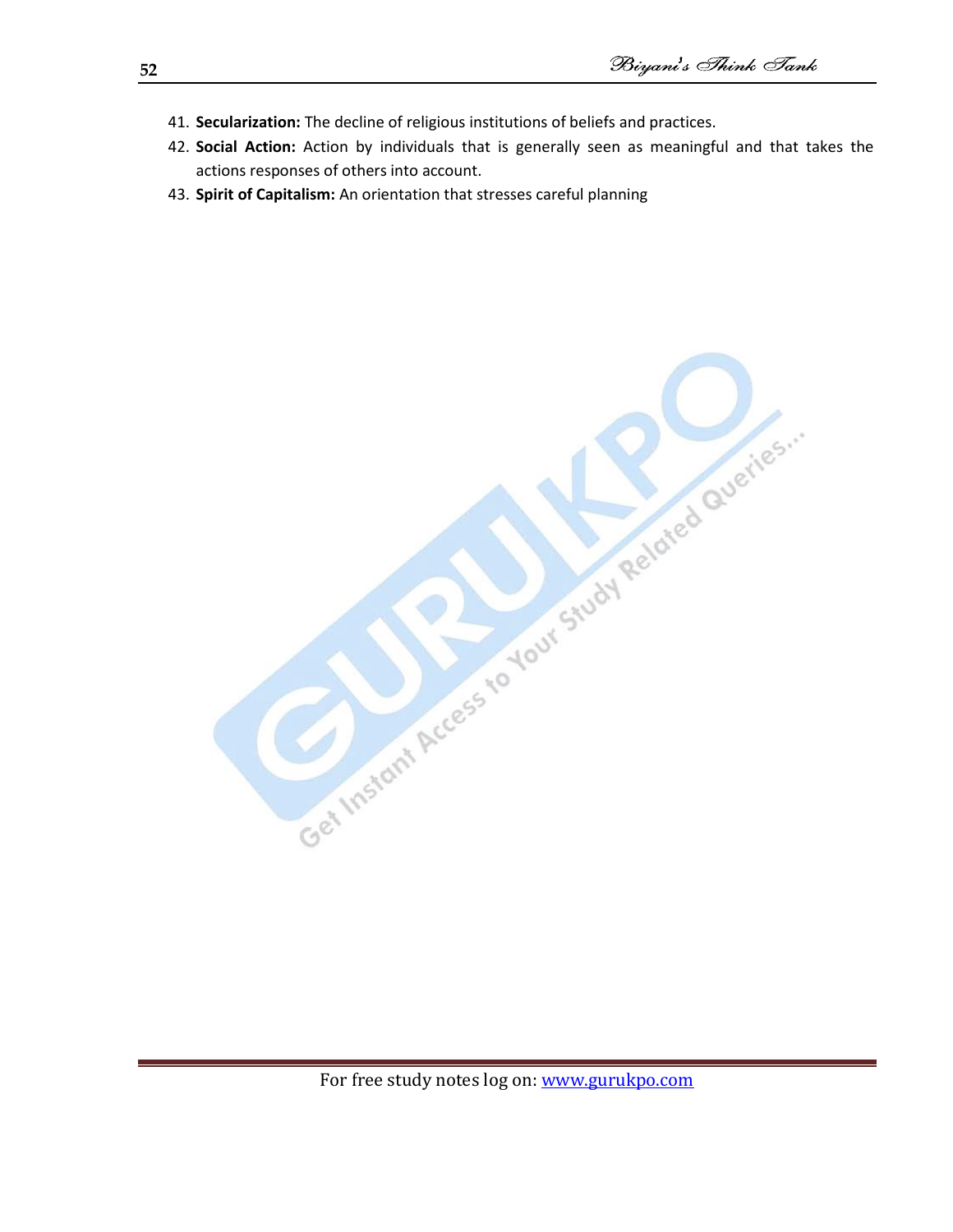# **[ B.A.(Part III ) EXAMINATION ,2011]**

[Also Common with Subsidiary Paper of B.A.(Hons.)Part -III ]

Faculty of Arts

(Three Year Scheme of 10+2+3 Pattern]

## **SOCIOLOGY**

Time : Three Hours

Answers of all the question (objective as well as descriptive ) are to be given in the main answer book only. Answer of objective type questions must be given in sequential order. Similarly all the part of one question of descriptive part should be answered at one place in the answer book. One complete question should not be answered at different place in the answer book.

No supplementary answer book will be given to any condidate. Hence the candidates should write their answer precisely.

## PART-I (OBJECTIVE )

Maximum marks :40

Question Nos.1-20 (Each question carries 1 mark) Question Nos 21-30 (Each question carries 2 marks)Give the answers of these questions in not more than 15-20 words each.

1-'Sociology is a value -free science ',who said so :

(a)August Comte (b) Durkheim

(c) Max Weber (d)Spencer

2-Who was the first to use the comparartive method or indirect experiment method in Sociology

(a)Max Waber (b)Durkheim

(c) Spencer (d) Pareto

3.According to Marx,which of the following is considered to be the most crucial element for class struggle

(a) Class-Interest (b) Class-consciousness

(c) Class -formation (d) Class -identity

4.Who has propounded the idea that we can treat social facts as things :

(a) Marton (b) Weber

(c) Durkheim (d) Marx

5.Repressive law is the feature of :

(a)Mechanical Society (b) Organic Solidarity

(c) Modern Society (e) Complex Society

Who coined the following concepts :-

6.Repressive and Restitutive concepts :

6-Repressive and Restitutive La w

7-Rational Action 8-

Flase Consciousness 9-

Simple Polysegmental Society

10- Dialectic of Traditions

Match the following List-I-with List-II

LIST-I LIST-II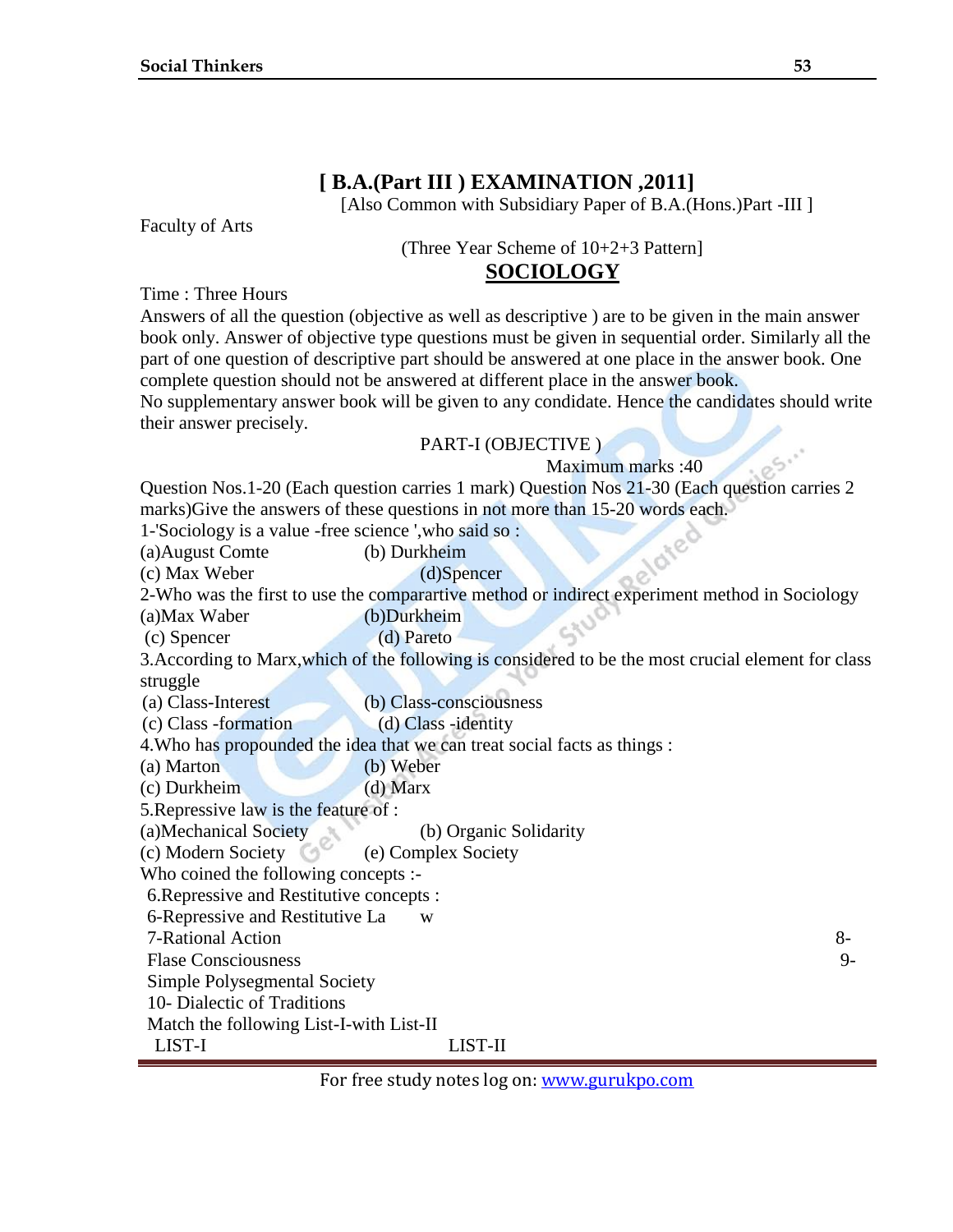- 11-Durkheim 1894-1962 12-Karl Marx 1889-1968 13 Max Waber 1858-1917 14-Radha Kamal Mukharjee 1864-1920 15-DP Mukharjee 1818-1883 Name the authors of the following books :- 16. Problems of Indian Youth 17.Man and his Habitation 18.The Holy Family 19.The City 20.The Elementary Forms of Religious Life. 21.What are the three diamensions of values given by Radha Kamal Mukharjee? 22.Mention the types of dialectics of traditions. 23.Differentiate between Interinsic Values and Instrumental Values. 24.Mention the forms of alienation 25.Comparison of Marx's and Hegel's Dialecticism. 26.Give four dysfunctional aspects of Bureaucracy 27.Give Weber's classification of Social Action. 28.Give any two examples of anomic suicide. 27. Give Weber's classification of Social Action.<br>28. Give any two examples of anomic suicide.<br>29. Differentiate between General Social Fact and Pathological Social Fact.
	-
- 30.Define Collective representation.

# **PART-II (DESCRIPTIVE** )

## Maximum marks: 60

Attempt three questions,selecting one question from each Section .All questions carry equal marks. **SECTION-A** 

- 1- Discuss this statement of Durkheim 'Sociology is the Study of Social Fcts'.
- 2- Critically examine bureaucracy as the most complex and highly developed type of formal organization.

# **SECTION-B**

- 3- Explain this argument of Marx 'The history of all hitherto existing society is the history of class struggles'.
- 4- Write short notes on the following : (a)Class-in-itself and Class-for -itself (b) Alienation

# **SECTION-C**

- 5- Write short notes on the following :- (a)value and personality (b)vaule and disvalues
- 6- Give logic in support of D.P.Mukherji's views that 'the Central Point of study of Indian Sociology is the study of traditions.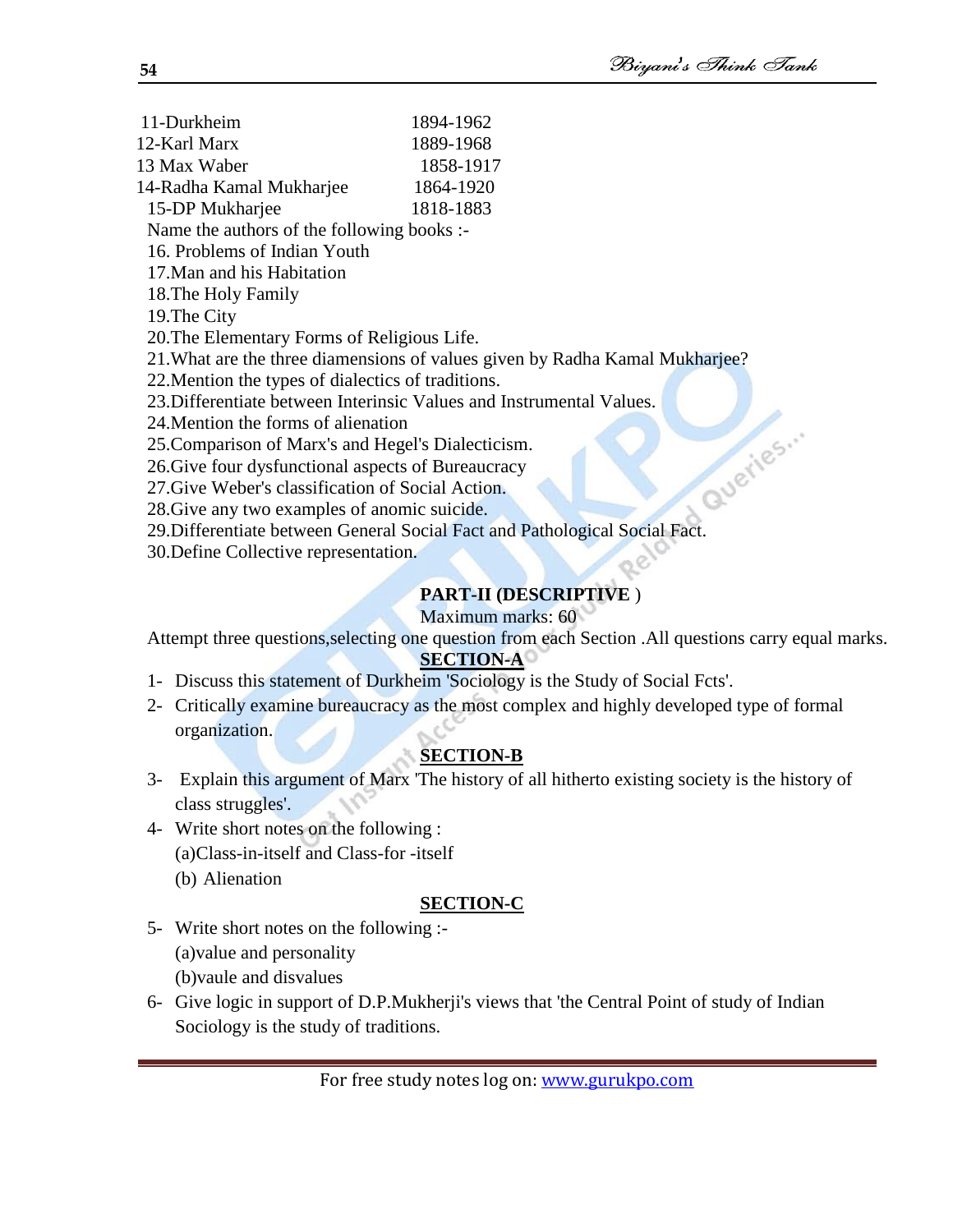# **B.A (Part- III) EXAMINATION- 2010 SOCIOLOGY First Paper :- Social Thinkers**

## **(II) GIVE THE ANSWER :-**

- 22- What is meant by Social Fact ?
- 23- Give any four characteristics of bureaucracy.
- 24- Mention any two causes of division of labour in society.
- 25- What meant by Affective Action according to Max Weber ?
- 26- What are three main functions of society according to Radha Kamal ?
- 27- Define Alienation?
- 28- Give two criticism of Drukheim's Theory of Social Facts.
- 29- Give two characteristics of Marxian theory of Dialectical Materialism.<br>30- Define Ideal Type.<br>**Description**
- 30- Define Ideal Type.

## **Description Part-II**

## **SECTION-A**

- 1- Critically evaluate the concepts of Machanical Solidarity and Organic Solidarity given by Durkhim.
- 2- Elucidate the meaning of social action and discuss the types of social action as presented by Max Weber.

## **SECTION-B**

- 3- How Marxian dialection Materialism is different from Hegelian theory of dialectics ? Evaluate.
- 4- Define lienation and discuss its causes and consequences mentioned by Karl Marx.

# **SECTION-C**

- 5- Critically evaluate the Dr D P Mukharjee idea of Dialectics of Tradition
- 6- Write short notes on any two of the following :-
	- (i)Theory of Social Science
	- (ii)Theory of Social Vaules
	- (iii)Social Facts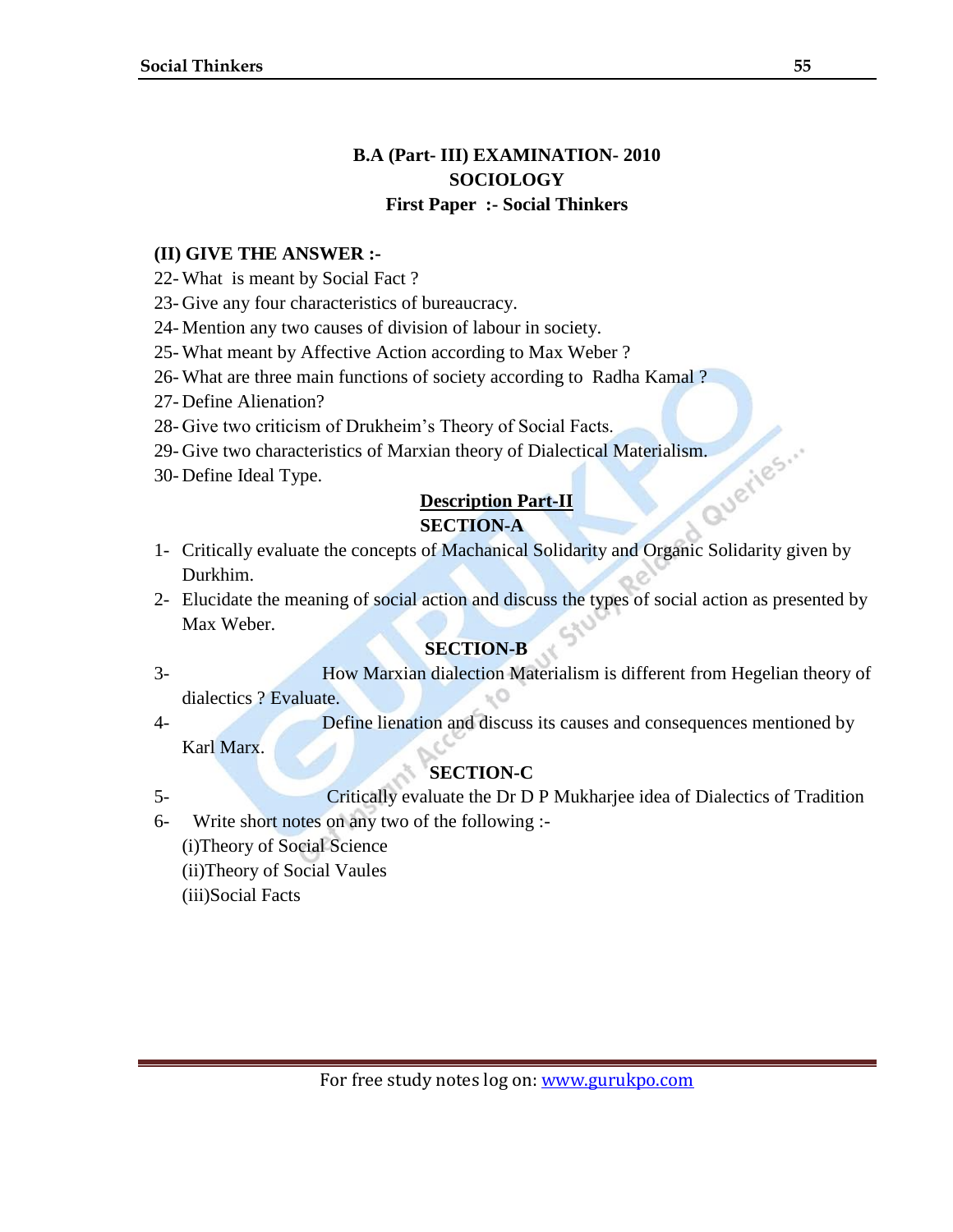# **RAJASTHAN UNIVERSITY EXAMINATION -2009 PAPER-III SOCIOLOGY**

# **FIRST PAPER- SOCIAL - THINKERS**

Question Nos-1-20(each question carries 1marks) Write the correct answer serial no of answer in the brackets given at the end of each question. Question no21-30 (each 2marks)Give the answer of the answers of these questions in not more than 20 words each at the maximum.

I -A- Name the writers of the following books:-

(i) The Division of Labour in society

- (ii) Essay on Max Weber
- (iii) Frontiers of Social Science
- (iv) Communist Manifesto
- (v) Key Problems of Sociological Theory.<br>
(i) Karl Marx describes Religion as opium<br>
(ii)D.P. Mukharjee is an Indian Sociologist<br>
(iii)Social Action is not a rational Action<br>
(iv)Weber has talked and the state of the stat

# **(B) Mark the statements True/False-:**

- (i) Karl Marx describes Religion as opium ( )
- $(ii)$ D.P. Mukharjee is an Indian Sociologist
- (iii)Social Action is not a rational Action ( )
- (iv)Weber has talked of two types of Social Action ( )
- (v) Book 'The Holi Family' was written by Maclver and page

# **( c) Match the following :-**

| <b>Karl Marks</b> |
|-------------------|
|                   |
|                   |
|                   |
|                   |
|                   |
|                   |
| Durkheim          |
|                   |
|                   |
| Coser<br>(V)      |
|                   |
|                   |

2-Answer the following in maximum twenty words :-

21. What is meant by 'Mechanical Solidarity' ?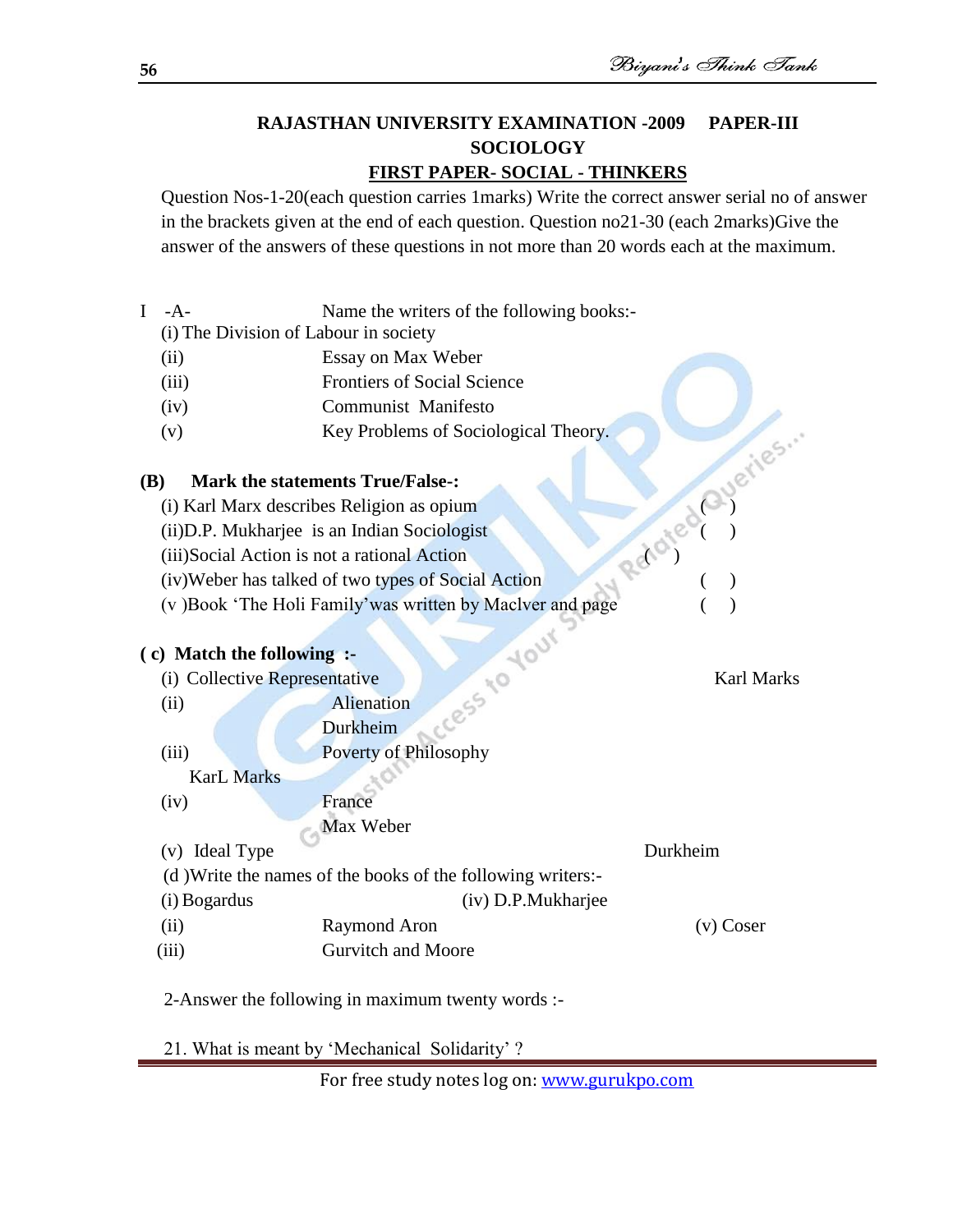- 22. Give any two differences between mechanical and organic solidarity.
- 23. What is the meaning of 'Tradition as given by Dr D.P. Mukharjee
- 24. Give any four characteristics of bureaucracy.
- 25. What is the meaning of 'Tradition' as given by Dr D .P Mukharjee
- 26. Given any four characteristics of bureaucracy.
- 27. What is 'Social Fact'?
- 28. Give two criticisms of Marxian 'Theory of Dialectical Materialism.
- 29. What is meant by 'Value Oriented Rational Action 'according to Max Weber.?
- 30. Define 'Social Action'.

# **FIRST PAPER : SOCIAL THINKERS.**

# **(Section- A)**

Evaluate Emile Dukheim's theory of Social Fact.

Indicate the salient features of Bureaucracy and discuss the dysfunction of Bureaucracy.

## **(Section-B)**

Discuss Marxian theory of 'Class Conflict'.

Critically evaluate the views of Karl Marx on Dialectical Materialism.

# **(Section-C)**

What do you understand by 'Hierarchy of values'? Examine the important of social values.

Write short notes on any two of the following :-

(i)Dialectics of Tradition

(ii)Theory of Social Science

(iii)Division of Labour in Society.

1.25.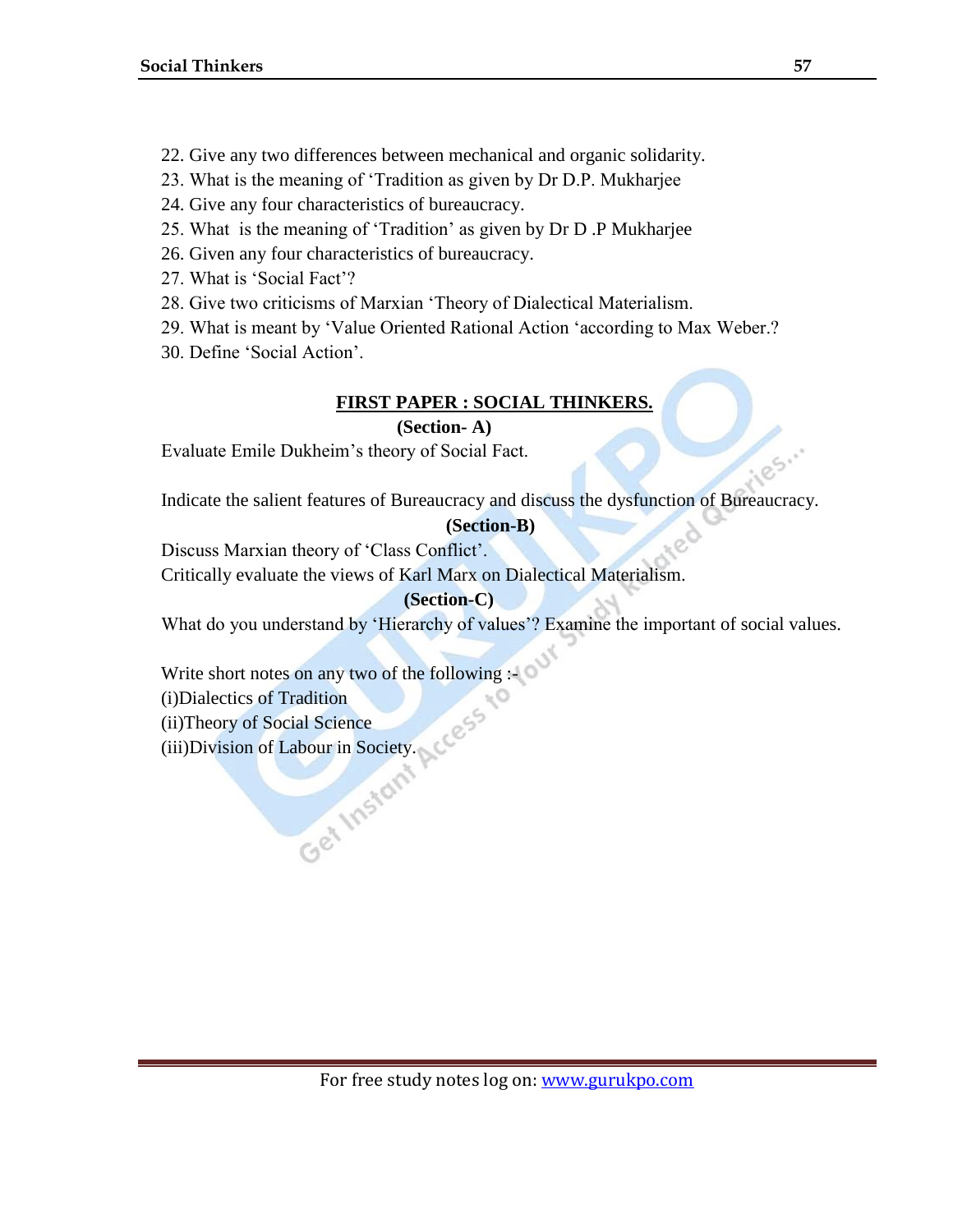# **B.A PART –III EXAMINATION -2008 SOCIOLOGY PAPER FIRST -: SOCIAL THINKERS**

|       | I- $(A)$ Pick the right answer :-                                                          |               |
|-------|--------------------------------------------------------------------------------------------|---------------|
|       | 1- Who wrote the book 'The Social Order':-                                                 |               |
|       | (a)Durkheim<br>(b) Sorokin                                                                 |               |
|       | (c) Robert Bierstdit (d) Max Weber                                                         |               |
| $2 -$ | Durkheim was born in which country :-                                                      |               |
|       | (b)America<br>(a)                                                                          |               |
|       | (c) Germany<br>(d)Japan                                                                    |               |
|       | 3- Who was written 'Das Capital; :-                                                        |               |
|       | (a) Marks Weber (b) Durkhiem                                                               |               |
|       | (d)KarlMarks<br>(c) Hegel                                                                  |               |
|       | 4- Which Indian sociologist propounded the 'General Theory of society based on 'values' :- |               |
|       | Radhakamal Mukharjee<br>(b)D.P.Mukharjee<br>(a)                                            |               |
|       | (d)M N Sriniwas<br>(c) Yogendra singh<br>ned                                               |               |
| 5     | Who wrote the book 'Diversities':                                                          |               |
|       | (b)Bogardus<br>Max Weber<br>(a)                                                            |               |
|       | (c) D P Mukharjee<br>(d) Ghurye                                                            |               |
| 6     | According to Durkheim, which kind of law prevailed in primitive society :-                 |               |
|       | (b) Fuedal law<br>(a) Welfare law                                                          |               |
|       | (d) Restitutive law<br>(c) Repressive law                                                  |               |
|       | 7- Max Weber was born in which country :-                                                  |               |
|       | (b) France<br>$(a)$ Germany                                                                |               |
|       | (d) America<br>(c) England                                                                 |               |
|       | 8- Name the social thinker who described religion as opium in society :-                   |               |
|       | (a) Karl Marx<br>(b) Max Weber                                                             |               |
|       | (c) Radha kamal Mukharjee (d) Emile Durkheim                                               |               |
|       | 9- Karl Marx obtained the Philosophy of Dialectism from :-                                 |               |
|       | $(b)$ Coser<br>Hegel<br>(a)                                                                |               |
|       | <b>M N Srinivas</b><br>(b)<br>(d) Pareto                                                   |               |
|       | 10- Which kind of solidarity was found in primitive society according to Durkheim :        |               |
|       | <b>Biological Society</b><br>(b)Organic Solidarity<br>(a)                                  |               |
|       | (c) Mechanical Solidarity                                                                  |               |
|       | (B) Mark the statement TRUE OR FALSE :                                                     |               |
| $1 -$ | Weber was talked of three types of social action.                                          | $\rightarrow$ |
| 2-    | There is no hierarchical arrangement of positions in bureaucracy                           |               |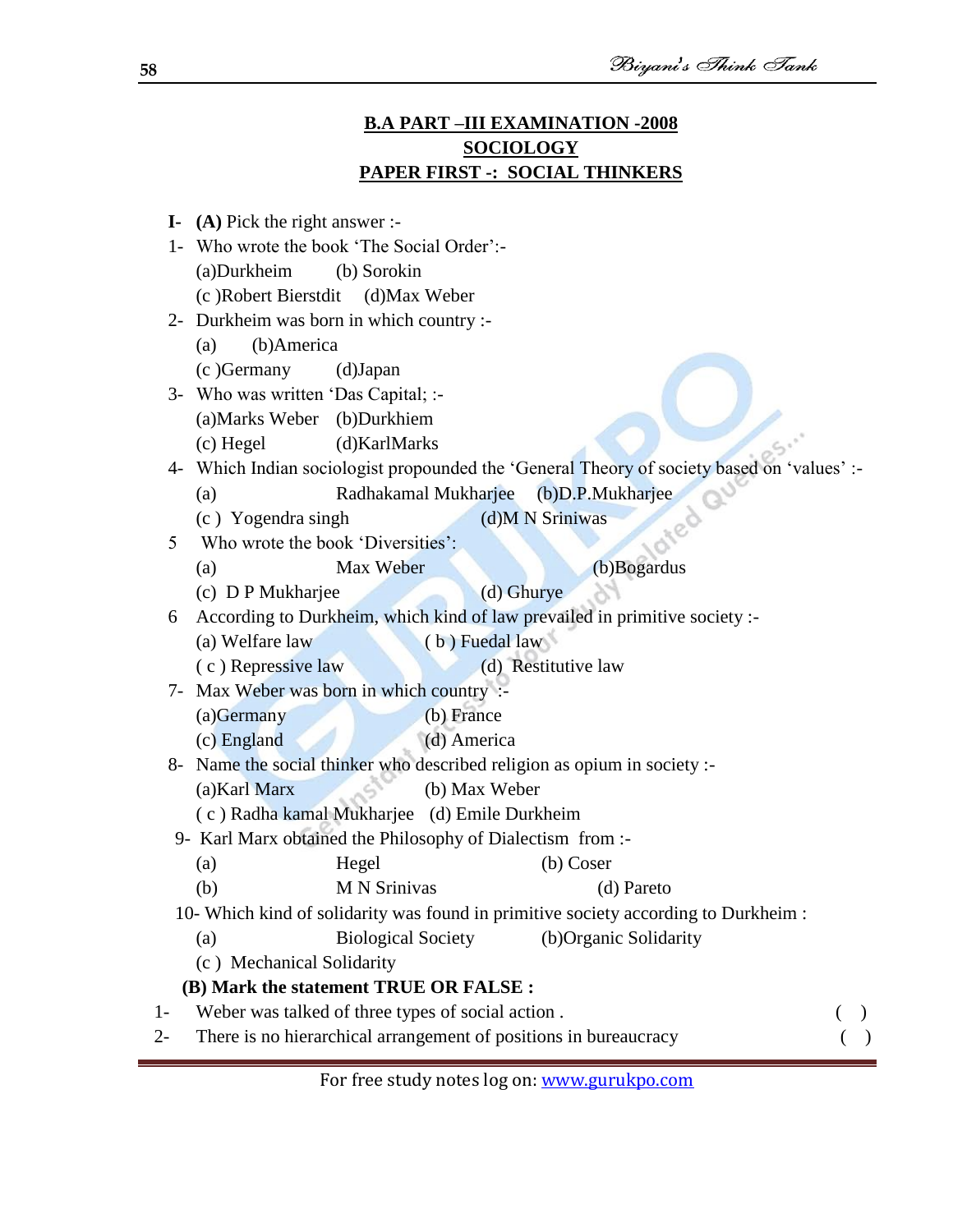- 3- Book ‗The Holy Family' was written by Emile Durkheim ( )
- 4- The concept of "Dialectics of Tradition ' is propounded by D P Mukharjee  $($   $)$
- 5- The book 'Main Currents in Sociological Thought' is written by Ragmond Arom ()

# **(c) Match the following :**

- 6- Red-tapism Durkheim
- 7- Communist Manifesto H M Johnson
- 8- Sociat Fact Bureaucracy
- 9- Poverty of Philosophy Marx and Engels
- 10- Sociology Karl Marx

# **II-Answer the following in maximum twenty words :-**

- 11- Define social fact.
- 12- Give any two characteristics of class.
- 13- Give any two differences between mechanical and organic solidarity.
- 14- Give the meaning of 'Theory of Social Science' according to Radha Kamal Mukharjee.
- 15- What is 'Historical Dialectics' ?
- 16- Give any two characteristics of bureaucracy.
- 17- Define social values 'according to Radha kamal mukharjee.<br>18- What is meant by 'Solidarity' ?<br>19- Give any two types of social acion.<br>20- Define Alienation ?
- 18- What is meant by 'Solidarity' ?
- 19- Give any two types of social acion.
- 20- Define Alienation ?

# $\sim$ **FIRST PAPER : SOCIAL THINKERS**

# **Time : Two Hour MM:60**

# **SECTION-A**

- 1- Critically evaluate the theory of "Division of Labour in Society"?
- 2- Discuss the definition of 'Social Action' given by Max Weber and delineate the types of Social Action.

# **SECTION-B**

- 3- Critically evaluate the Marxian theory of Dialectical Materialism .
- 4- Critically evaluate the theory of 'Alienation' given by Karl Marx.

# **SECTION-C**

- 5- Critically evaluate Dr. D P Mukharjee's idea of Dialectics of Tradition.
- 6- Evaluate Radha Kamal Mukharjee's contribution on 'Sociology of Vaules'.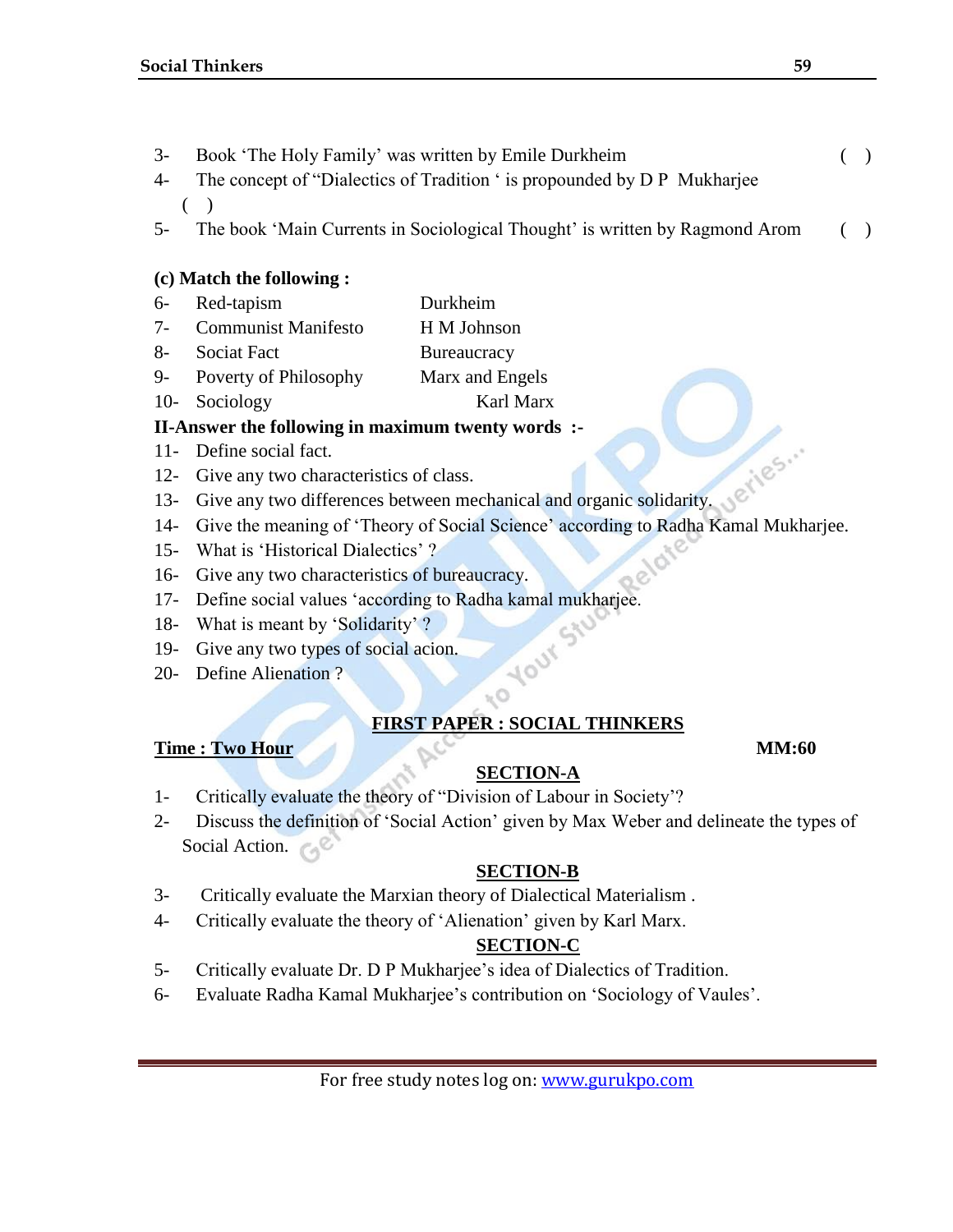|       |                                                                                      | <b>B.A (Part III) EXAMINATION, 2007</b>                                                   |           |
|-------|--------------------------------------------------------------------------------------|-------------------------------------------------------------------------------------------|-----------|
|       | $(10+2+3)$                                                                           | (Faculty of Arts)                                                                         |           |
|       |                                                                                      | (Three Year Scheme)                                                                       |           |
|       |                                                                                      | <b>SOCIOLOGY</b>                                                                          |           |
|       |                                                                                      | <b>First Paper : Social Thinkers</b>                                                      |           |
|       | <b>Time: One Hour</b>                                                                | <b>MM:40</b>                                                                              |           |
|       |                                                                                      | <b>OBJECTIVE TYPE QUESTION</b>                                                            |           |
|       | I.A<br>Pick the right answer.                                                        |                                                                                           |           |
| $1-$  |                                                                                      | Which scholar has referred bureaucracy as 'Desk Government'                               |           |
|       | (a) Max Weber                                                                        | (b) Gladon                                                                                |           |
|       | (c) Peter Blau                                                                       | $(d)$ Finner                                                                              |           |
| $2 -$ |                                                                                      | According to Durkhim, which kind of law prevailed in primitive societies.<br>afed Queries |           |
|       | (a) Repressive Law                                                                   | (b) Restitutive law                                                                       |           |
|       | (c) Welfare law                                                                      | (d) Feudal law                                                                            |           |
| $3-$  | From whom did Marx borrowed the concept of Alienation :                              |                                                                                           |           |
|       | (a) Hegel                                                                            | (b) Spencer                                                                               |           |
|       | (c) Durkhiem                                                                         | (d) Weber                                                                                 |           |
| $1-$  |                                                                                      | 'From the perspective of economics, society is a class." Who said                         |           |
|       | (a) Marks                                                                            | (b) D P Mukharjee                                                                         |           |
|       | (c) Weber                                                                            | (d) Radha Mohan Mukharjee                                                                 |           |
| $2-$  |                                                                                      | Who has divided Indian Individualism as Ancient Indian Individualism and Neo Indian       |           |
|       | Individulism:                                                                        |                                                                                           |           |
|       | (a) S N Sriniwas                                                                     | (b) Radha Mohan Mukharjee                                                                 |           |
|       | (c) S C Dube                                                                         | (d) D P Mukharjee                                                                         | $\lambda$ |
| $3-$  |                                                                                      | "Society is an organization and accumulation of values."Who said it:                      |           |
|       | (b) S N Sriniwas                                                                     | (b) Radha Mohan Mukharjee                                                                 |           |
| $4-$  | (c) Ghurye<br>Marxian materialistic ideology is dialectical because :                | (d) D P Mukharjee D P Mukharjee                                                           |           |
|       |                                                                                      |                                                                                           |           |
|       | (a) It crosses the process of antithesis<br>(b) It crosses the process of synthiesis |                                                                                           |           |
|       | (c) It crosses the process of thesis, antithesis and synthiesis                      |                                                                                           |           |
|       | (d) It corsses the process of spiritualism                                           |                                                                                           |           |
| $5-$  | According to Marx, a capitalist is that:                                             |                                                                                           |           |
|       | (a) Who owns money                                                                   |                                                                                           |           |
|       | (b) Who controls the means of production                                             |                                                                                           |           |
|       | (c) Who exploits the labour                                                          |                                                                                           |           |
|       | (d) Who loves the labour                                                             |                                                                                           |           |
|       |                                                                                      |                                                                                           |           |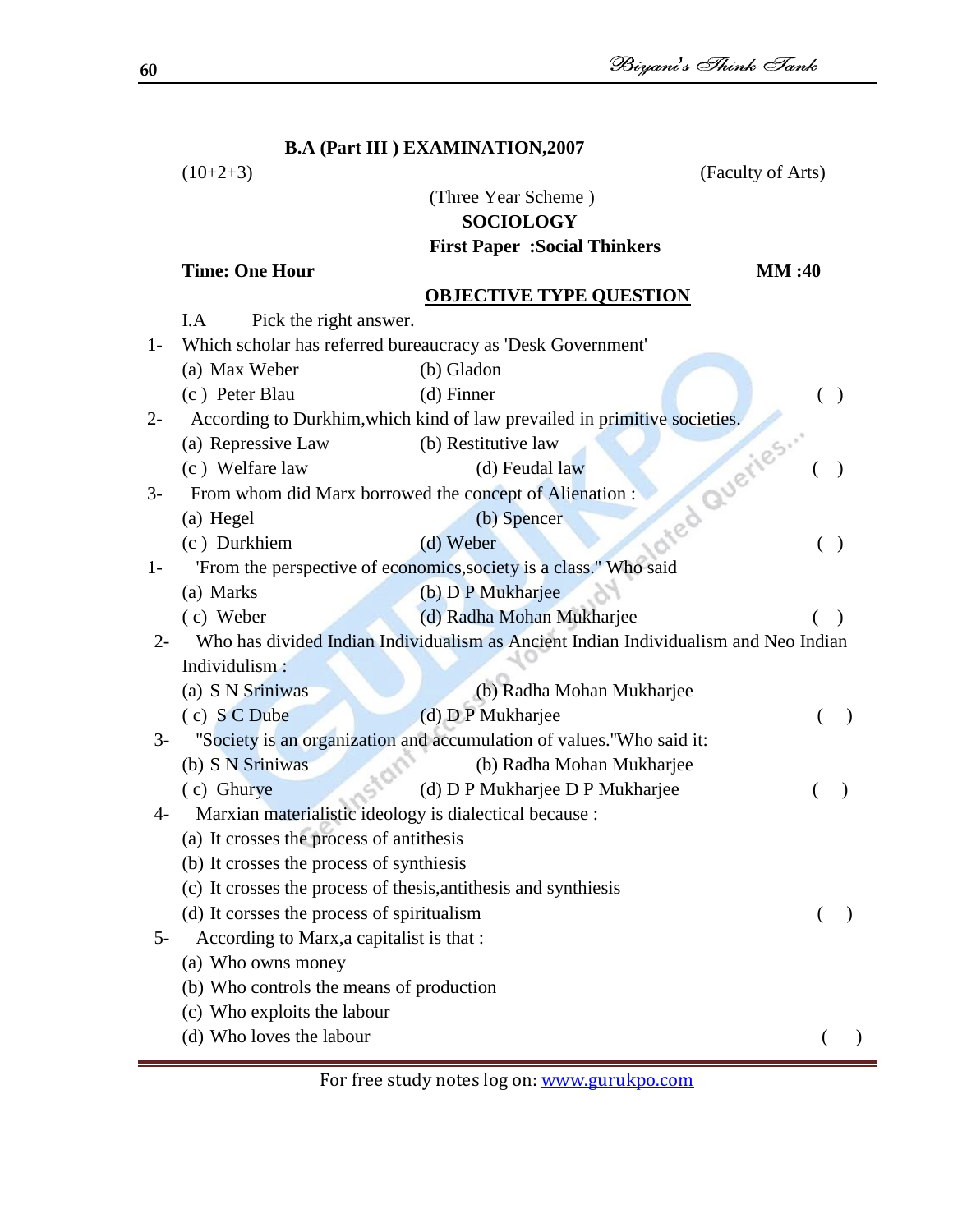- 6- Max Weber has propounded his theory of social action in which one of this books :
	- (a) The theory of Social and Economi Organization
	- (b) Sociology of Religion
	- (c) Essay in Sociology
	- (d) The city  $\qquad \qquad ( )$
- 7- Durkheim has given the rules of observing the socialk facts in which one of this books-
	- ( a) Rule of Sociological Methods
	- (b ) Division of Labour in Society
	- ( c) Elementary Forms of Religious life
	- (d) Lee Suicide

## **B- Mark the statements True/False.**

- 8- Social facts are not coercive (True/False)
- 9- Weber has talked of these types of authority (True/False)
- 10- Slow pace of social change is responsible for Alienation. (True/False)
- 11- Social values have regional basis (True/False) (True/False)
- 12- In bureaucracy the administrative work is carrieout according to the the definite rules (True/False) (True/False)
- C- Name the authors of the following books :
- 13- 'Democracies of the East 'is written by whom ?
- 14- The Fear of Freedom'is written by whom?
- 15- 'Dialectical and Historical Materialism 'is written by whom ?
- 16- 'Main Currents in Sociological Thought' is written by whom?
- 17- 'Society and Social Structure 'is written by whom ?
- II- ANSWER THE FOLLOWING IN MAXIMUM TWENTY WORDS:-
- 21. Give any two characteristics of organic society.
- 22- Give any two reason of Alienation.
- 23- Define 'Class-Consciousness'
- 24- Define Rational Action as given by Weber.
- 25- Give the functions of division of labour.
- 26- What is meant by 'ideal types'?
- 27- Which are the three principles of change in traditions,according to D P Mukharjee.
- 28- Give any two characteristics of Hegeliam Dialecticism.
- 29- Which are the abnormal forms of division of labour ?
- 1- Give any one principle of observing the social fact.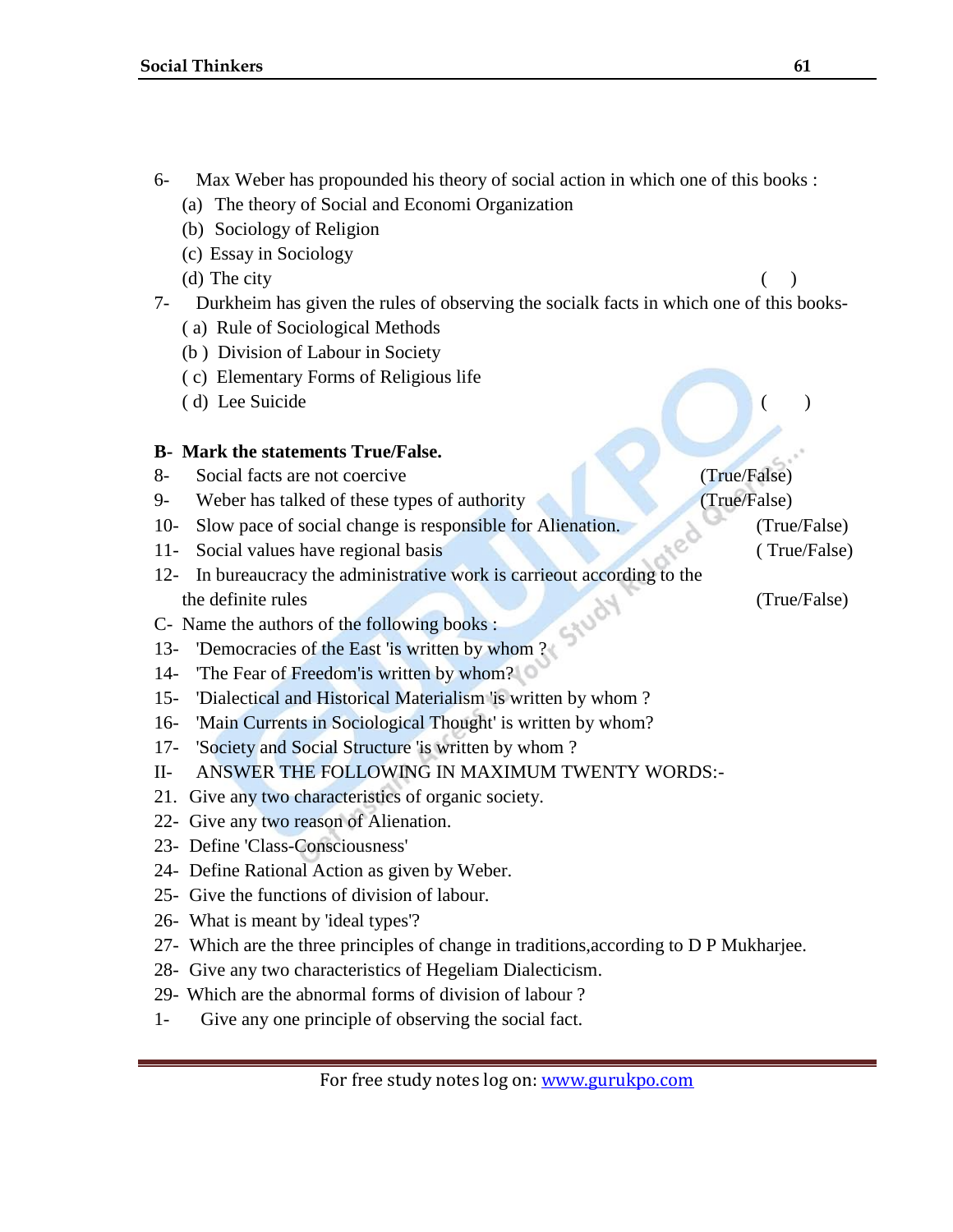# **FIRST PAPER : SOCIAL THINKERS**

Time :Two Hour  $MM:60$ 

# SECTION : A

- 1- Discussingthe types of social solidarity,elucidate the relation between division of labour and social solidarity as given by Durkheim.
- 2- Elucidate the concept of Bureaucracy and its characteristics as given by Max Weber.
- 3- Critically evaluate the Marxian concepts of 'Surplus-Values' and 'Surplus Labour.
- 4- Critically evaluate Marxian theory of Dialectical Materialism.

# SECTION : C

- 5- Examine the social structure of values and their functions as given by Radha Mukharjee.
- 6- Critically evaluate the contributions of D P Mukharjee to Indian Sociology.